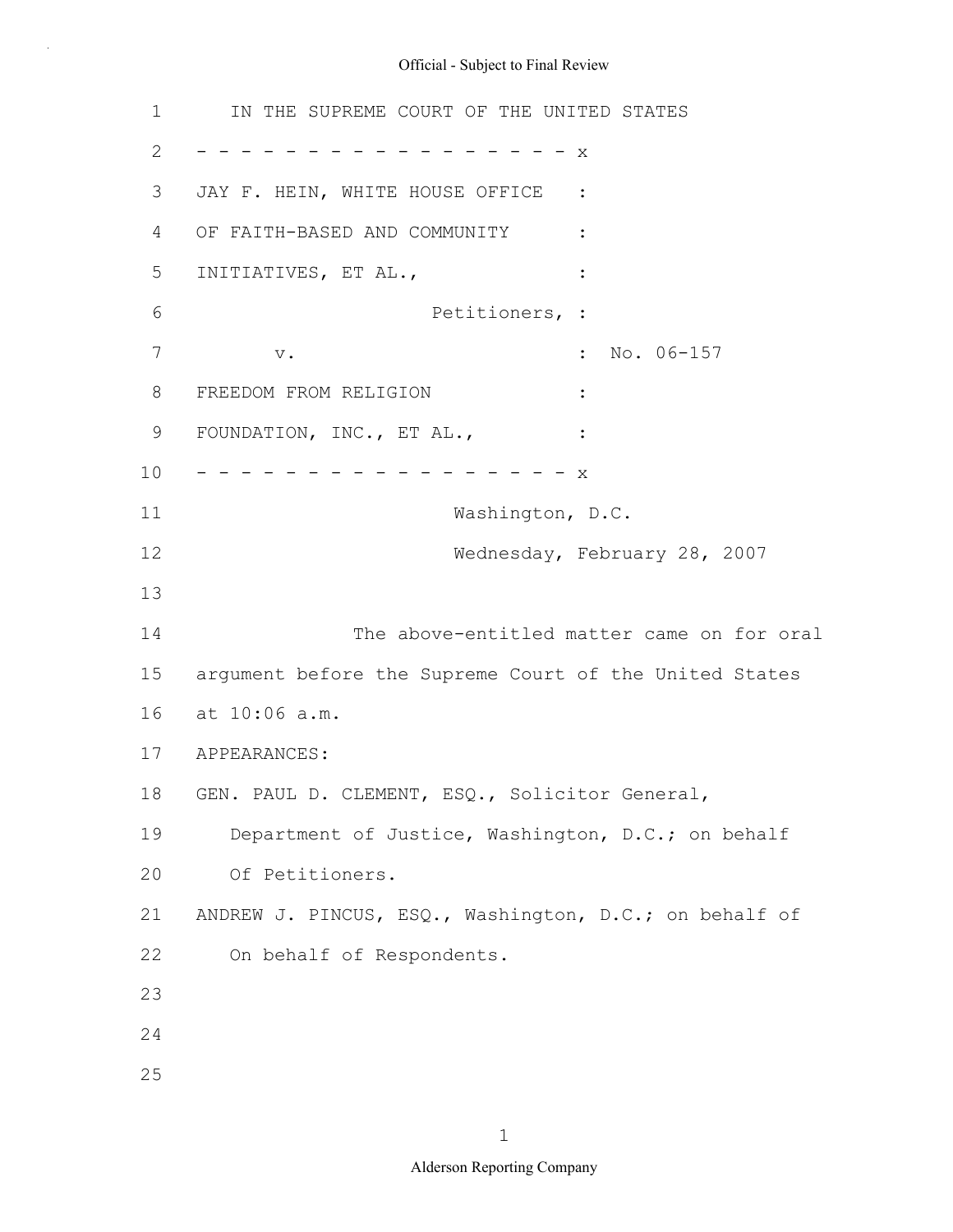| $1\,$        | CONTENTS                      |      |
|--------------|-------------------------------|------|
| $\mathbf{2}$ | ORAL ARGUMENT OF              | PAGE |
| 3            | GEN. PAUL D. CLEMENT, ESQ.    |      |
| 4            | On behalf of the Petitioners  | 3    |
| 5            | ORAL ARGUMENT OF              |      |
| 6            | ANDREW J. PINCUS, ESQ.,       |      |
| 7            | On behalf of the Respondents. | 29   |
| 8            | REBUTTAL ARGUMENT OF          |      |
| 9            | GEN. PAUL D. CLEMENT, ESQ.    |      |
| 10           | On behalf of the Petitioners  | 58   |
| 11           |                               |      |
| 12           |                               |      |
| 13           |                               |      |
| 14           |                               |      |
| 15           |                               |      |
| 16           |                               |      |
| 17           |                               |      |
| 18           |                               |      |
| 19           |                               |      |
| 20           |                               |      |
| 21           |                               |      |
| 22           |                               |      |
| 23           |                               |      |
| 24           |                               |      |
| 25           |                               |      |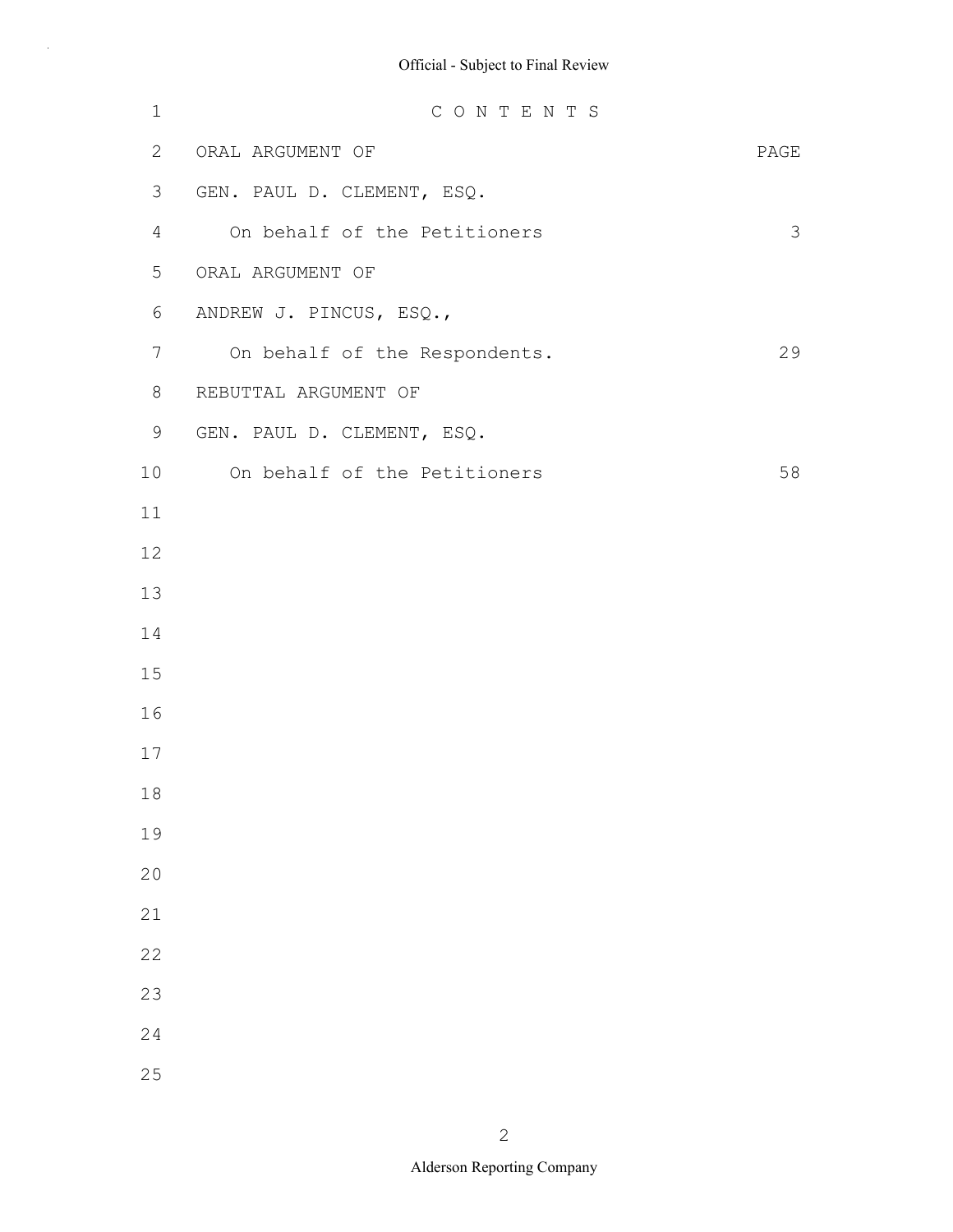| $\mathbf 1$     | PROCEEDINGS                                              |
|-----------------|----------------------------------------------------------|
| 2               | [10:06 a.m.]                                             |
| 3               | CHIEF JUSTICE ROBERTS: We will hear                      |
| 4               | argument this morning in case 06-157, Hein versus        |
| 5               | Freedom From Religion Foundation.                        |
| 6               | General Clement.                                         |
| 7               | ORAL ARGUMENT OF PAUL D. CLEMENT                         |
| $8\,$           | ON BEHALF OF THE PETITIONER                              |
| 9               | GENERAL CLEMENT: Mr. Chief Justice, and may              |
| 10 <sup>°</sup> | it please the Court:                                     |
| 11              | In Flast against Cohen, this Court                       |
| 12              | recognized narrow circumstances in which a taxpayer      |
| 13              | could satisfy the requirements of Article III in         |
| 14              | challenging a congressional exercise of its spending and |
| 15              | taxing authority. This court in doing so rejected the    |
| 16              | suggestion of Justice Douglas that it allow all          |
| 17              | taxpayers to sue in all manner of claims, as well as the |
| 18              | slightly more modest suggestion of Justices Stewart and  |
| 19              | Fortas that the Court allow taxpayer standing for all    |
| 20              | establishment clause challenges.                         |
| 21              | This Court's subsequent cases such as Valley             |
| 22              | Forge have made clear just how narrow the rule of Flast  |
| 23              | is. In order for a taxpayer to satisfy the requirements  |
| 24              | of Article III, the taxpayer must challenge a            |
| 25              | congressional exercise of the taxing and spending        |

3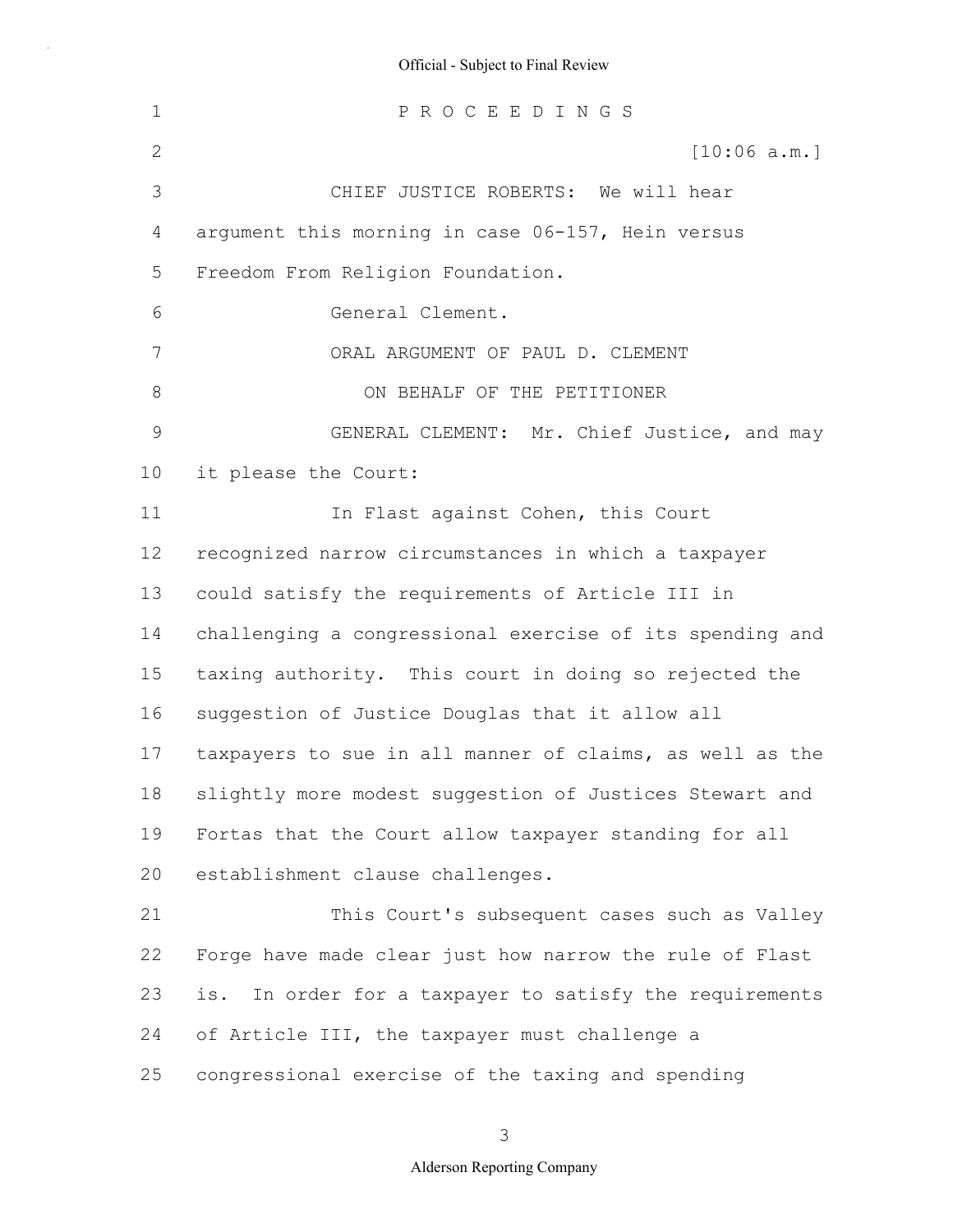1 2 3 4 5 6 7 authority, and assert that the act of spending itself is what gives rise to the establishment clause violation. The court of appeals in the decision below substantially expanded the scope of taxpayer standing and in doing so, the court adopted a doctrine that I think can fairly be only understood as an exception to, not an application of normal principles of Article III standing.

8 9 10 11 12 13 14 15 16 The court did so on the rationale that there is much that the executive branch can do to violate the establishment cause, but there is much that all three branches of Government could conceivably do to violate the establishment clause, and that has never been thought a sufficient reason to extend taxpayer standing to all Government action, nor has it been thought a sufficient reason to relax the irreducible minimum requirements of Article III.

17 18 19 20 21 22 23 24 25 JUSTICE SCALIA: If I understand your position correctly, if Congress enacts a program that favors religion over non-religion, which is supposedly what the establishment clause prohibits, that's bad; but if Congress enacts a perfectly valid general program and the President implements it in a fashion that favors religion over non-religion, that's okay, insofar as the ability of anybody to challenge it is concerned. Is that an accurate description?

4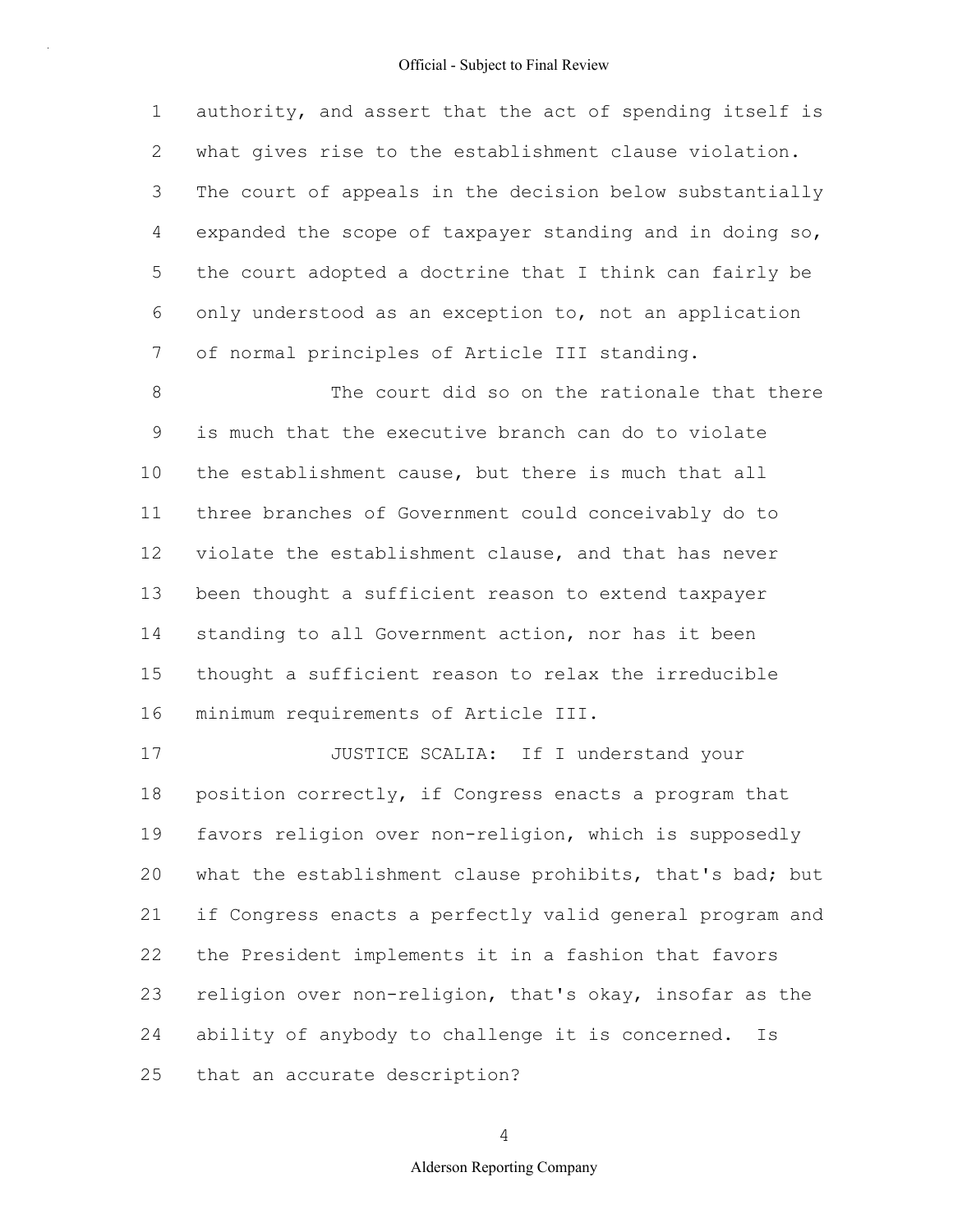| 1              | GENERAL CLEMENT: Well, I don't think so,                 |  |  |
|----------------|----------------------------------------------------------|--|--|
| 2              | Justice Scalia. I mean, first of all --                  |  |  |
| 3              | JUSTICE SCALIA: Why not?                                 |  |  |
| $\overline{4}$ | GENERAL CLEMENT: I mean, I think that may                |  |  |
| 5              | be sort of over inclusive and under inclusive.           |  |  |
| 6              | JUSTICE SCALIA: Okay.                                    |  |  |
| 7              | GENERAL CLEMENT: Which is to say, it's not               |  |  |
| 8              | a congressional program, it's a congressional spending   |  |  |
| 9              | statute that is the key predicate. And then once         |  |  |
| 10             | there's a congressional spending program, whether it's   |  |  |
| 11             | facial challenge or an as-apply challenge that relies on |  |  |
| 12             | an intervening ministerial act of the executive branch,  |  |  |
| 13             | taxpayer standing will lie under this Court's precedent. |  |  |
| 14             | JUSTICE GINSBURG: If this -- if Congress                 |  |  |
| 15             | had enacted this executive order that's in question      |  |  |
| 16             | here, if it had been congressional legislation, would    |  |  |
| 17             | there be standing?                                       |  |  |
| 18             | GENERAL CLEMENT: I don't think so,                       |  |  |
| 19             | Justice Ginsburg, but let me just be clear. I don't      |  |  |
| 20             | think it's just a matter of this executive order that's  |  |  |
| 21             | challenged in this case and Congress could have enacted  |  |  |
| 22             | that into statute. As I understand it, the -- what is    |  |  |
| 23             | really at issue here is not the executive order. It is   |  |  |
| 24             | the way that certain conferences were conducted by       |  |  |
| 25             | executive branch officials. That's what the dispute --   |  |  |

5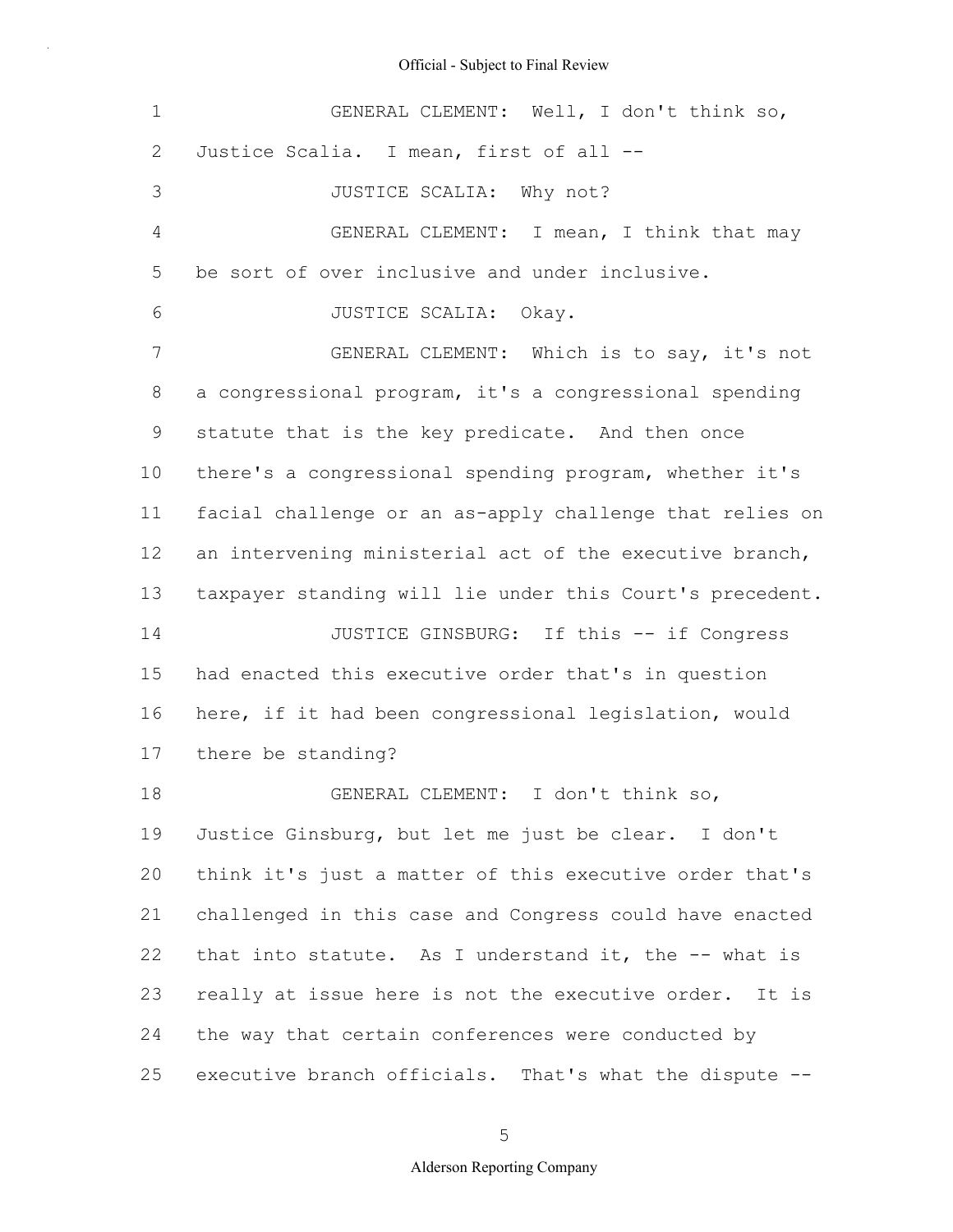| $\mathbf 1$     | JUSTICE KENNEDY: I had the same question as              |
|-----------------|----------------------------------------------------------|
| 2               | Justice Ginsburg, and I think was also suggested by      |
| 3               | Justice Scalia's question. Suppose that Congress passed  |
| 4               | a statute that said we hereby appropriate a million      |
| 5               | dollars to the President to use to call religious        |
| 6               | conferences, and then it spelled out these conferences.  |
| $7\phantom{.0}$ | Is there standing there?                                 |
| 8               | GENERAL CLEMENT: I don't think so,                       |
| 9               | Justice Kennedy, because I look at this Court's --       |
| 10              | JUSTICE KENNEDY: But --and I of course want              |
| 11              | the answer, but then, why is that consistent with what   |
| 12              | you told us at the beginning that there had to be a      |
| 13              | statute?                                                 |
| 14              | GENERAL CLEMENT: Because there has to be                 |
| 15              | two things. There has to be a statute. And then there    |
| 16              | has to be an allegation that the statute creates a       |
| 17              | unique injury in the context of spending that affects    |
| 18              | taxpayers differently than anybody -- than any other     |
| 19              | citizen. And if you have a situation like your           |
| 20              | hypothetical statue, where you don't have any spending   |
| 21              | that goes outside of the Government, then you might have |
| 22              | an establishment clause problem, but it wouldn't be an   |
| 23              | establishment clause problem where the nub of the        |
| 24              | problem is the fact that money is spent. Because if      |
| 25              | there's a problem with what's going --                   |

6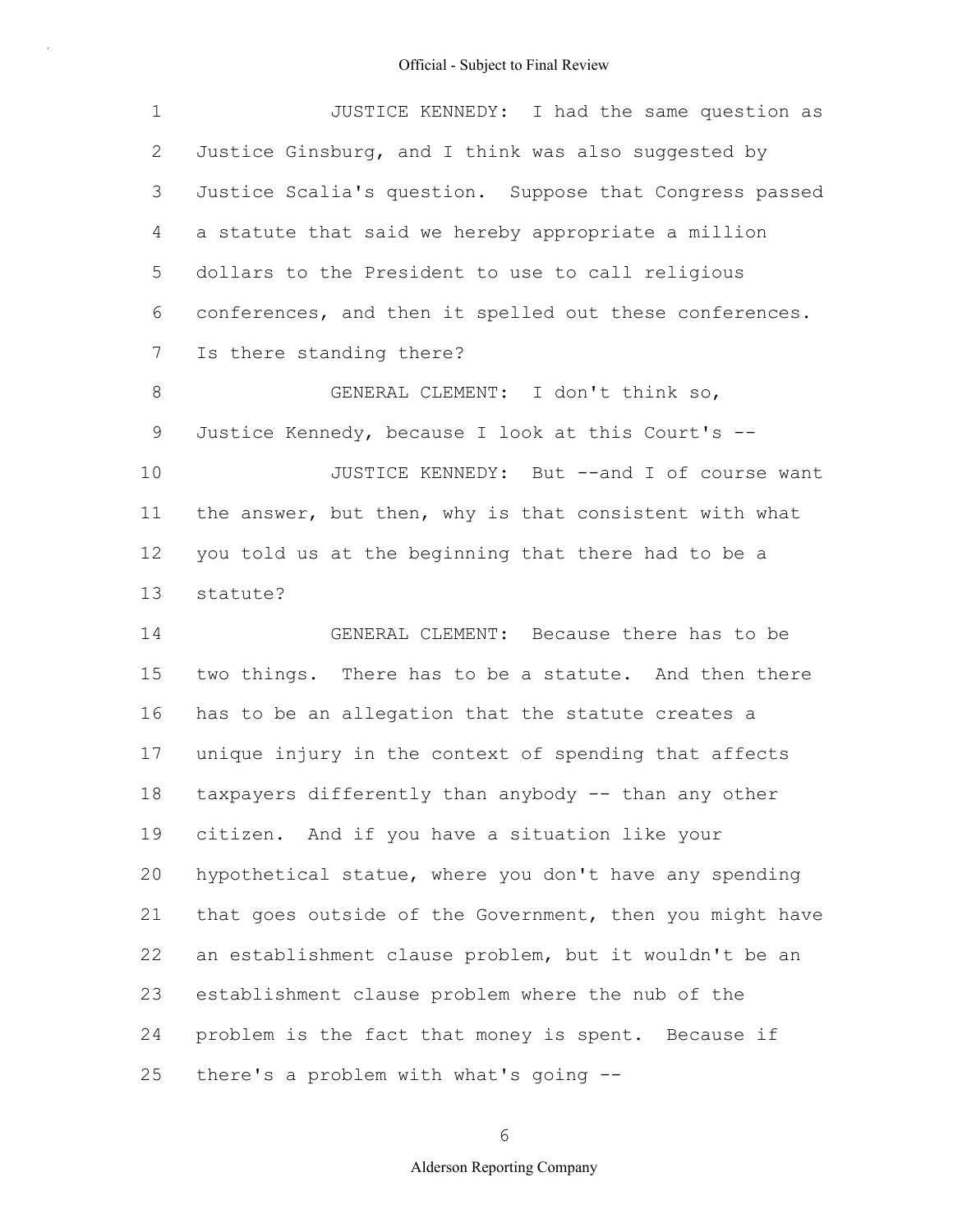| $\mathbf 1$   | JUSTICE SCALIA: So you're saying if the                   |
|---------------|-----------------------------------------------------------|
| $\mathbf{2}$  | Government, the executive, or the Congress, if the        |
| 3             | congressional statute authorizes the giving of money for  |
| 4             | the billing of a church, that's bad; but if it            |
| 5             | authorizes -- it makes a general authorization to the     |
| 6             | President -- no. If the congressional statute says the    |
| 7             | Government will build a church, that's okay, because      |
| 8             | then the money doesn't go outside the Government?         |
| $\mathcal{G}$ | GENERAL CLEMENT: Well, importantly,                       |
| 10            | Justice Scalia, it's not a matter of it being okay.       |
| 11            | It's a question of whether it logically --                |
| 12            | JUSTICE SCALIA: Well, as far as standing is               |
| 13            | concerned.                                                |
| 14            | GENERAL CLEMENT: Yeah, it logically gives                 |
| 15            | rise to taxpayer standing. So -- and I think there is     |
| 16            | $- -$                                                     |
| 17            | JUSTICE SCALIA: What is your answer to                    |
| 18            | That in fact it's bad in the first situation and<br>that? |
| 19            | okay in the second, as far as standing is concerned?      |
| 20            | GENERAL CLEMENT: What I would say is in                   |
| 21            | either case it's bad. I would say that there is           |
| 22            | taxpayer standing to challenge the disbursement of funds  |
| 23            | outside the Government but not your horrible              |
| 24            | hypothetical about an internal Government church.         |
| 25            | JUSTICE SCALIA: There is no standing for                  |

7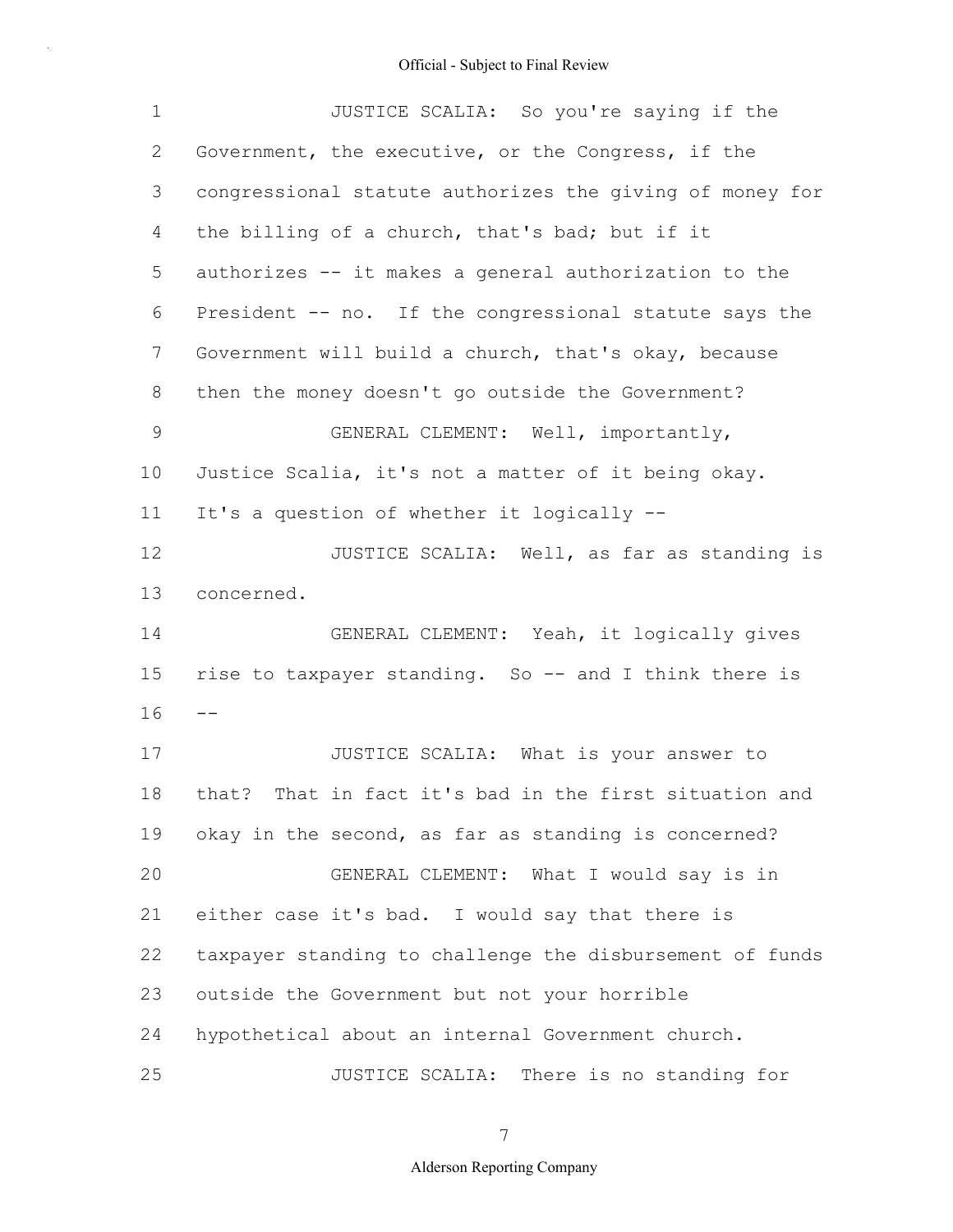1 the internal Government church?

2 3 4 5 6 7 8 9 10 11 12 13 14 15 16 17 18 19 20 21 22 23 24 25 GENERAL CLEMENT: Not taxpayer standing. Anybody who's subjected to the mass at the church probably has standing as a matter of direct -- JUSTICE SCALIA: No, we're not forcing anybody in at gunpoint. We're just building a Government church. GENERAL CLEMENT: With respect, Justice Scalia, nobody forced Van Orden to walk by the Ten Commandments display in Texas at gunpoint, and yet this Court said that he could bring an establishment clause challenge. So I think there would be directly injured people who could challenge your sort of end of the slippery slope -- JUSTICE SCALIA: But we're talking taxpayer standing. And you think there is a real difference insofar as whether the taxpayer is harmed between the Congress saying we're going to give the money to a religious organization to build a church and Congress saying we're going to build a church. You really think there's a difference? GENERAL CLEMENT: I think there's a difference in the extent to which there is a conceptually direct injury for the taxpayer as taxpayer. The citizens are clearly injured when the Government

8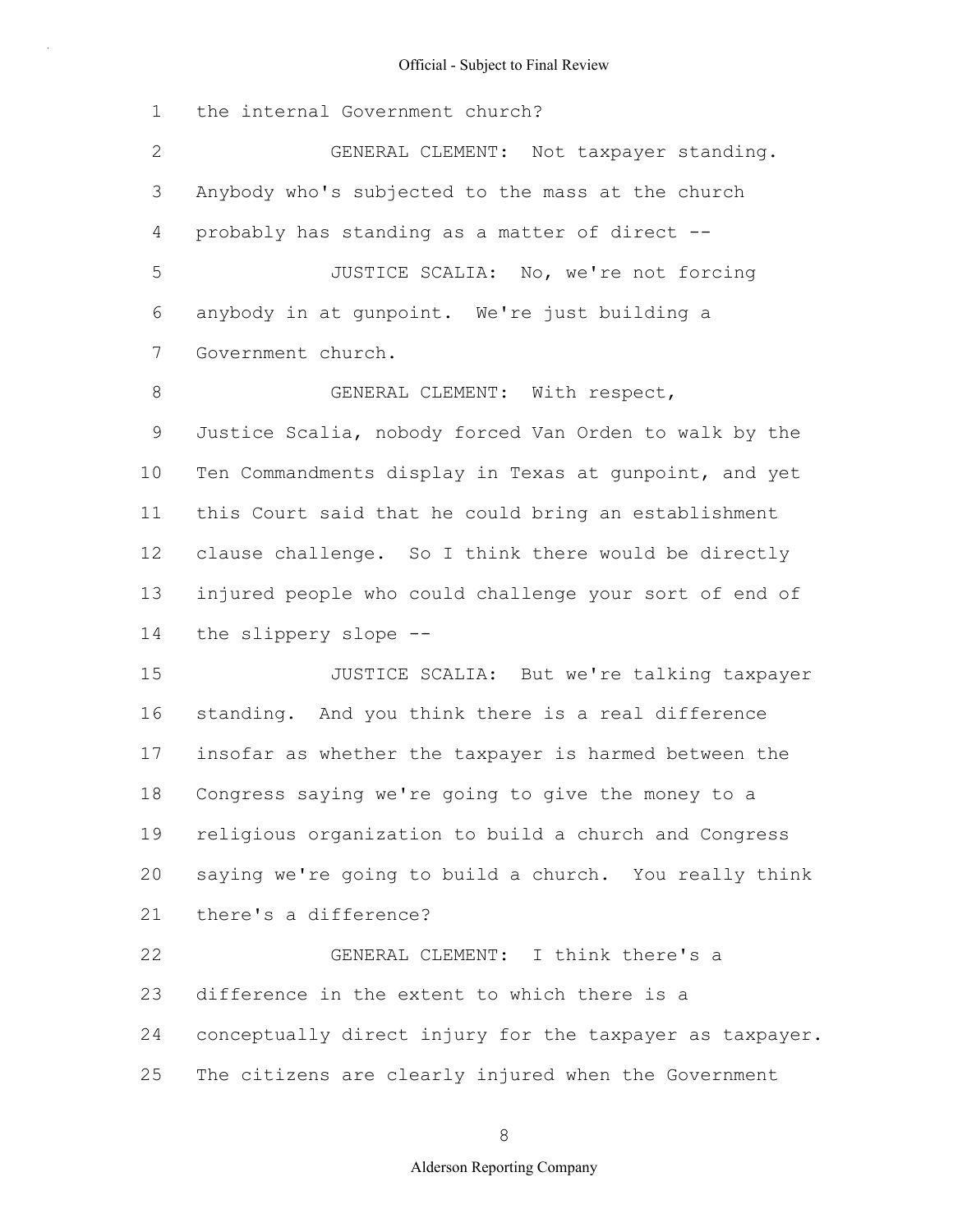1 2 3 4 5 6 7 8 9 10 11 12 13 14 15 16 17 18 19 20 21 22 23 24 sets up the church. JUSTICE SCALIA: In both cases money is being used for a purpose that is contrary to the establishment clause, according to the taxpayer. GENERAL CLEMENT: But with respect, in the context of the internal Government church, the fact that money is being spent to establish that church is the -- JUSTICE GINSBURG: Taxpayer money. GENERAL CLEMENT: -- least of your concerns. It's the fact that the Government is establishing it that's the principal concern. JUSTICE SCALIA: I don't care whether it's the least of the concerns, it's a concern. It's the same establishment clause concern in both cases. Now you may well be correct that there's a freedom of religion clause violation in one case and not in the other, but as far as the establishment clause violation, I find it difficult to understand the difference between the two. GENERAL CLEMENT: Well, Justice Scalia, I think it's a difference suggested by this Court's cases, and they do make an important distinction between the distribution of money outside the Government where the spending itself is the injury and what this Court has

25 termed the incidental expenditure of money in the

9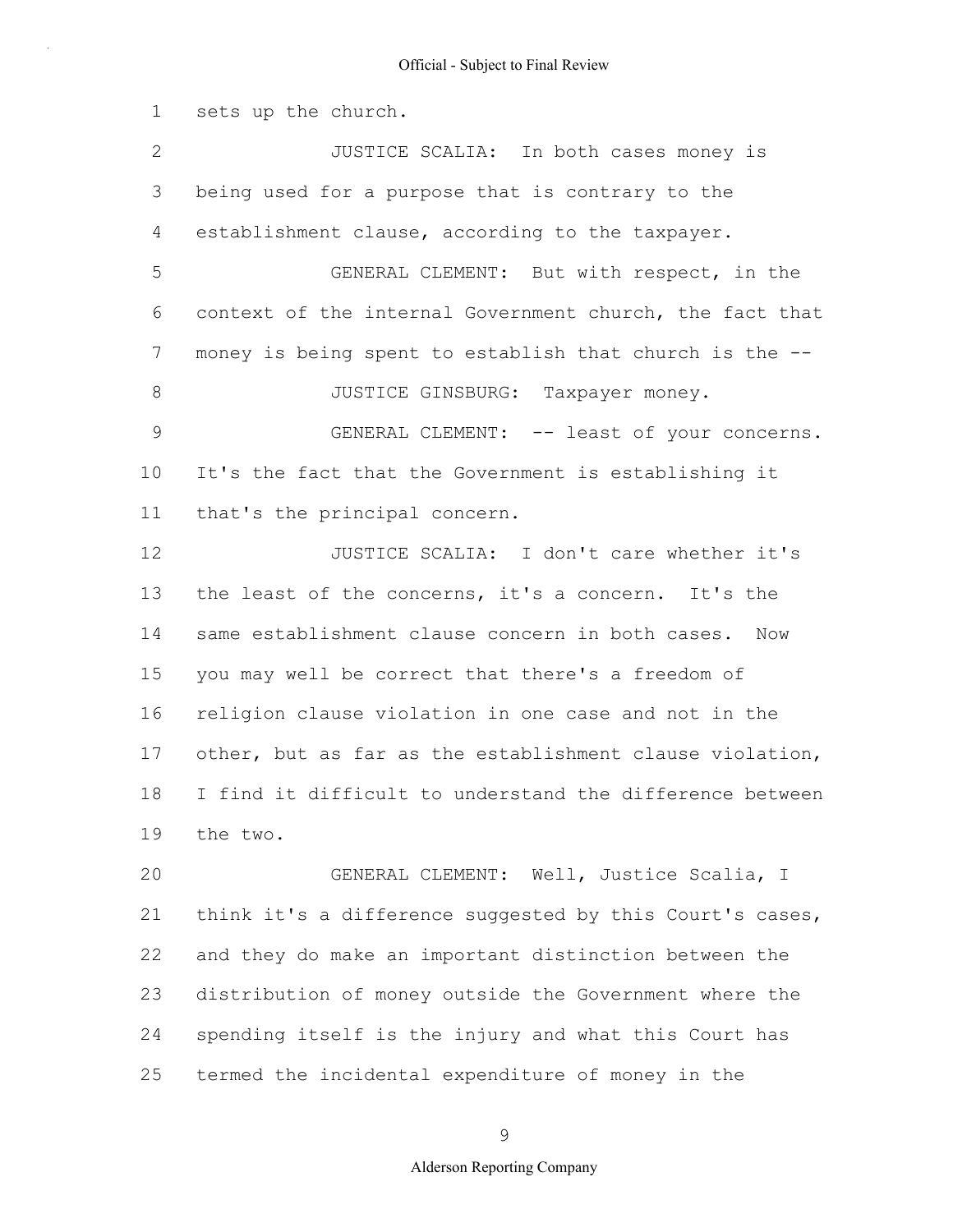1 2 3 4 5 6 7 8 9 10 11 12 13 14 15 16 17 18 19 20 21 22 23 24 25 context of an executive branch activity that itself is alleged to violate the establishment clause. JUSTICE SOUTER: And why should that make any difference if the entire theory behind it is sort of a Madisonian theory, if not threepence from the pocket for a religious purpose? If you start with the Madisonian view, there should be no distinction of the two cases that Justice Scalia puts. GENERAL CLEMENT: I'm not quite sure that's right, Justice Souter, because I think that there's really two ways the Government can establish religion. One is they can do it themselves directly. And if they do that, I think that the primary problem is the primary executive branch conduct in doing so. The other way they can establish -- JUSTICE SOUTER: No, but let's talk about establishing -- maybe this is what you're going to do, establishing religion by spending the threepence. GENERAL CLEMENT: Exactly. And that is precisely what -- JUSTICE SOUTER: And in this case, when you build the church, you're spending the threepence whether -- whether a -- a Government employee is laying the bricks or a contract -- an outside contractor is laying the bricks or a third party institution to which a grant

10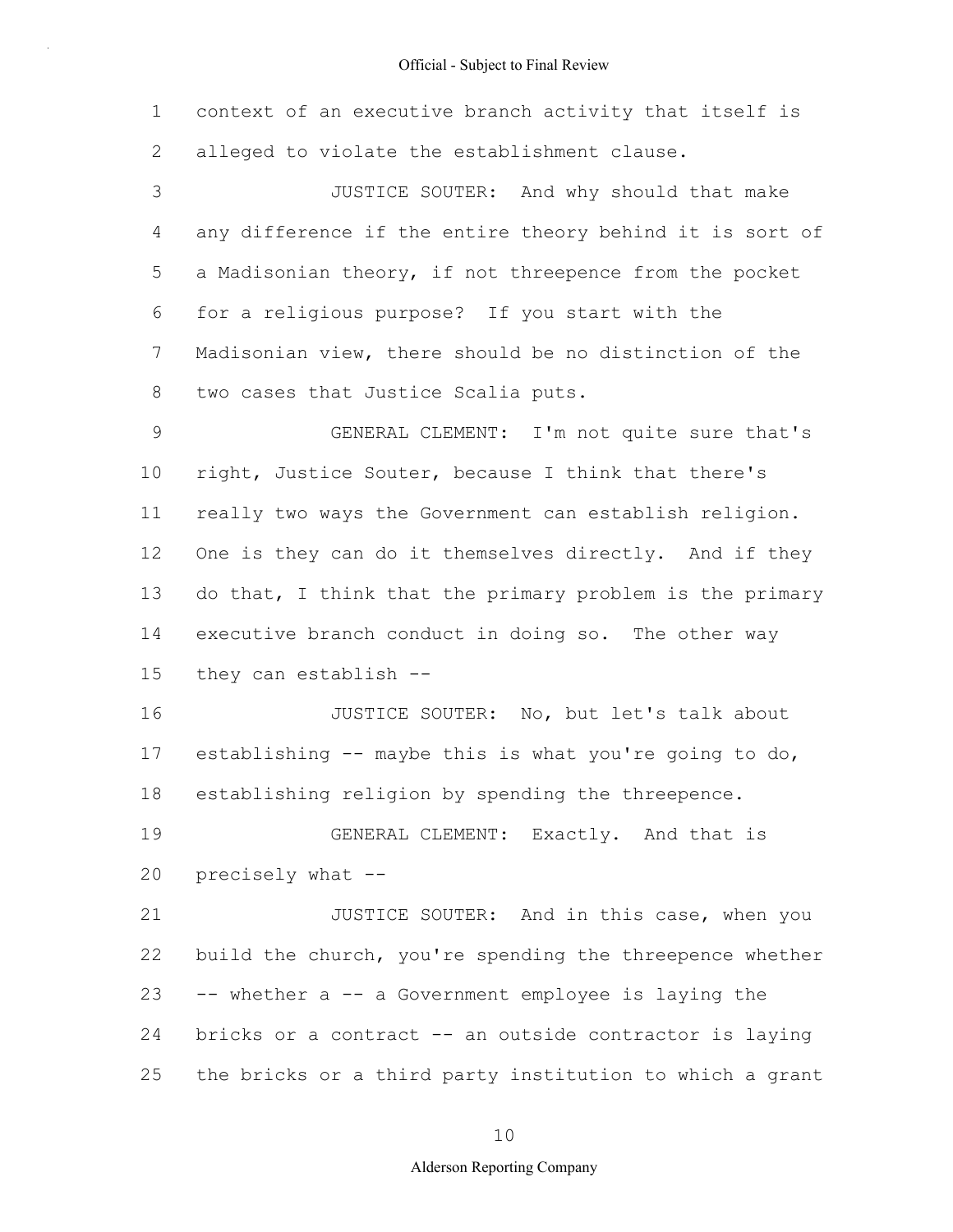1 2 has been made is laying the bricks. It's the same threepence.

3 4 5 6 7 8 GENERAL CLEMENT: With respect in the one respect it is the three pence itself that is the establishment violation. It is the act of handing Government money into the coffers -- JUSTICE SOUTER: Taking the money out of the pocket and using it for a particular purpose, and the

9 10 money comes out of the pocket in each case. The purpose is the same in each case.

11 12 13 14 GENERAL CLEMENT: Again, I would take issue with that and say the primary concern that Madison was focused on was the taking of the money and then giving it to the outside religious entity.

15 16 17 18 19 JUSTICE GINSBURG: Would -- you've covered the case where the Government itself, the executive is the actor and said that's not covered by Flast. But it is covered -- what is covered is if the give the money directly to the religious organization.

20 21 22 23 If the money goes instead of to the Government -- take this case, if the conferences are run by a private contractor -- contractor with the executive, where would that fall?

24 25 GENERAL CLEMENT: I think it might depend on the nature of the claim actually. If the nature of the

11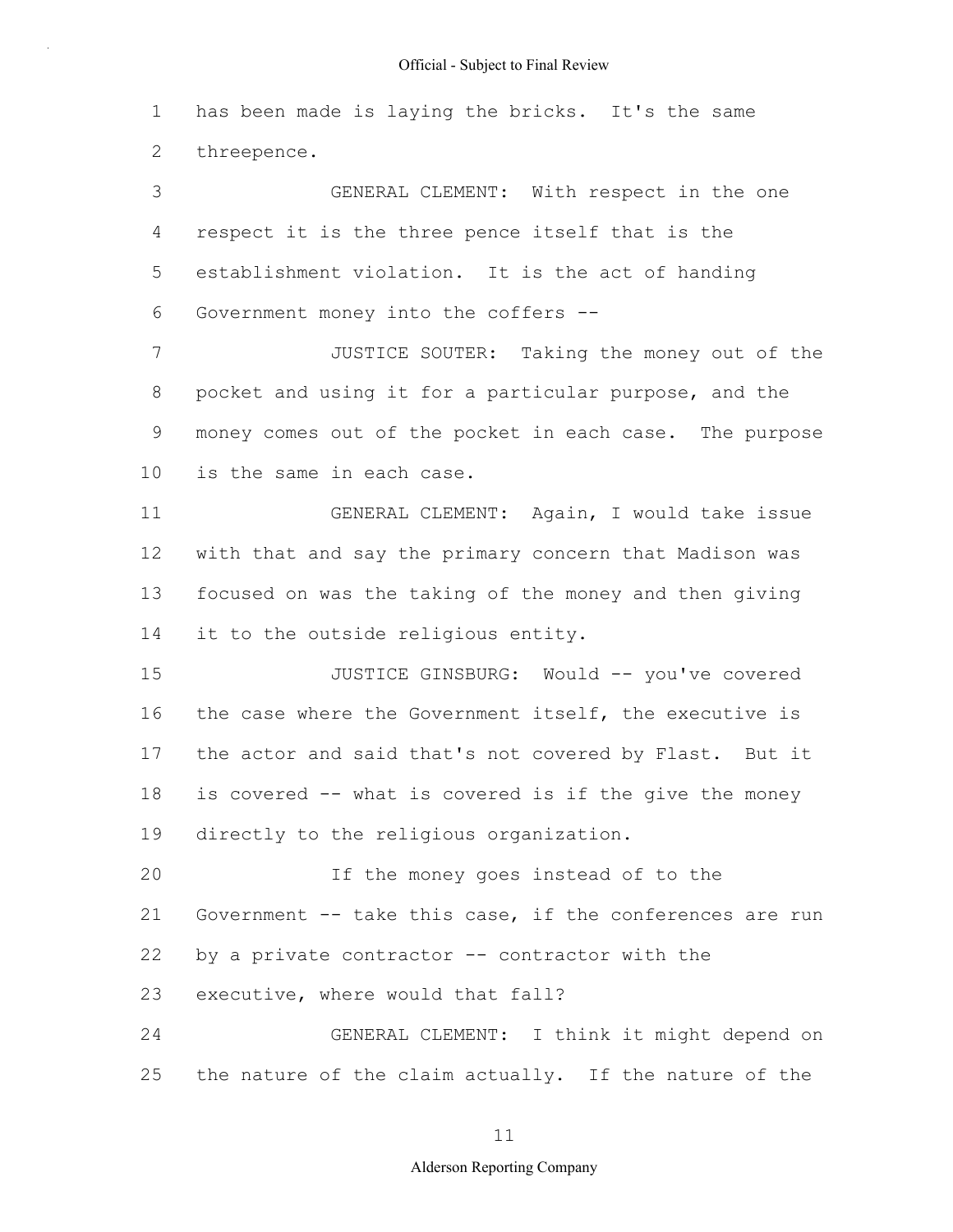1 2 3 4 5 6 7 8 9 10 11 12 13 14 15 16 17 18 19 20 21 22 23 24 25 claim -- JUSTICE GINSBURG: This claim, these conferences are run now instead of within the executive branch by various agencies, they are run by contractors, specialists in conferences that have been engaged by the executive to help people make grant applications. GENERAL CLEMENT: But I think the better view, is the challenge is exactly this one, which is not that there's something wrong with the recipient, but that there's something wrong with what goes on at these conferences. Then in that context, I don't think there would be -- standing -- JUSTICE GINSBURG: That's --that's a question on the merits. Right now we have to take the allegations of the complaint on the merits as -- the allegation is, I take it, that religious organizations are being favored over secular organizations; but that's a merits question. You've -- you've -- you have been clear that if the Government itself spends the money, then there's no standing. You've, you've been clear that if it gives the money to the religious group, there is standing. Now money is going outside the Government. Going outside the Government. But is not going to the

12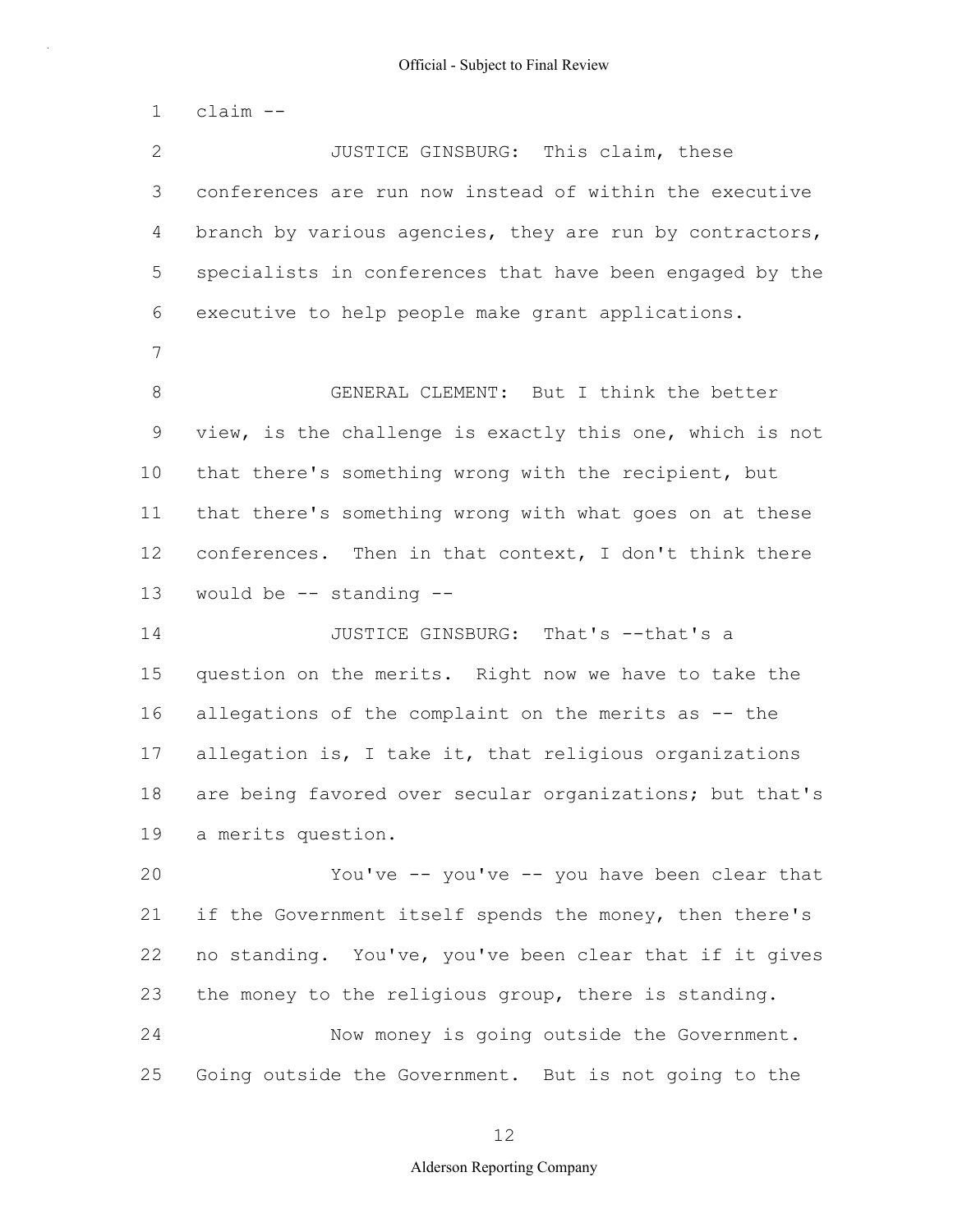1 2 3 4 5 6 7 8 9 10 11 12 13 14 religious organization. Where do you fit that? GENERAL CLEMENT: Again, I think if I understand the question, I would say that there's no taxpayer standing there. And I think -- but, but and I apologize for sort of bleeding over into the merits. But with all due respect, I don't think you can really meaningfully talk about the Flast nexus test without bleeding over a little bit into the merits, because the Court did it itself in Flast. And what I would say is if you have a challenge where the problem is that it's the very act of money going to the third party conference organizers that's the problem, then it really is a spending case, and I think the taxpayer standing would logically lie.

15 16 17 18 19 But if it's really, what the concern here is the primary conduct of what was done at the conferences, and not the fact that there's spending on the conferences at all, then I think it's more -- it is a case there would not be taxpayer standing.

20 21 22 23 24 25 CHIEF JUSTICE ROBERTS: There wouldn't be tax -- taxpayer standing, but of course there would be regular Article III standing in the sense that in a party claiming to be injured because they didn't get a grant, and a religious organization did, and the reason was religion, can bring any kind of claim they want

13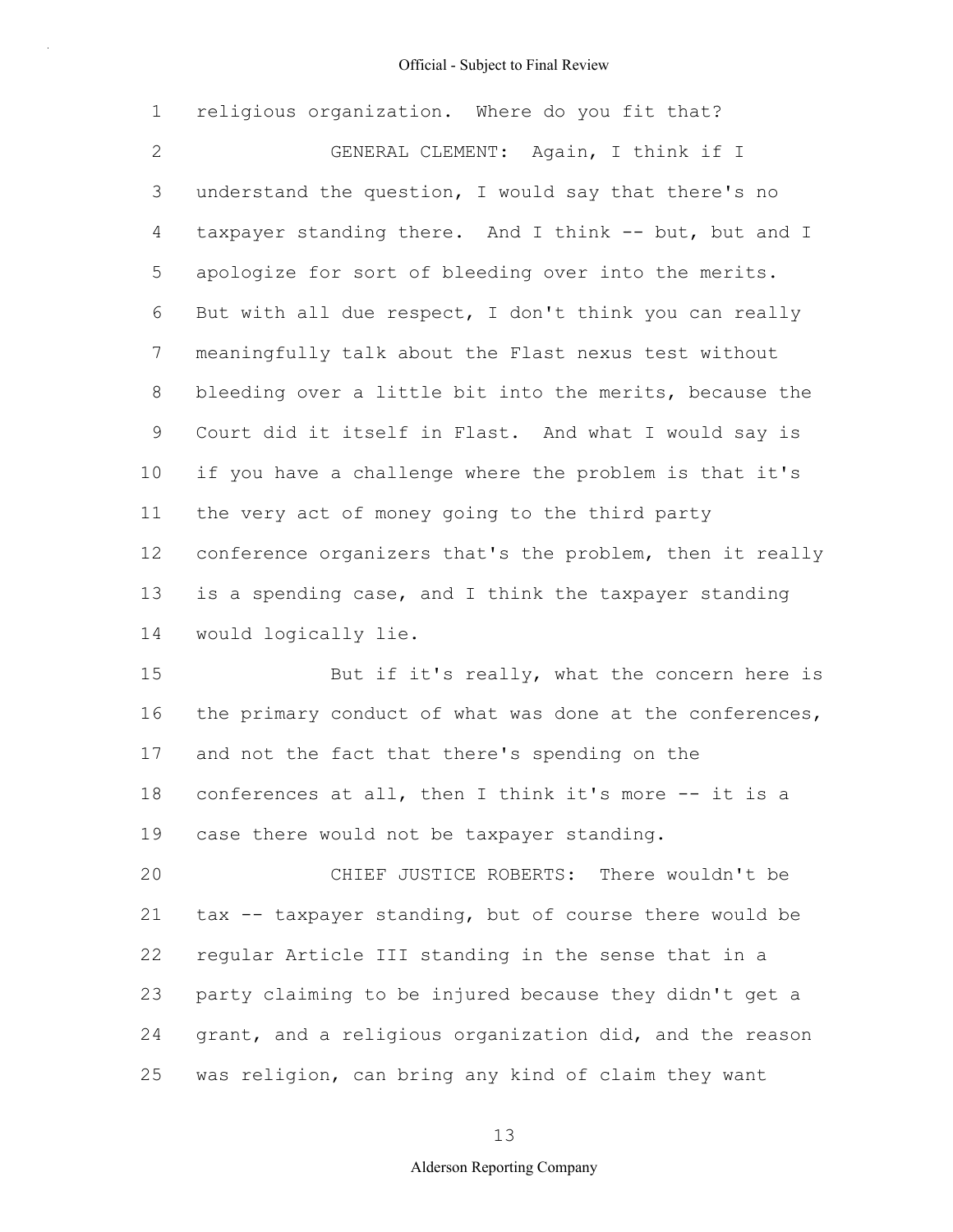1 2 3 4 5 6 7 8 9 10 11 12 13 14 15 16 17 18 19 20 21 22 23 24 25 under Article III. It's just they wouldn't qualify for the special exception to the general rule that there is no taxpayer standing for establishment clause cases. GENERAL CLEMENT: That's exactly right. And it's a very important point. Because for example, when this Court recognized that the Bible reading in Doremus did not give rise to taxpayer standing, that didn't stop the parents who were directly injured by the same practice in Shemp from bringing an establishment clause -- JUSTICE KENNEDY: -- just one, one more question on this, on this line. And I won't belabor the hypothetical. Again there's a Federal statute for this conference, and the moneys go for air tickets to various religious ministers and priests. Does that meet your outside the Government test for standing? GENERAL CLEMENT: I think there would be taxpayer standing if I understand that. And I realize that, you know, one could say well, that's is a fairly artificial distinction. But I do think that it is suggested by this Court's precedents and the reason that it makes sense is that when you have injury -- where the real injury is the spending, the fact that you're not supposed to pay for plane tickets for ministers, that's an establishment clause injury, then it makes sense to

14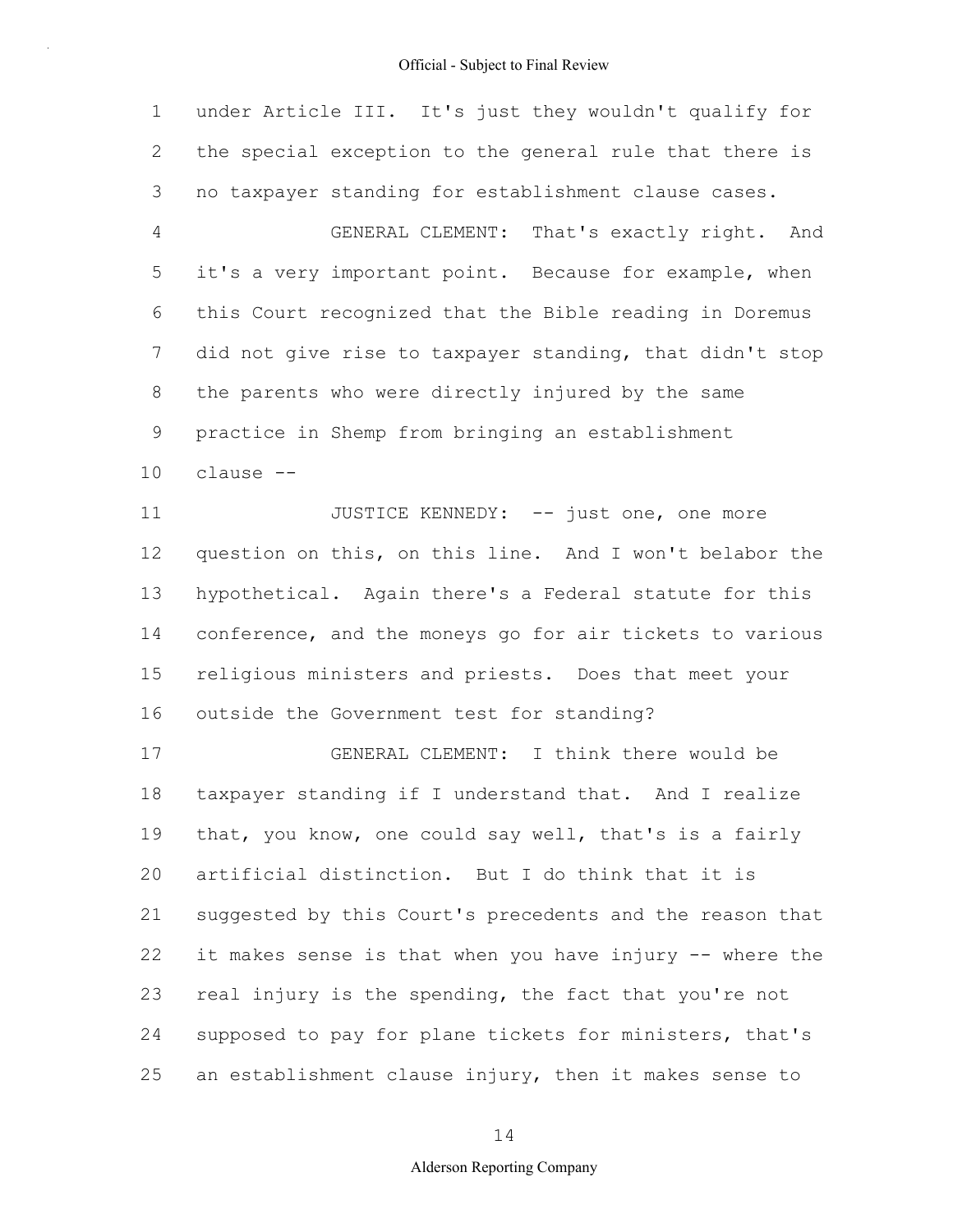1 2 3 4 5 6 7 8 9 10 11 12 13 14 15 16 17 18 19 20 21 22 23 24 25 say that people that provided that money in the in the first place have a distinct injury. JUSTICE SCALIA: But not -- but not if the President just gives the money out of a general appropriation, authorizing him to give money to people who are helping in the programs that the Faith-Based Initiative was -- was designed to help? GENERAL CLEMENT: Well -- JUSTICE SCALIA: If the President hands over the money, that's okay? GENERAL CLEMENT: Not necessarily, Justice Scalia, but it's important to focus on what this case is about. JUSTICE SCALIA: Why, why not necessarily? I thought that was your -- you proposition, that it has to be a congressional violation not an executive. GENERAL CLEMENT: Right. And it would depend a little bit on about where the President is getting the money. I think the way that we would look at it -- JUSTICE SCALIA: He's getting the money from Congress under a general, under a general appropriation. If he takes this money and he says here, use it for a religious purpose, that's okay? GENERAL CLEMENT: He --

15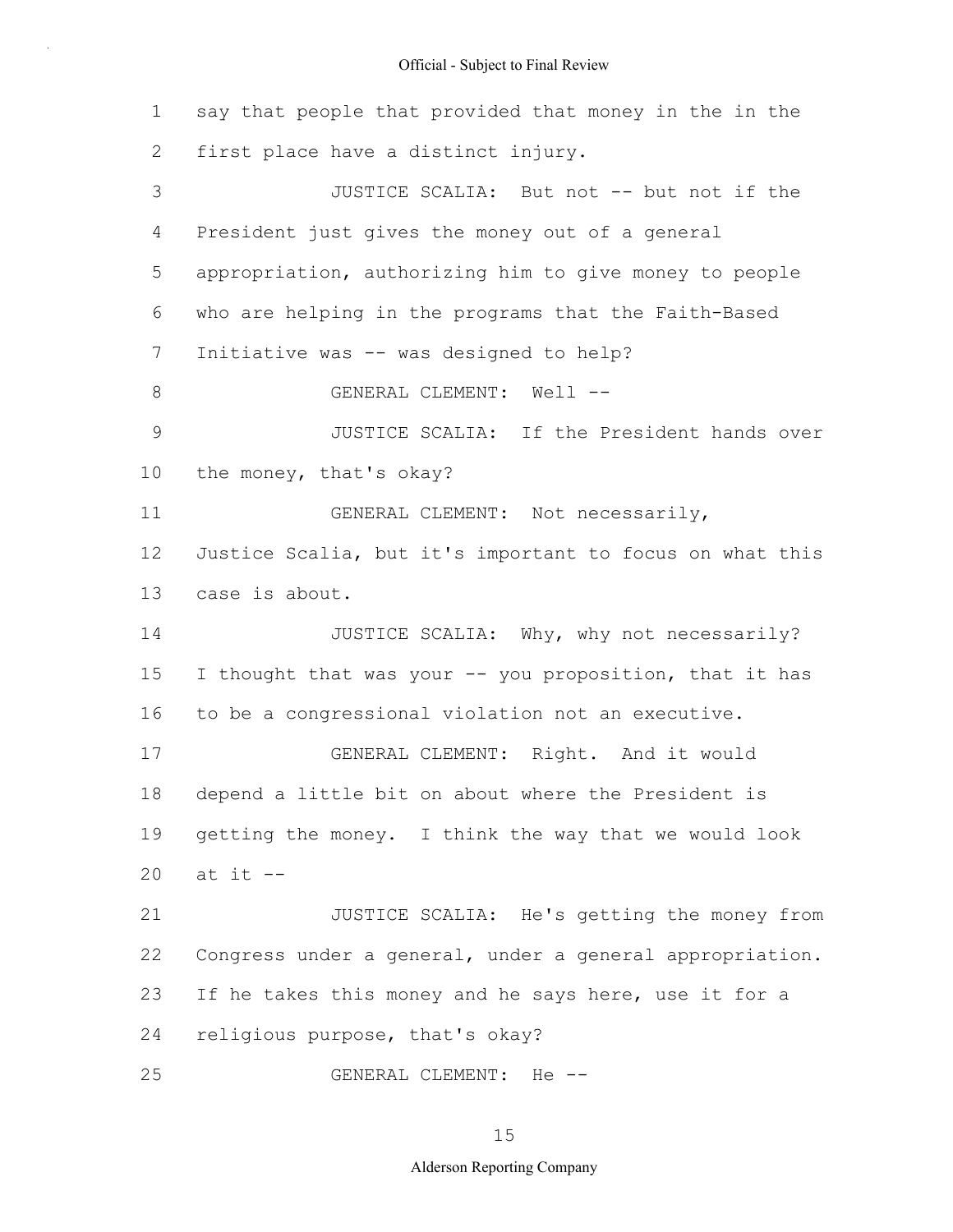|                                |  |  | JUSTICE SCALIA: As far as standing is |  |
|--------------------------------|--|--|---------------------------------------|--|
| 2 concerned, he can't be sued? |  |  |                                       |  |

3 4 5 6 7 8 GENERAL CLEMENT: If he, if he's taking it from a general appropriation that makes no indication it's to go outside the Government so one could not in any way articulate that as an as-applied challenge to the appropriations, then I suppose that there would not be standing. But I think --

9 10 11 12 13 14 15 16 JUSTICE BREYER: I don't understand. I'm back -- I really -- I'm surprised. And it's probably my fault. But that I thought -- I started where Justice Scalia was with his first question. I thought this had something to do with whether Congress passed a statute or the President acted on his own. But listening to you now I think, I can't decide -- I think you have a different argument.

17 18 19 20 21 22 23 24 Suppose -- I'm just trying to understand. Suppose that Congress passes a law and it says it's a very nice thing to commemorate the Pilgrims by building a Government church at Plymouth Rock, where we will have the regular worship in the Puritan religion. Now can a taxpayer from California in your view challenge that? GENERAL CLEMENT: I would say that that's a much harder case than this --

25 JUSTICE BREYER: Yes, but --

16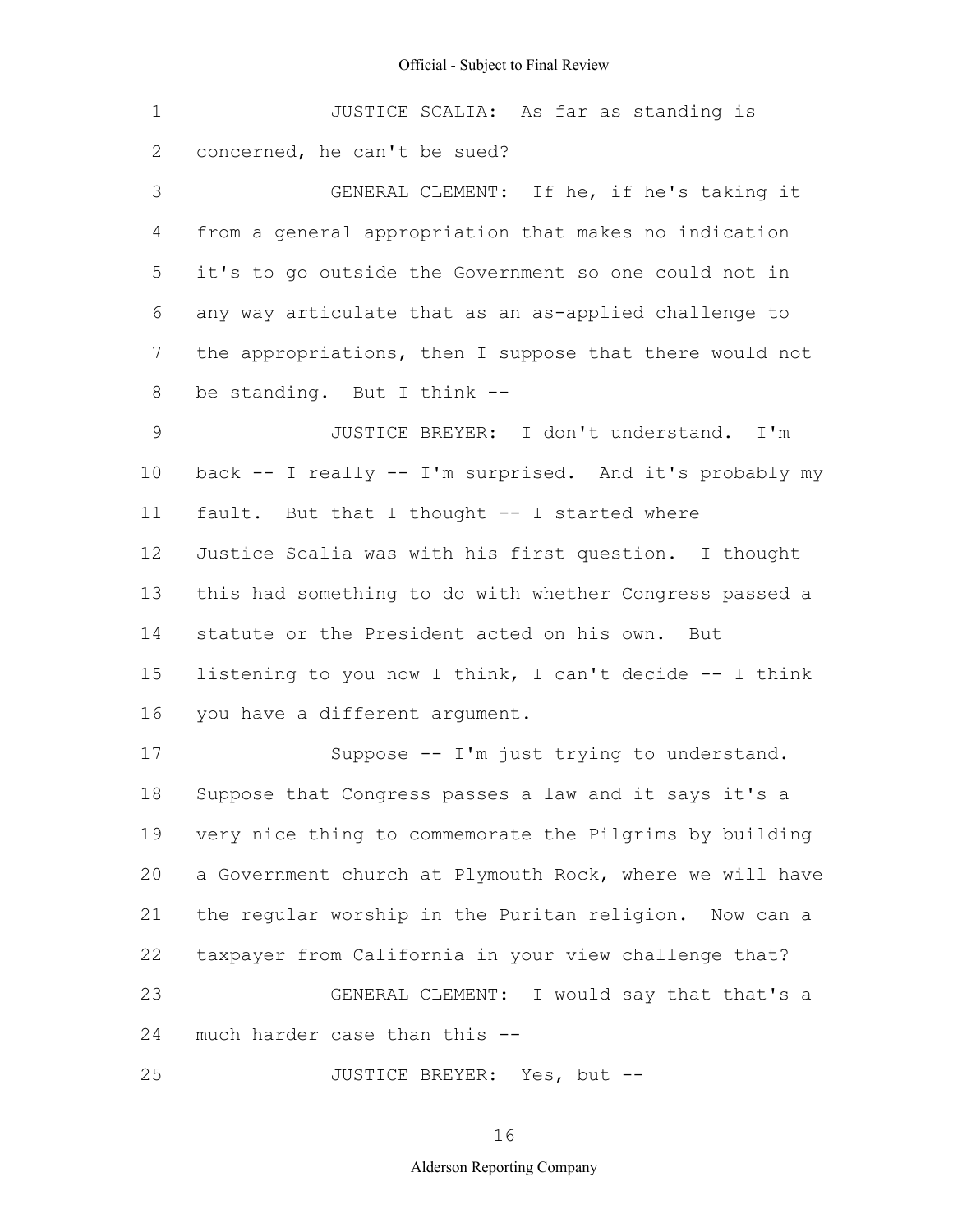1 2 3 4 5 6 7 8 9 10 11 12 13 14 15 16 17 18 19 20 21 22 23 24 25 GENERAL CLEMENT: -- but I say no. I would say no, no. JUSTICE BREYER: Why not? Because I thought Flast made clear that they could. GENERAL CLEMENT: No. What Flast makes clear is that you can challenge a congressional statute that is a taxing and spending statute. And I think to understand the circumstances in which you should give rise to taxpayer standing, you need two things: You need a congressional statute that is an exercise of the taxing and spending authority; but then you need the money to go outside the Government. And that's precisely what -- JUSTICE BREYER: Then you go to a private group? GENERAL CLEMENT: Right. Because there's, again, there's two ways -- JUSTICE BREYER: So you're saying that if the Government has the most amazing, let's -- I'm trying to think of something more amazing that what I just thought of. (Laughter.) JUSTICE BREYER: All over America, they build churches dedicated to one religion; and Congress passes a statute and says in every city, town, and

17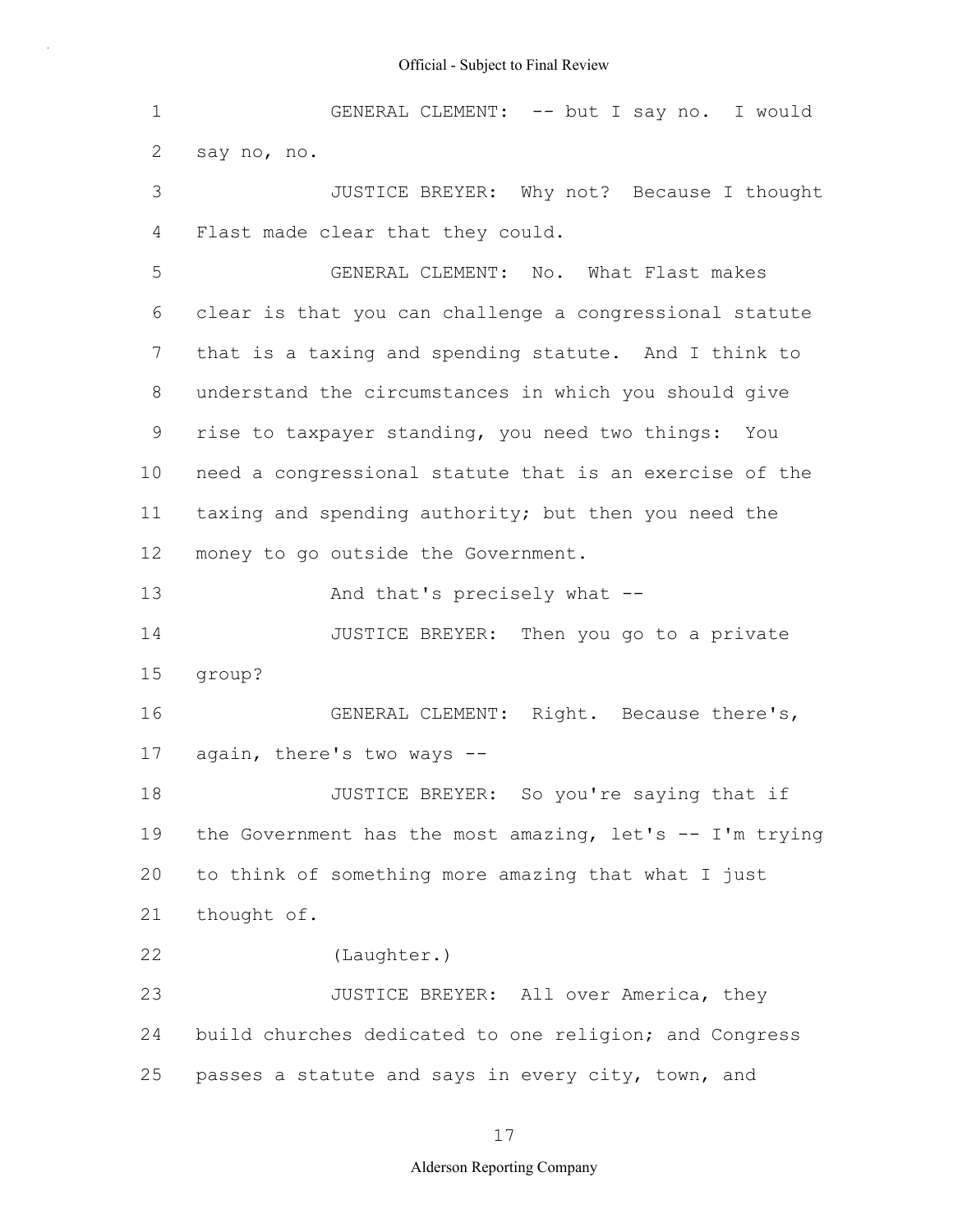1 2 3 4 5 6 7 8 9 10 11 12 13 14 15 16 17 18 19 20 21 22 23 24 25 hamlet, we are going to have a minister, a Government minister, a Government church, and dedicated to the proposition that this particular sect is the true sect; and they pass a statute like that, nobody could challenge it? GENERAL CLEMENT: Horrible hypothetical. JUSTICE BREYER: Is that what you're saying, then? GENERAL CLEMENT: I mean, I think the bottom line is that there would not be taxpayer standing. Plenty of people could probably challenge that. JUSTICE BREYER: I don't know, I mean -- GENERAL CLEMENT: Probably -- JUSTICE BREYER: -- everybody else who doesn't want to go just avoids it. So that they don't have to do anything. They just have to  $-$ -CHIEF JUSTICE ROBERTS: Any, presumably any other denomination that is not of the established church could bring a challenge that they're being discriminated against, because they're favoring a particular church over them. Your proposition is simply that somebody - somebody in Oregon can't challenge the fact that they're building a church in Florida simply because the person in Florida pays taxes, right? GENERAL CLEMENT: Exactly, and not just the

18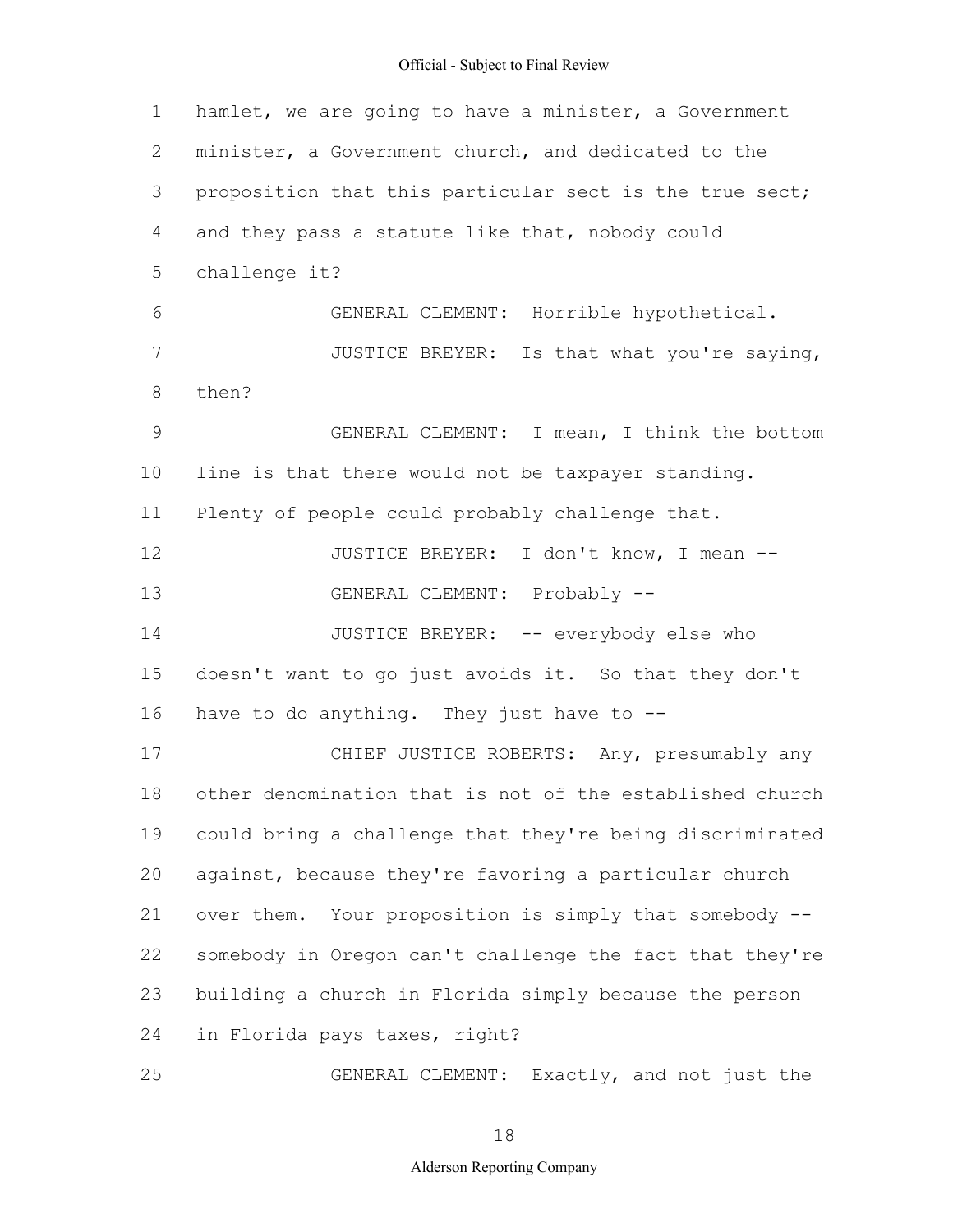1 2 3 4 5 6 7 8 9 10 11 12 13 14 15 16 17 18 19 20 21 22 23 24 25 person in Oregon. But everybody in between Oregon and Florida all have the same amount of standing. No, what we're saying is plenty of people would be able to challenge that. But not -- JUSTICE BREYER: Who? Who? GENERAL CLEMENT: As -- as the Chief Justice suggested I think anybody from a different denomination that said that this was discriminatory probably could bring a claim. I also think that anybody who walked into one of those churches could bring a claim. And again, this Court -- this Court -- JUSTICE BREYER: Maybe they don't walk into it because it is not "our church." So they don't walk into it. GENERAL CLEMENT: Well, we -- JUSTICE BREYER: And moreover, they don't - they don't feel it's discriminatory. It's just we're doing this to commemorate the Pilgrims, and we'll give the money to any group that's a Pilgrim. (Laughter.) GENERAL CLEMENT: With respect -- with respect, Justice Breyer, I think you're underestimating the ingenuity of plaintiffs to think that somebody that walked by going to Plymouth Rock okay thinking I was going to see a nice historical exhibit, and is and to

#### 19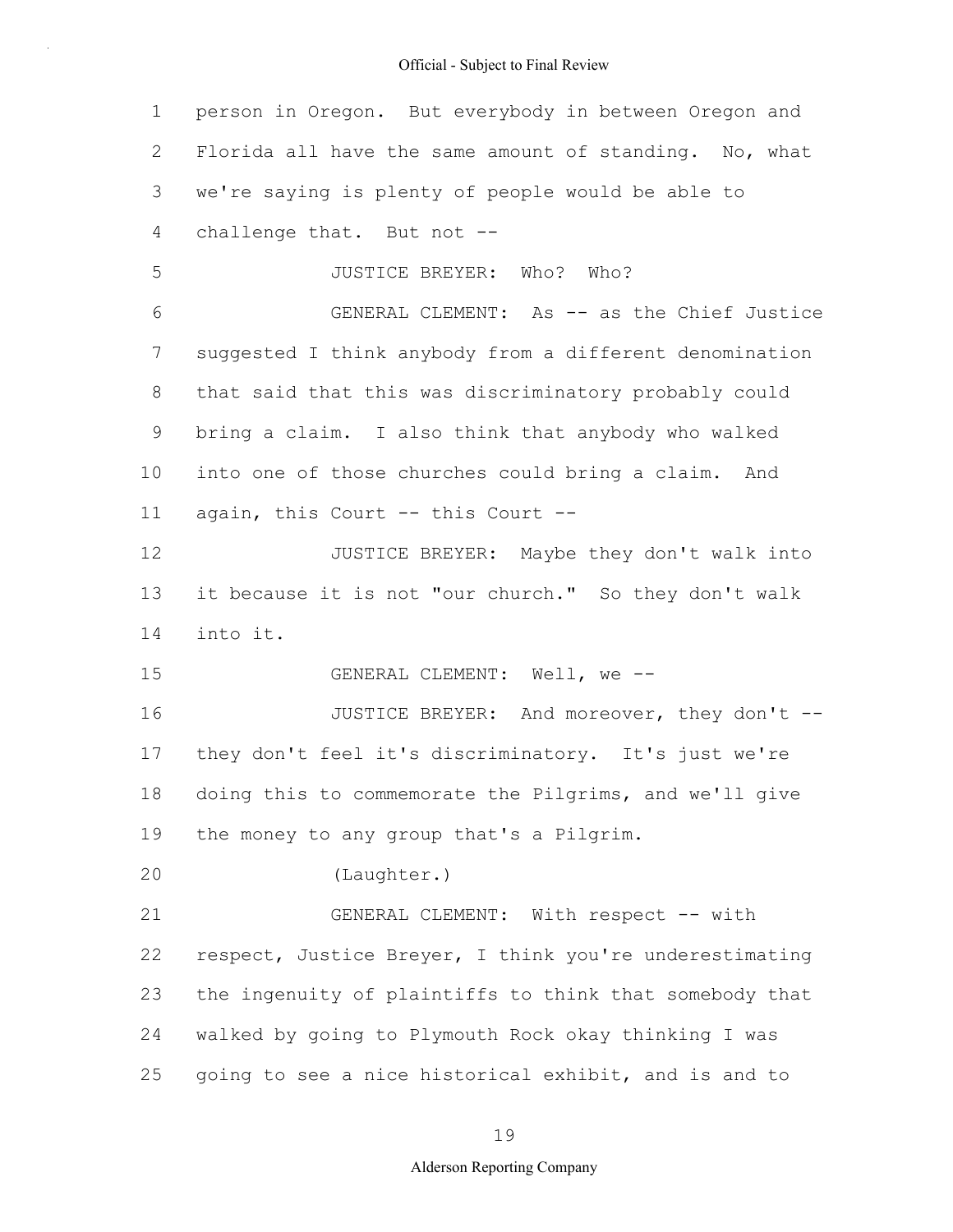| 1  | see a church, wouldn't bring a -- an action. And that    |
|----|----------------------------------------------------------|
| 2  | there wouldn't be Article III standing for that          |
| 3  | particular individual, not the taxpayer --               |
| 4  | JUSTICE ALITO: General Clement, are you --               |
| 5  | are arguing that these lines that you're drawing make a  |
| 6  | lot of sense in an abstract sense? Or are you just       |
| 7  | arguing that this is the best that can be done that this |
| 8  | is the best that can be done within the body of          |
| 9  | precedent that the Court has handed down in this area?   |
| 10 | GENERAL CLEMENT: The latter, Justice Alito.              |
| 11 | (Laughter.)                                              |
| 12 | GENERAL CLEMENT: And I appreciate -- I                   |
| 13 | appreciate the question.                                 |
| 14 | JUSTICE SCALIA: Why didn't you say so?                   |
| 15 | (Laughter.)                                              |
| 16 | JUSTICE SCALIA: I -- I've been trying to                 |
| 17 | make sense out of what you're saying.                    |
| 18 | (Laughter.)                                              |
| 19 | GENERAL CLEMENT: Well, and I've been trying              |
| 20 | to make sense out of this Court's precedents.            |
| 21 | (Laughter.)                                              |
| 22 | GENERAL CLEMENT: And the best that I can do              |
| 23 | -- the best that I can do, when I put together Flast --  |
| 24 | JUSTICE STEVENS: Do we think have a duty to              |
| 25 | follow precedents that don't make any sense?             |

20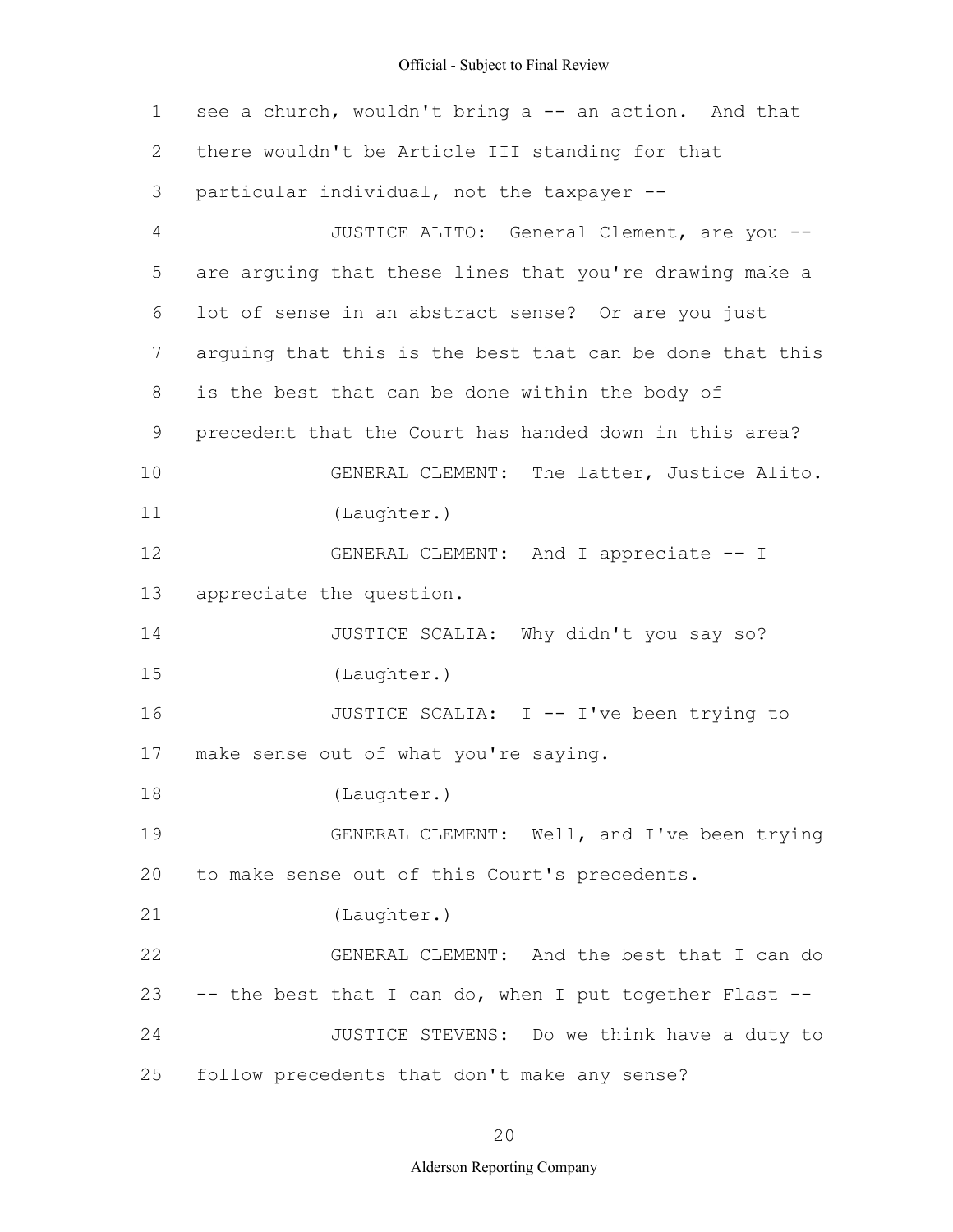| $\mathbf 1$ | GENERAL CLEMENT: Well, I think -- as a                   |
|-------------|----------------------------------------------------------|
| 2           | matter of first course, the Court tries. And here -- if  |
| 3           | I could put the precedents on the map, though, I do      |
| 4           | think they make a modicum of sense in the following way. |
| 5           | You start with Flast. Flast says that you can bring a    |
| 6           | challenge to a congressional spending statute. Okay,     |
| 7           | fair enough. Valley Forge comes along and says that      |
| 8           | you, that you don't have taxpayer standing to challenge  |
| 9           | an executive branch action. Now that raises a very       |
| 10          | obvious --                                               |
| 11          | JUSTICE GINSBURG: The difference was that                |
| 12          | it was because it was under the property clause, and     |
| 13          | made a distinction between property and money.           |
| 14          | GENERAL CLEMENT: Well, Justice --                        |
| 15          | JUSTICE GINSBURG: We are talking about                   |
| 16          | money, not property?                                     |
| 17          | GENERAL CLEMENT: But Justice Ginsburg, in                |
| 18          | fairness, the Court could not have been more clear in    |
| 19          | Valley Forge that there were two reasons that there      |
| 20          | weren't taxpayer standing there. One was there was a     |
| 21          | challenge to Executive Branch action. The second was     |
| 22          | that it was the property clause rather than the spending |
| 23          | clause.                                                  |
| 24          | Now, you could sort of take the view that                |
| 25          | the third of the cases, Kendrick, overrules the first    |

21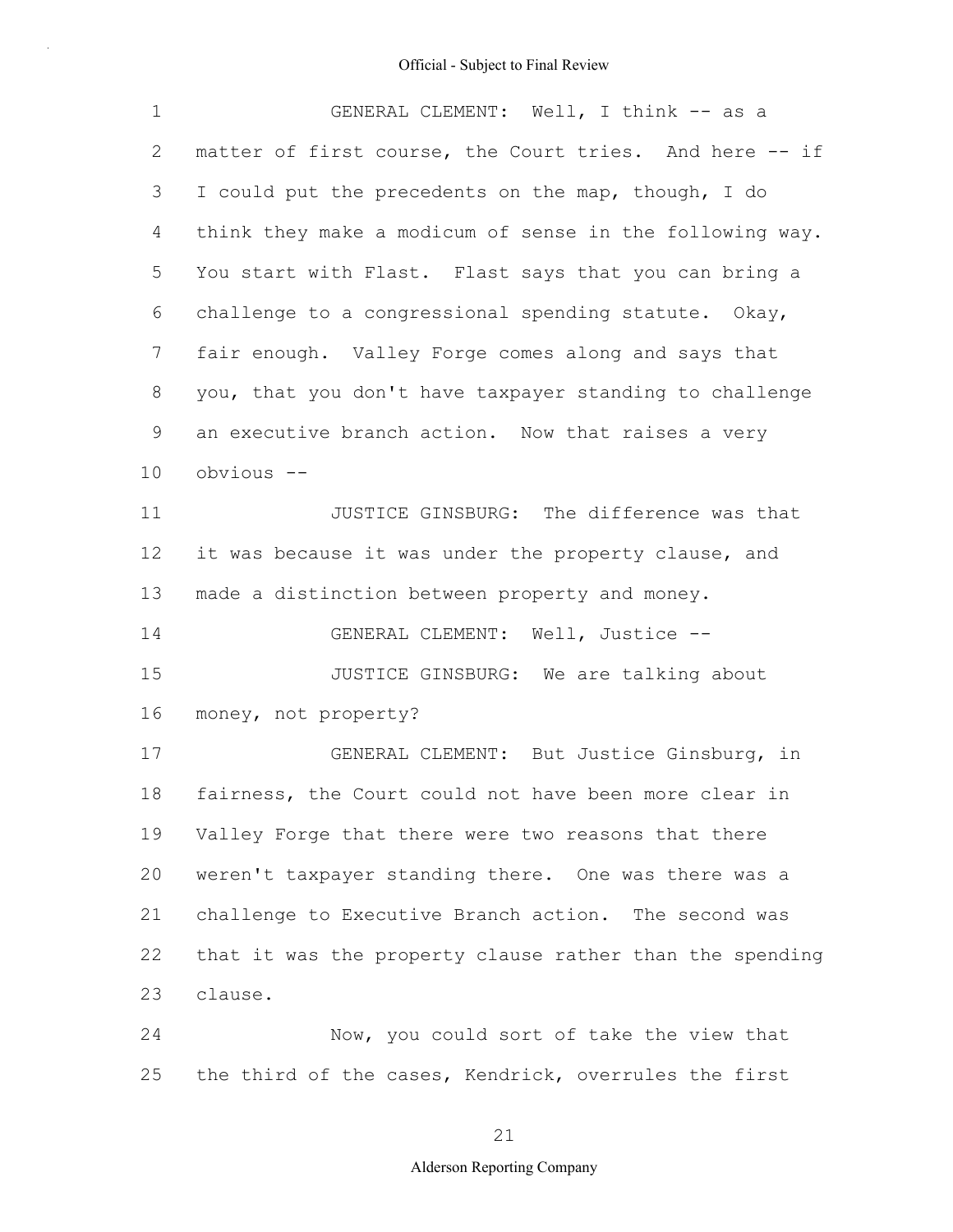| $\mathbf 1$ | aspect of the decision in Valley Forge. Now I think      |
|-------------|----------------------------------------------------------|
| 2           | that's wrong. I think the way to understand Kendrick is  |
| 3           | as follows: You have a decision that says you can --     |
| 4           | you can challenge congressional spending, not Executive  |
| 5           | Branch action. That naturally poses the question what    |
| 6           | about an as-applied challenge to a spending statute?     |
| 7           | Surely, I mean, because spending is something only the   |
| 8           | Congress does, and disbursement is a ministerial act     |
| $\mathsf 9$ | that only the Executive does, what do you do when        |
| 10          | there's an intervening ministerial act of disbursement?  |
| 11          | Does that mean that it's still an as-applied challenge   |
| 12          | to the spending statute? Or does --                      |
| 13          | JUSTICE GINSBURG: Was it just --                         |
| 14          | GENERAL CLEMENT: That mean that it's                     |
| 15          | Executive Branch action?                                 |
| 16          | JUSTICE GINSBURG: Was it just a ministerial              |
| 17          | act or did the Executive have discretion involved, about |
| 18          | who would receive the grant?                             |
| 19          | GENERAL CLEMENT: Well, Justice Ginsburg,                 |
| 20          | two things. One, in Bowen, there was -- there is         |
| 21          | certainly always a degree of discretion. But it is       |
| 22          | worth noting that in Bowen as in Flast, the statute      |
| 23          | itself on its face made clear that money was to go to    |
| 24          | outside entities that were religious. In Bowen it did    |
| 25          | so in express terms by four times referring to religious |

22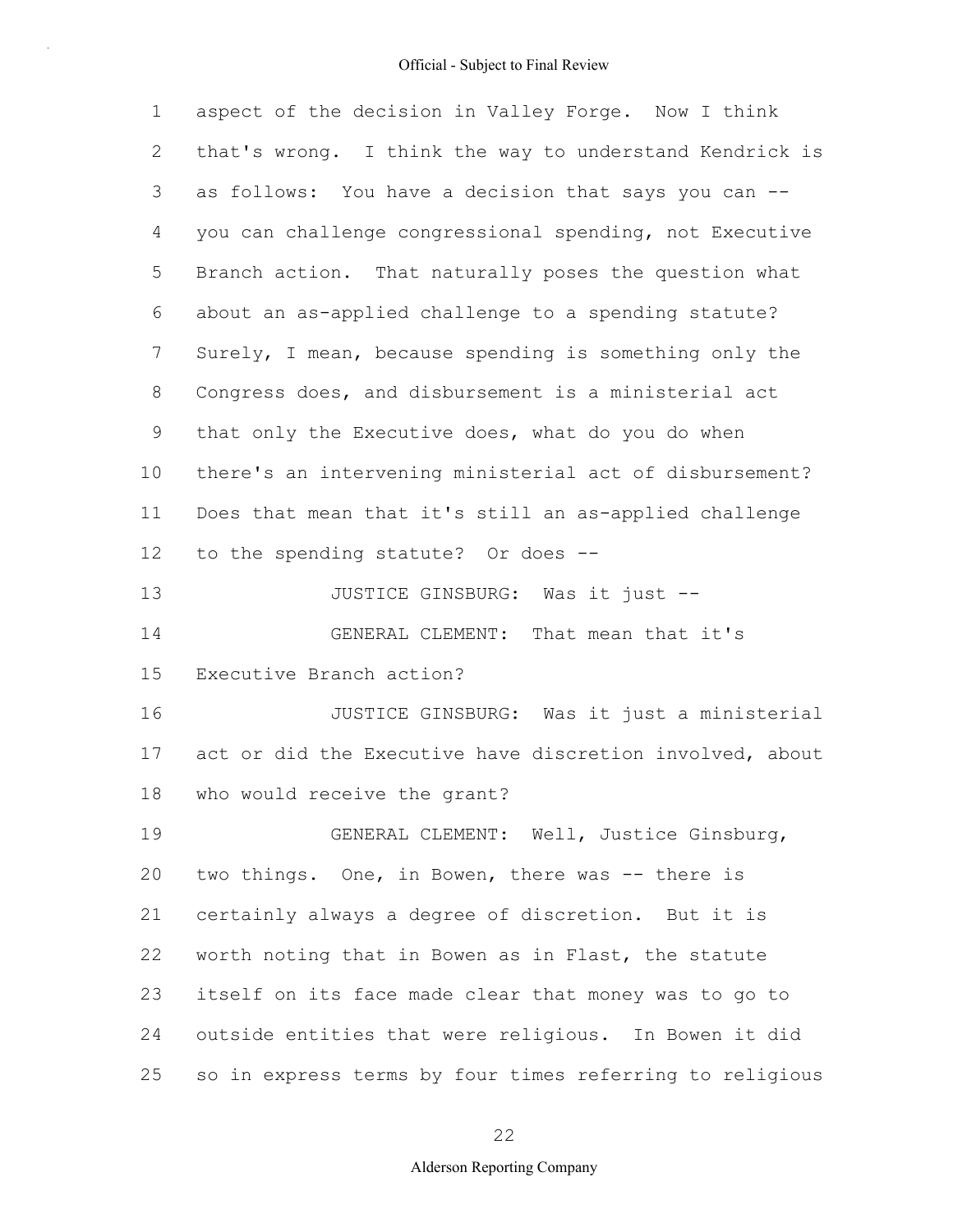1 2 3 4 5 6 7 8 9 organizations. In Flast it did so by saying money was going to go, or in-kind aid, rather, was to going to go to private schools. And that was at a time when this Court roughly contemporaneously, in Lemon v Kurtzman that 93 percent of the private schools were religious. The both of those, the gravamen of what's the complaint, that money is being spent by Congress on religious entities, was not within the discretion of the Executive Branch.

10 11 12 13 14 15 16 17 18 19 20 21 22 23 24 25 And again, the way I would understand Kendrick is simply reconciling Valley Forge and Flast and Cohen to preserve, not broad challenges to Executive Branch action, which would have overruled Valley Forge, but rather to simply preserve the notion that you can bring an as-applied challenge to a spending statute. JUSTICE GINSBURG: But you can reconcile Valley Forge simply by saying when it's money from the Federal Treasury, whether it is a general appropriation or a specific appropriation, it is money from the Treasury, and that's what Flast is about. Because whether it is spent by the Executive under an Executive program, which you have said can violate the establishment clause as well as a congressional program. So why isn't that the line to draw based on Flast, that it's money from the Treasury that makes the

23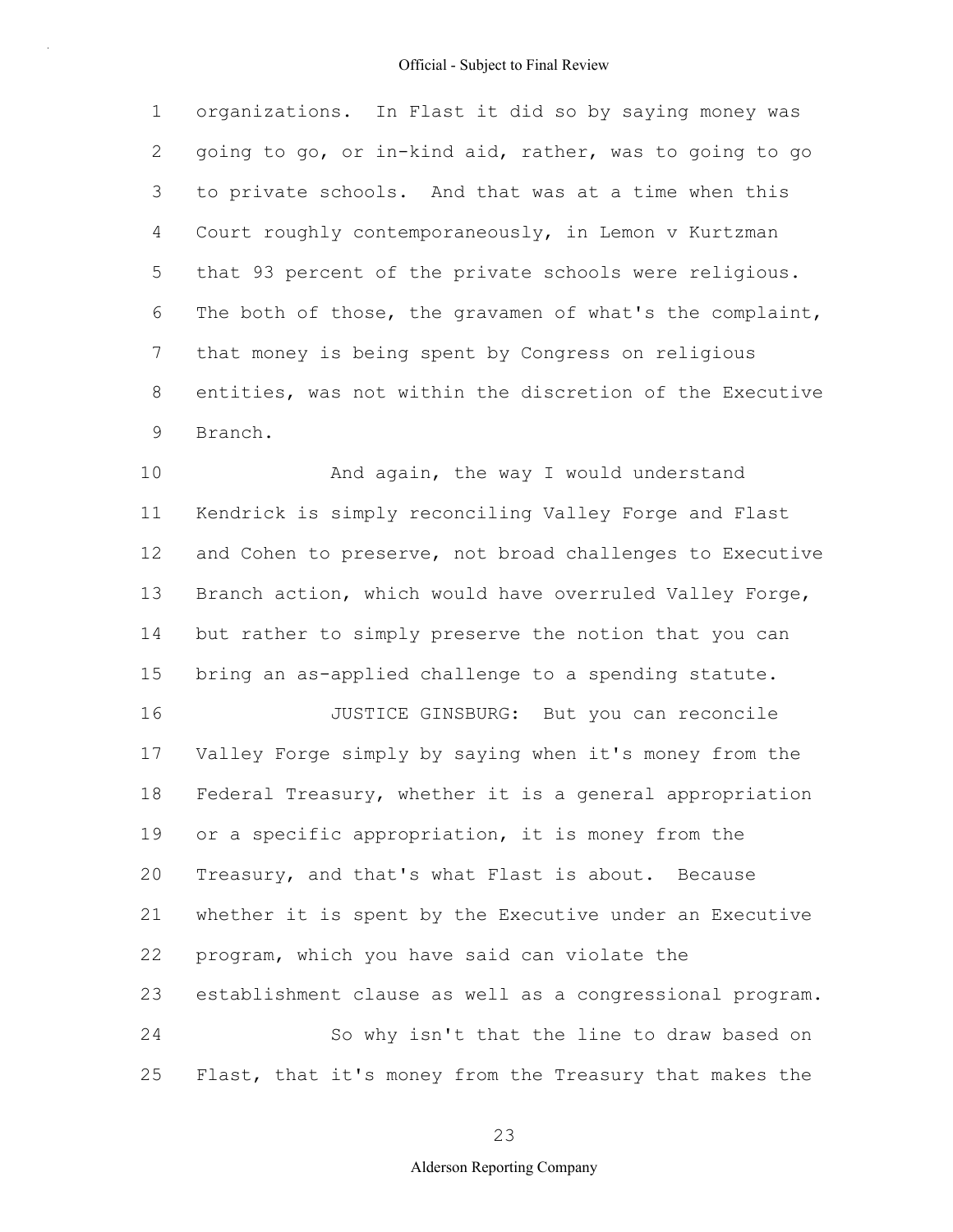1 difference?

2 3 4 GENERAL CLEMENT: Well, Justice Ginsburg, it is certainly not the line I would draw from reading these cases side by side and together.

5 6 7 8 9 10 11 12 13 14 JUSTICE SCALIA: Or to, or to put it another way, to put Justice Ginsburg's point another way, every Executive action that involves the expenditure of congressionally authorized funds is an as-applied challenge to an expenditure statute. Because the only way the statute is applied is through executive action. And whenever the executive spends the funds improperly, you have an as-applied challenge to the congressional statute authorizing the funds, whether it's a general statute or a -- or a single shot statute.

15 16 17 18 GENERAL CLEMENT: Justice Scalia, I would have said that no one would have conceptualized that as an as-applied challenge to a general appropriation statute. I mean, I quess you would. But I --

19 JUSTICE SCALIA: It's a --

20 21 22 23 24 25 GENERAL CLEMENT: Even, even if you would do that in another case, I don't see how you could do it in this case. If you look at their complaint they don't identify a single appropriation statute that they take issue with. Even before the Tenth -- the Seventh Circuit, if you look at page 10 a of the Petitioner's

24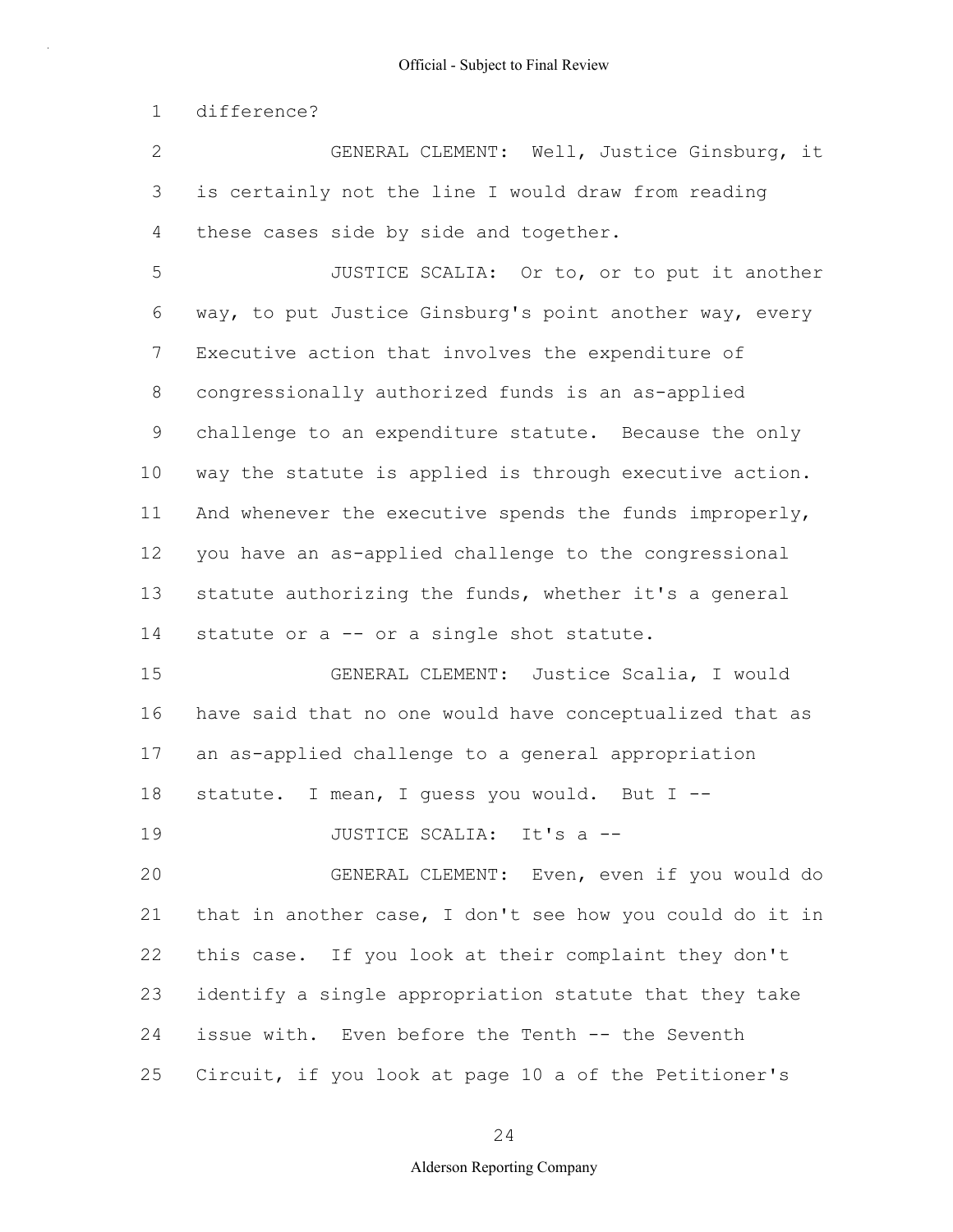1 appendix --

2 3 4 5 6 7 8 9 10 11 12 13 JUSTICE SCALIA: That's the essence of an as-applied challenge. You say the statute's okay. It is just what is being done under this statute that is bad. You don't have to identify a bad statute. You're saying it is a perfectly good statute, but the President is -- is violating the Constitution in the way that he's applying it. GENERAL CLEMENT: With respect, Justice Scalia, I've never heard of an as-applied challenge to a statute that doesn't identity that's unconstitutional as applied. And it's your right -- CHIEF JUSTICE ROBERTS: Under that, under

14 15 16 17 that approach, when a U.S. Marshal executes a search and there's a Fourth Amendment claim that the search is illegal, that's really a challenge to the appropriation of the Marshals Service on an as-applied basis.

18 19 20 21 22 23 GENERAL CLEMENT: That's exactly right, Mr. Chief Justice. And every constitutional right could be sort of transmogrified into a claim that oh, that's an as-applied appropriations challenge, because the Government's not supposed to spend money to do unlawful things.

24 25 JUSTICE BREYER: So what's wrong with just saying that Flast stands for the proposition that when

25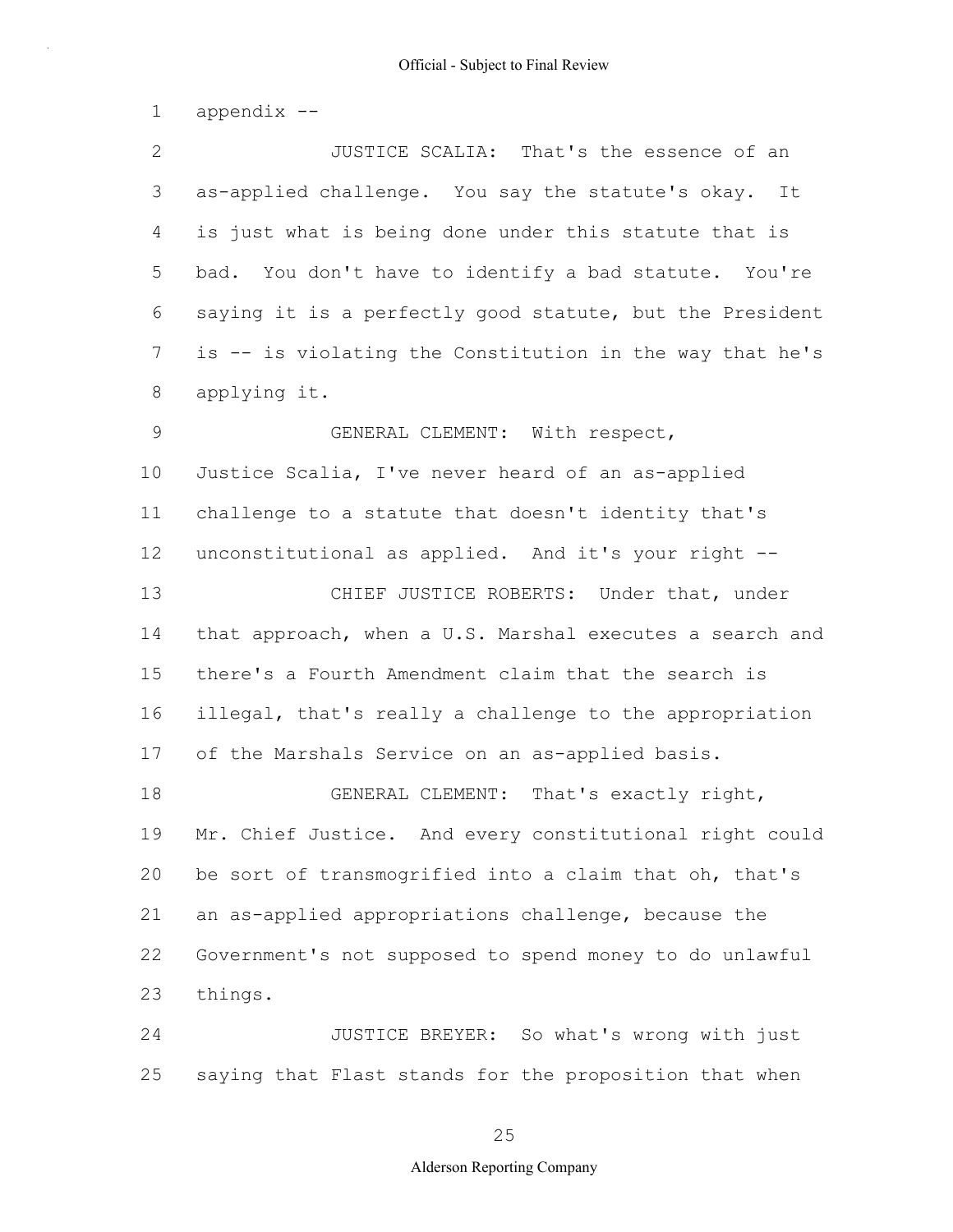1 2 3 4 5 6 7 8 9 10 11 12 13 14 15 16 17 18 19 20 21 22 23 24 25 the Government spends money in violation of the establishment clause, a taxpayer -- after all, the money comes from the taxpayer -- can bring a lawsuit? And the reason that they do that is because the establishment clause is an important joint part of the religion clauses; and there'd be no other way to bring such a challenge. And sometimes it's that simple principle, and when we depart from that principle, say by giving property away instead of giving money away, you don't have the standing. So we have a pretty clear, simple rule. That rule applies whether it's Congress or the President acting under congressional authority, et cetera, which I think is close to what the other side -- JUSTICE STEVENS: Can I just add this thought before you answer. And isn't that exactly what Justice Stewart said in his concurring opinion? GENERAL CLEMENT: Absolutely. I mean, if this Court wants to go the route of Justice Stewart, which it pointedly rejected, the majority of the Court pointed rejected in Flast, and say, establishment clause challenges, we're going to relax the normal Article III standard -- now, I'm not quite sure where the Court gets the authority to relax the normal Article III standards. But assuming that, that would at least be -- JUSTICE BREYER: Because there is a real

26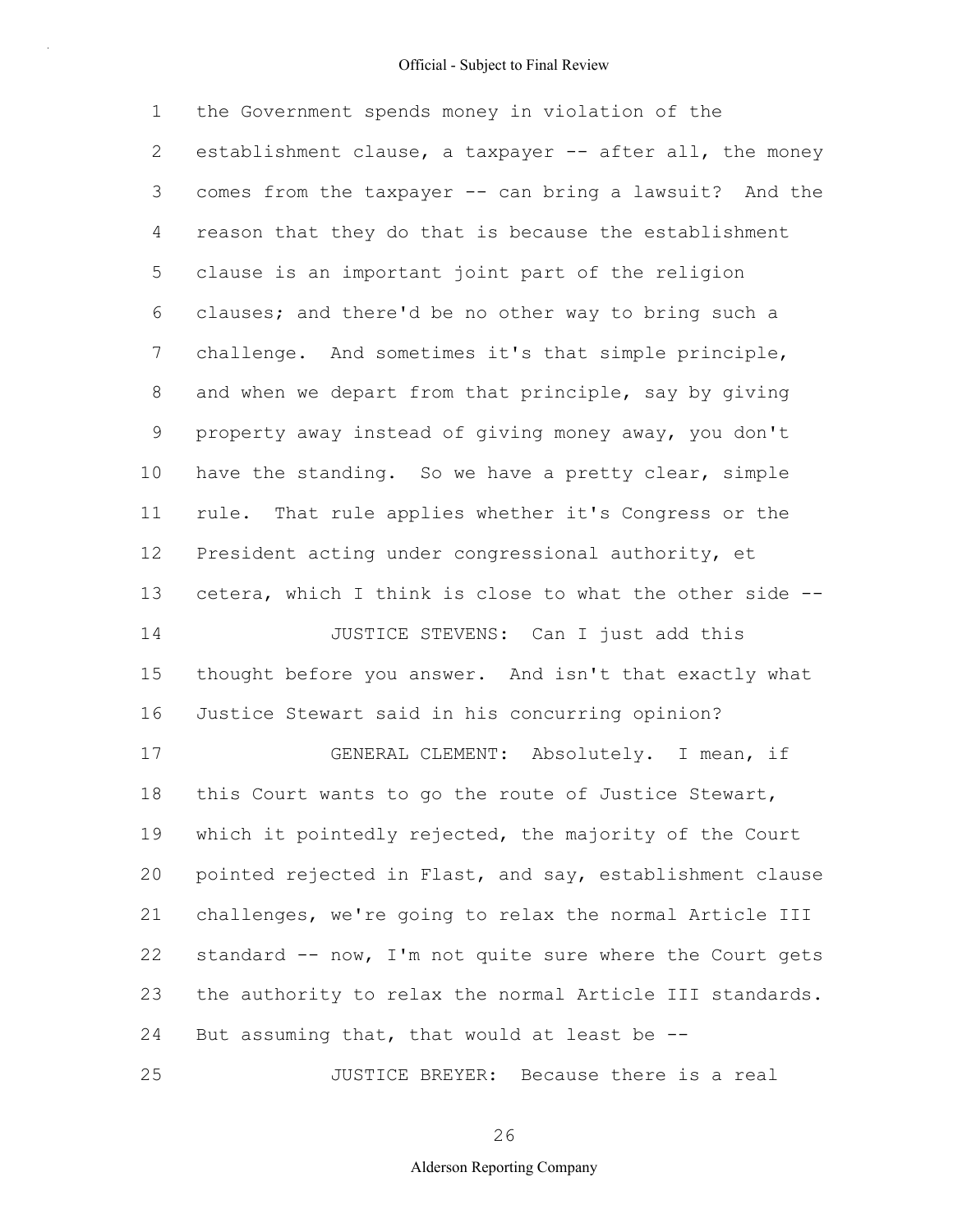1 2 3 4 5 6 7 8 9 10 11 12 13 14 15 16 17 18 19 20 21 22 23 24 25 case or controversy, because people become terribly upset when they see some other religion getting the money from the State for the -- for building a church, for example, and that's why: There's a real controversy. JUSTICE SCALIA: Getting upset is a constitutionally adequate reason to bring a lawsuit? If people get upset about spending money for purposes that the Federal Government is not allowed to spend money for because of States' rights, that also would justify Article III standing, wouldn't it? GENERAL CLEMENT: I suppose under that theory, and obviously the plaintiffs in Richardson and Schlesinger were very upset as well, and the Court said that  $--$ JUSTICE BREYER: It is the kind of upset that is a genuine injury if you look to the objectives of the establishment clause and possibly that kind of genuine injury is not the case when you look to objectives of various other clauses of the Constitution. GENERAL CLEMENT: Justice Breyer, let me try to answer in two ways if I can. One is to say that that way of looking at it takes you even beyond where Justice Brennan was in Valley Forge. Even Justice Brennan would have drawn the line at what he called bestowals of

27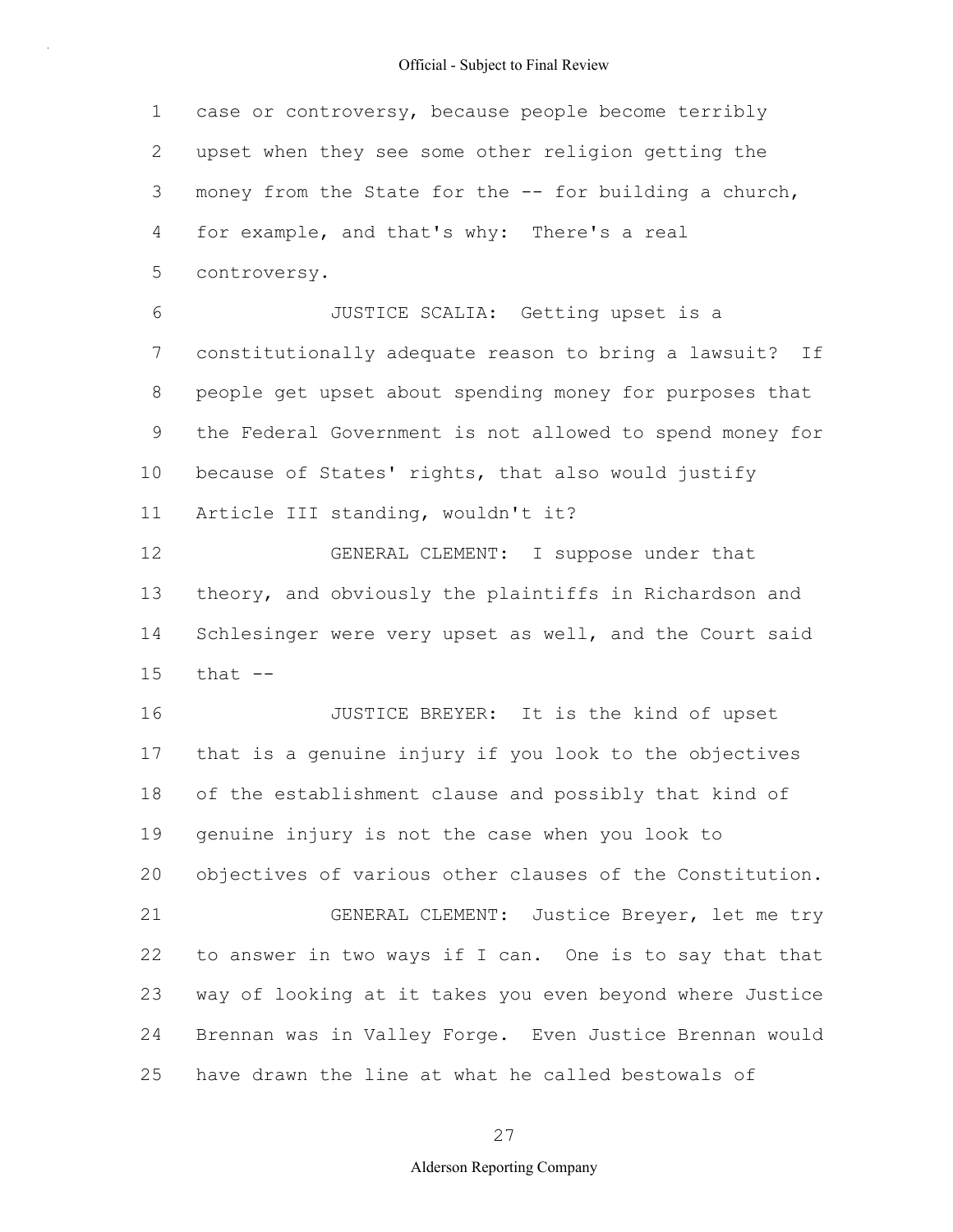1 2 3 4 5 6 7 8 9 10 11 12 13 14 15 16 17 18 19 20 21 22 23 24 25 Government largesse to third parties. JUSTICE BREYER: That's what I was saying. I said that Flast then encapsulates that principle drawn out of the objectives of the establishment clause in a rule; and the rule is what I suggested. GENERAL CLEMENT: Well, again, but he -- JUSTICE BREYER: Based on money. GENERAL CLEMENT: But again, he didn't say just spending of money to do the Executive Branch's everyday operations and maybe -- and one day they go a little too far in praising religion. He said bestowal of Government largesse outside the Government. The second point I would make is I still don't understand where in just being upset you satisfy the irreducible minimum requirements of Article III, and even though Flast is probably the outer limit of what's an Article III injury under normal principles, there is at least what Judge Leventhal in Public Citizen against Simon called conceptual directness between the injury to the taxpayer and the injury that comes when tax money is spent outside the Government to a religious entity. He differentiated that from what happens when you have general Executive Branch activity that's unlawful, where he said there's no similar arrow between the action and taxpayers as a class. It's a classic injury that's

28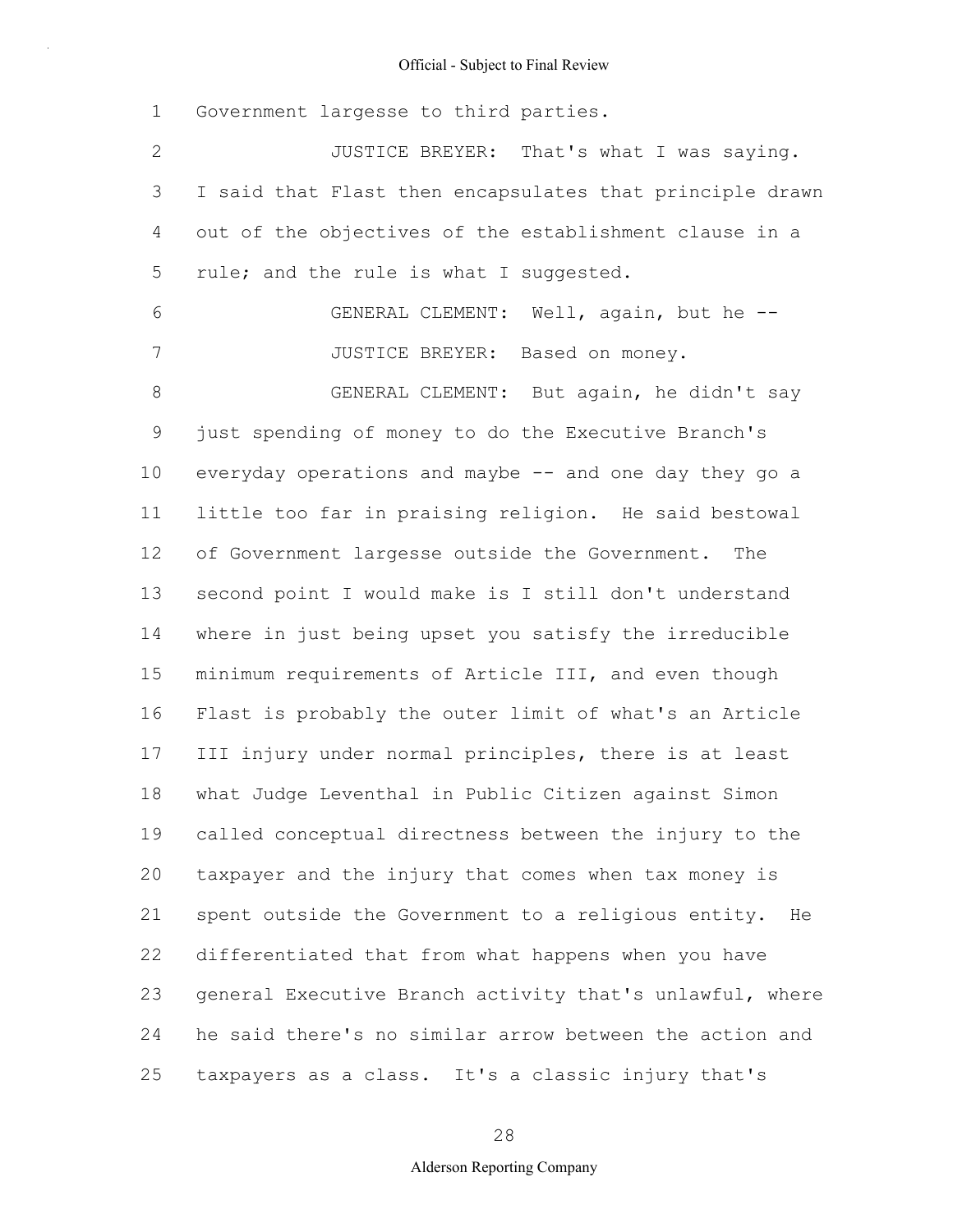| $\mathbf 1$   | inflicted on everybody. It's a generalized grievance,   |
|---------------|---------------------------------------------------------|
| $\mathbf{2}$  | which has never been said to satisfy Article III.       |
| $\mathcal{S}$ | JUSTICE GINSBURG: You're talking about an               |
| 4             | incidental expenditure as part of a regulatory program  |
| 5             | is quite different from looking at a discrete program.  |
| 6             | The Faith-Based Initiative is a discrete program, and   |
| 7             | one component of it is this set of conferences. This is |
| 8             | not an incidental something pursuant to a large         |
| 9             | regulatory program. Faith-Based Initiative is the name  |
| 10            | of this program.                                        |
| 11            | GENERAL CLEMENT: But Justice Ginsburg,                  |
| 12            | their challenge is not that the money that's spent on   |
| 13            | conferences can't be spent on conferences. Their        |
| 14            | challenge is that what happened at the conference is    |
| 15            | there was too much promotion of religion. The fact that |
| 16            | the money was spent on the conferences is incidental to |
| 17            | the gravamen of the complaint.                          |
| 18            | If I may save my time for rebuttal.                     |
| 19            | CHIEF JUSTICE ROBERTS: Thank you,                       |
| 20            | General Clement.                                        |
| 21            | Mr. Pincus.                                             |
| 22            | ORAL ARGUMENT OF ANDREW J. PINCUS, ESQ.                 |
| 23            | ON BEHALF OF RESPONDENTS                                |
| 24            | MR. PINCUS: Thank you, Mr. Chief Justice,               |
| 25            | and may it please the Court:                            |

29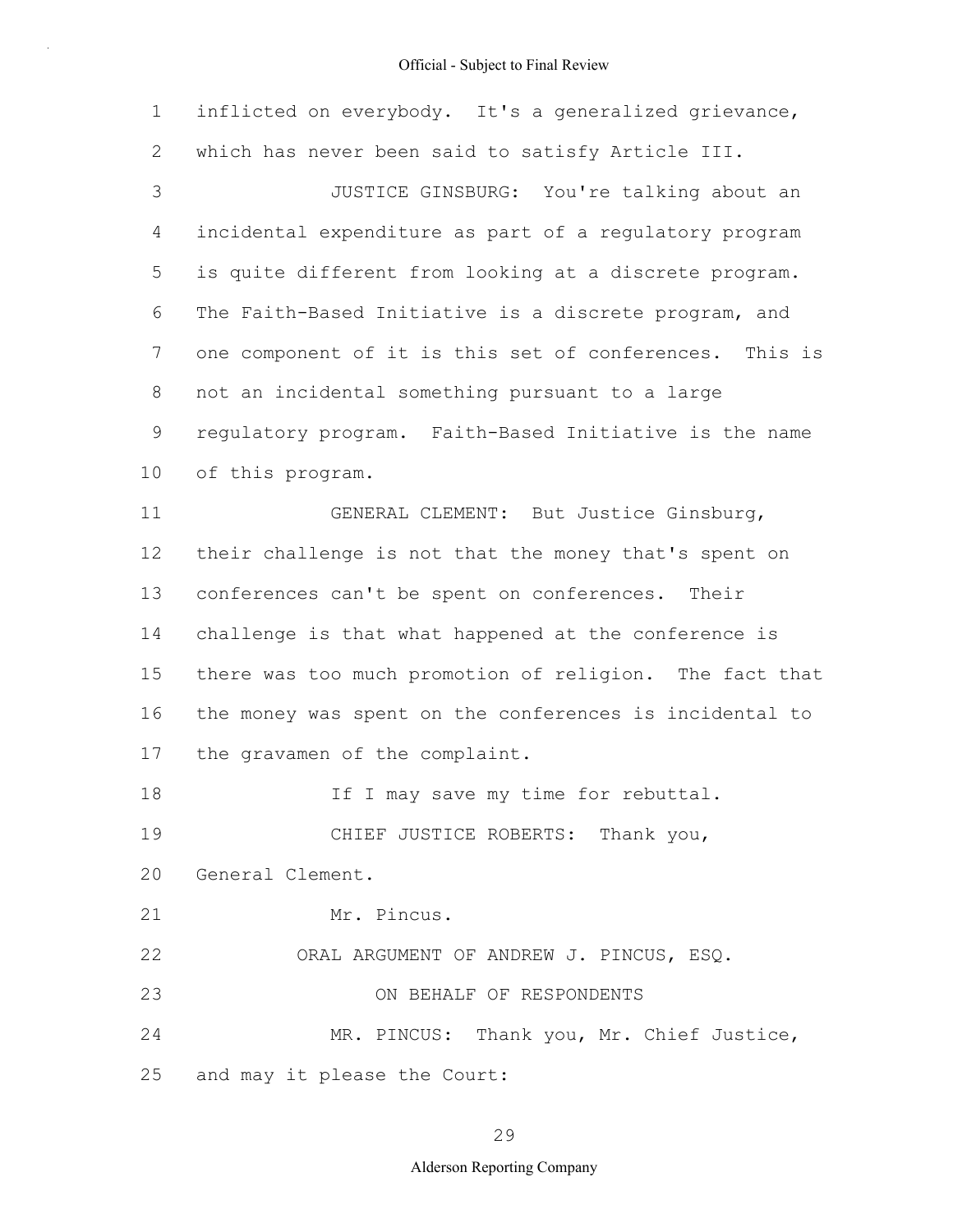1 2 3 4 5 6 7 8 9 10 11 12 13 14 The Government's argument here is that Flast needs major surgery and, as the discussion I think in the first part of the argument shows, it's proposing two very substantial limitations that bear no relation to the relevant establishment clause principles, the history of the clause, or the history of this Court's decisions. And we think there's no basis for drawing the arbitrary lines that the Government suggests. And maybe I can follow up on some of the points that my colleague made and that the Court made during the questioning. First of all, with respect to the argument that the money has to go outside the Government. There's certainly nothing in this Court's cases that say

15 16 17 18 that and the lower courts and this Court at least in part have found taxpayer standing to challenge the salaries paid to chaplains that are employed by the Government, and of course those would be --

19 20 21 22 23 24 25 CHIEF JUSTICE ROBERTS: Well, that's -- I guess that's my first question. I don't understand under your theory why any taxpayer couldn't sue our Marshal for standing up and saying "God save the United States and this honorable Court." Her salary comes from Congress. You can trace that under your traceability requirement. So any taxpayer under your theory could

30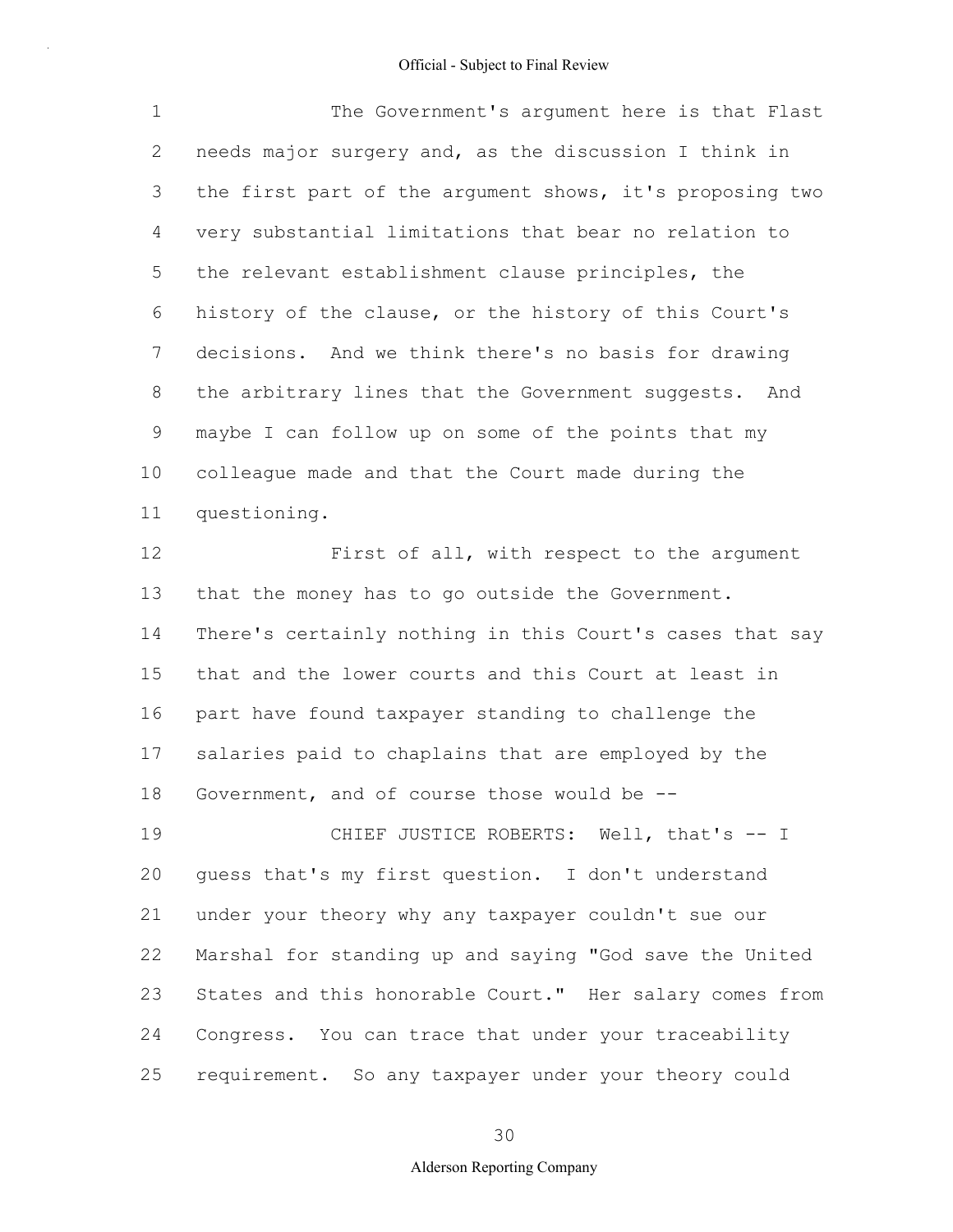1 bring that lawsuit.

2 3 4 5 6 7 8 9 10 11 12 13 14 15 16 17 18 19 20 21 MR. PINCUS: Well, I don't -- I don't think that lawsuit could be brought, Mr. Chief Justice, and let me explain why. We think that the limitations that are in this Court's opinions require the taxpayer to identify a discrete and identifiable non-incidental expenditure. In other words, it's not just any --CHIEF JUSTICE ROBERTS: It's very -- I can identify it. It's the appropriations that Congress extends to this Court that pay the salary of the Marshal. MR. PINCUS: But, Your Honor, those appropriations don't do the trick, and maybe I can just explain our test and explain why. The Court in Doremus explained why there was standing in Everson to challenge the payments for bus transportation by saying Everson showed a measurable appropriation or disbursement of school district funds occasioned solely by the activities complained of. In other words, there has to be some -- the violation caused some unique expenditure. Not that the

22 23 24 moneys wouldn't have been expended, because in this context the taxpayer doesn't have to show a lower tax burden, but --

JUSTICE ALITO: Well, Mr. Pincus --

25

31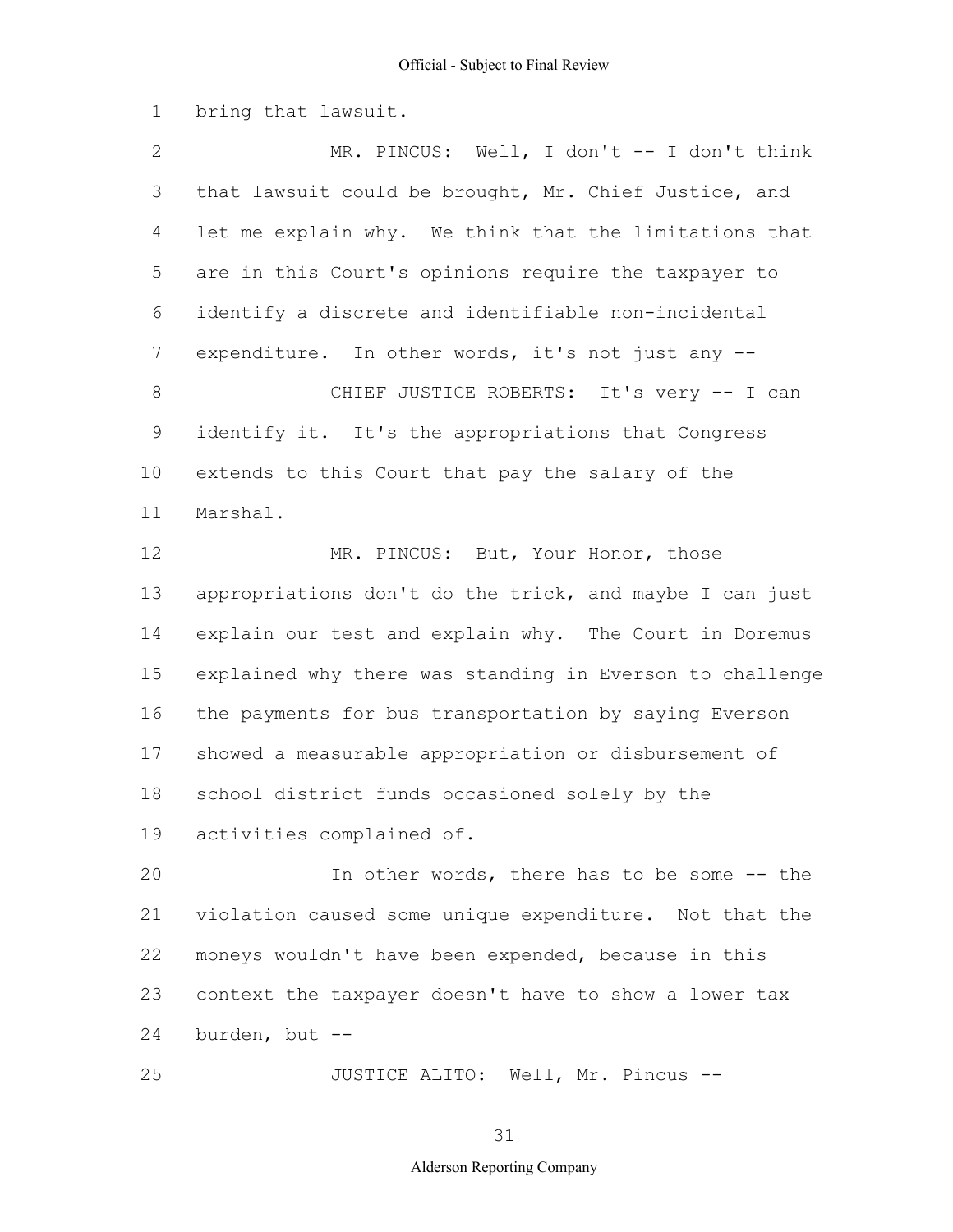1 2 3 4 5 6 7 8 9 10 11 12 13 14 15 16 17 18 19 20 21 22 23 24 MR. PINCUS: -- that there was a tie between -- I'm sorry. JUSTICE ALITO: -- there have been Federal spending programs declared unconstitutional under the establishment clause, and can you cite any instance in which such a holding ing has caused a reduction in tax rates? MR. PINCUS: No, and this Court has said and the lower courts have said that that is not the requirement, because the injury here that the taxpayer complains of, as the Court said in Daimler Chrysler, is not an increased tax burden. The injury is the expenditure of funds in a way that violates the establishment clause. JUSTICE ALITO: See, your traceability either covers every case or it covers no case. In real world taxation terms, no case would ever meet the test. But in, in purely conceptual terms, is any Federal money being spent, every case involving any expenditure of money, even the portion of the Marshal's salary that is devoted to convening the Court in the morning, would be sufficient. MR. PINCUS: Well, respectfully, Your Honor, that's not what the Court said in Doremus in describing

25 Everson. It didn't say the mere fact that Some money

32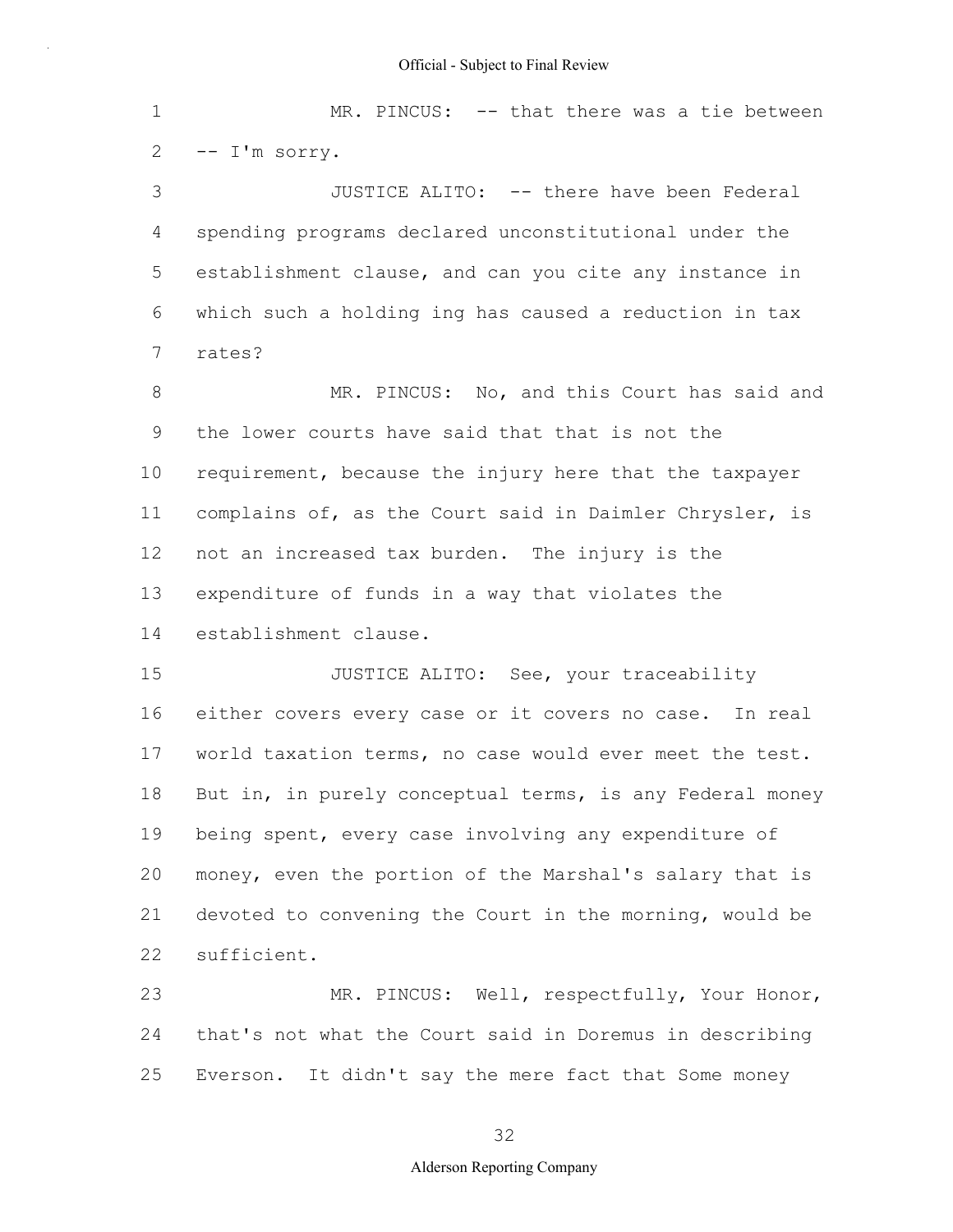1 2 3 being spent was enough. It said that there was a measurable appropriation or disbursement occasioned solely by the activities complained of.

4 5 6 7 8 9 10 11 12 13 14 15 16 17 18 19 20 21 22 23 24 25 JUSTICE SCALIA: Let me give you something more measurable. It is easy to tell from time sheets and other things how much money is expended on Air Force One and on security for the President when he goes to address a religious organization, okay. And he urges the importance of religion in American life and so forth. The whole trip is about religion. That's measurable. Would a taxpayer have standing to -- MR. PINCUS: I don't think so, because, as the court of appeals said, that this Court has identified a second limitation, which is not incidental. The money has to be central -- the money that's being challenged has to be central to the violation. Just as you couldn't challenge a prayer breakfast -- JUSTICE SCALIA: Well, I don't understand. The money -- say it again? MR. PINCUS: The money has to be central to the violation. JUSTICE SCALIA: You mean Congress has to, has to say that -- MR. PINCUS: No. It can be -- in this case, for example, the challenge is that these conferences

33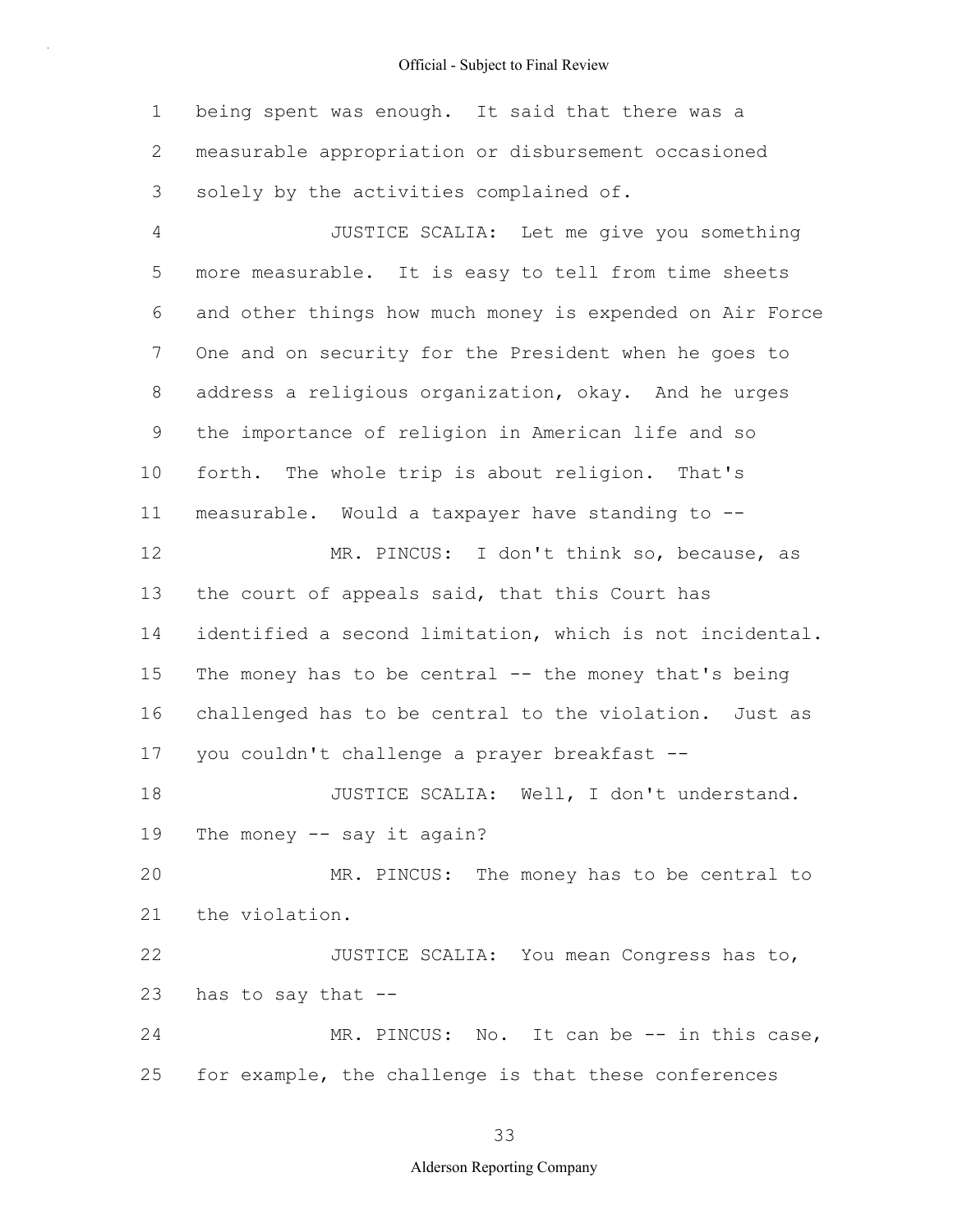1 2 3 4 5 6 7 8 9 10 11 12 13 14 15 16 17 18 19 20 21 22 23 24 25 were -- the entire conference program was a program to further religion over non-religion. JUSTICE SCALIA: Well, what about Bowen? The money wasn't central to the violation there. MR. PINCUS: I'm sorry, Justice Scalia? JUSTICE SCALIA: It was, you know, a pregnancy program and the executive added to it certain, certain restrictions that were challenged as being religiously based. MR. PINCUS: But the -- JUSTICE SCALIA: And we allowed an as-applied challenge. MR. PINCUS: You did, an as-replied challenge to the specific grants. But there were specific grants identified and there was an as-applied challenge. But the argument was -- JUSTICE SCALIA: But this is a specific grant. There is money allocated to the White House which goes -- you can identify it in the budget, and some of it goes to Air Force One. Some of it goes to the payment of the security guards. MR. PINCUS: Yes, Your Honor, but the money that's identified in the budget is not -- well, it's not the entire Air Force one appropriation that would be challenged in the kind of claim you're talking about.

34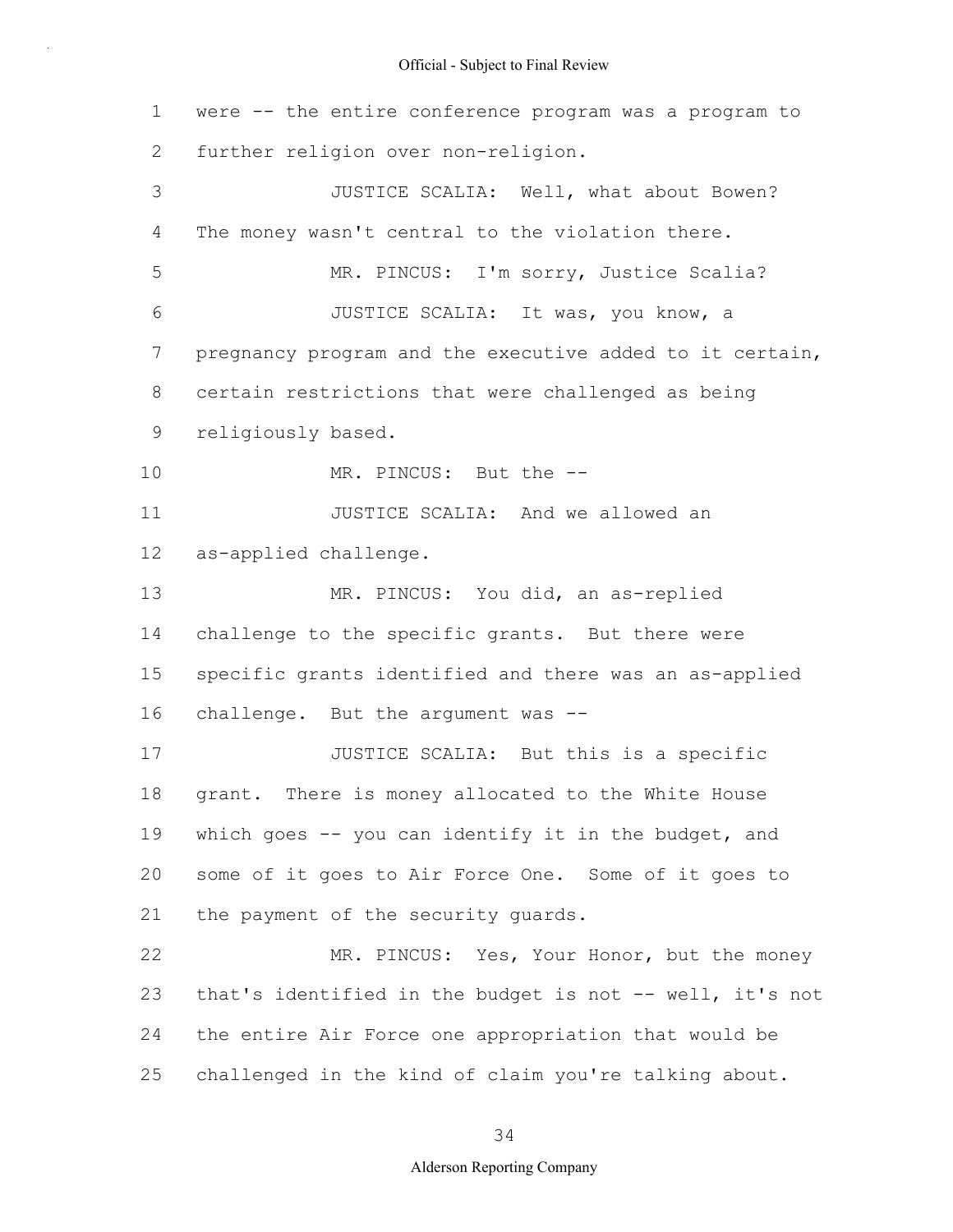| $\mathbf{1}$    | JUSTICE SCALIA: It wasn't in Bowen either.              |
|-----------------|---------------------------------------------------------|
| 2               | MR. PINCUS: But it was a specific -- there              |
| 3               | was a specific action that allocated a specific amount  |
| 4               | of money to those grantees. And the argument was those  |
| 5               | grantees weren't entitled to any of that money because  |
| 6               | the way they were using it violated the establishment   |
| $7\overline{ }$ | clause. And so there was -- the government's own action |
| 8               | by designating a specific sum of money in that grant    |
| 9               | identified a specific sum of money, and the challenge   |
| 10              | was to that entire expenditure as identified by the     |
| 11              | Government.                                             |

12 13 14 15 16 17 18 JUSTICE SCALIA: I really don't think - there's an identified sum of money that goes to pay the costs of Air Force One, too, to buy the gas and everything else. There's an identified sum of money that goes into the pockets of the security guards who protect the President. I mean, it really doesn't make any sense.

19 20 21 22 23 24 25 MR. PINCUS: Well, Your Honor, I think, I think, as I say, there are two tests. One is whether there's an identifiable sum. We were talking about with respect to grants are the easiest case. There's another case as when there's a challenge to an entire program that the Government has identified as a particular program. And then the question, the second question

35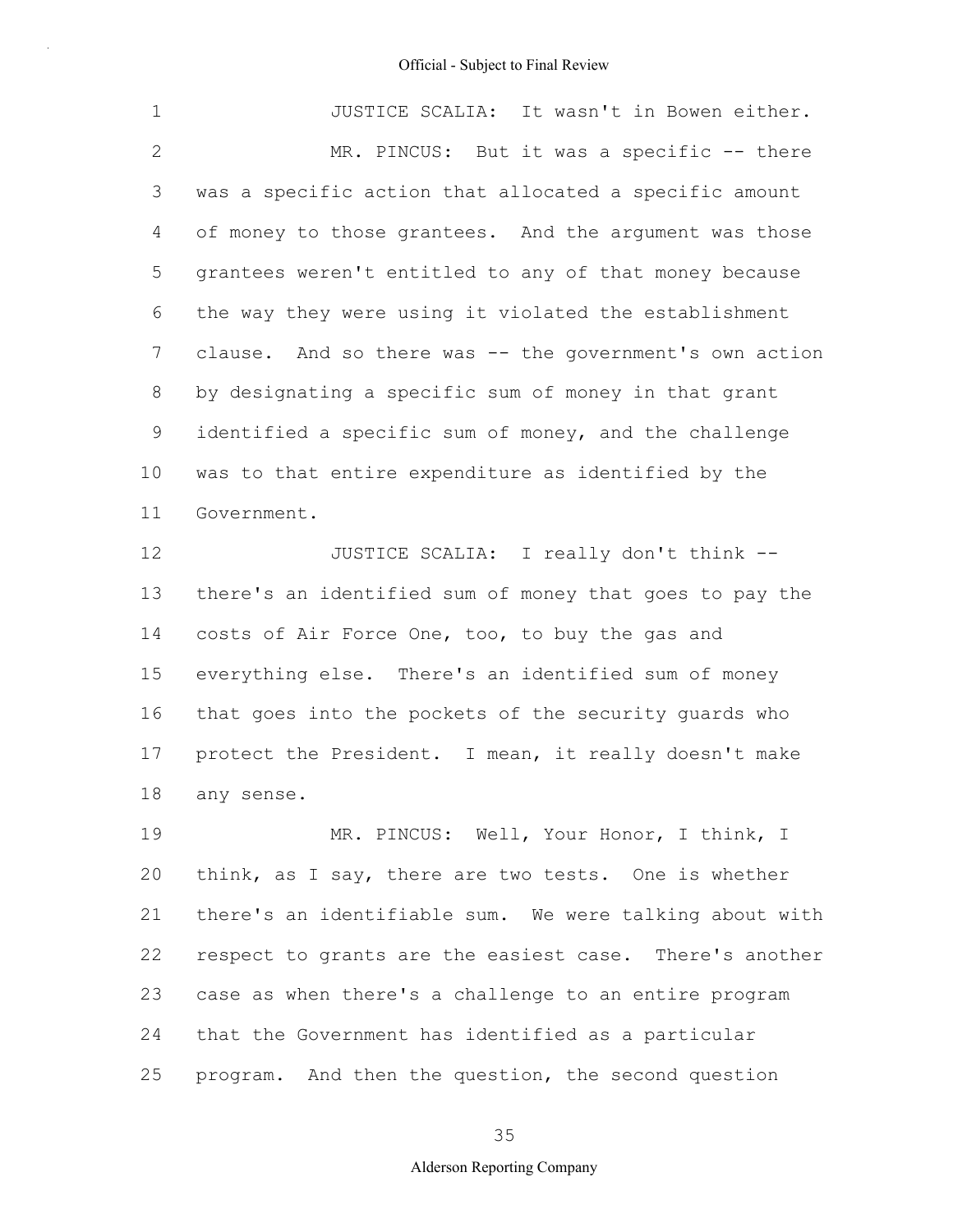1 2  $3 \quad -$ 4 5 6 7 8 9 10 11 12 13 14 15 16 17 18 19 20 21 22 23 24 25 that the Court has identified in Flast, was is it incidental or not. Is it something that is peripheral CHIEF JUSTICE ROBERTS: Take Justice Breyer's Pilgrim church. Under your theory, if the grant was to erect a memorial and suitable museums or whatever at Plymouth, Plymouth Rock, then there wouldn't be an identifiable sum if the Government said, hey, let's use some of this money to build a church? MR. PINCUS: If the Government then singled out some of that money -- CHIEF JUSTICE ROBERTS: The Government singles it out. By that you mean the executive who's implementing it, as opposed to Congress? MR. PINCUS: Yes. I think -- CHIEF JUSTICE ROBERTS: How do they -- in other words, if they spend the money are they singling it out? If it turns out it costs a million dollars to build the little Pilgrim church is that an identifiable sum singled out that would satisfy your requirement? MR. PINCUS: Well, I don't think the singling out -- I don't think whether it's discrete and identifiable depends on the amount, Your Honor. I think it depends on how --whether there is a way -- and this really is part of both traceability and redressability.

#### 36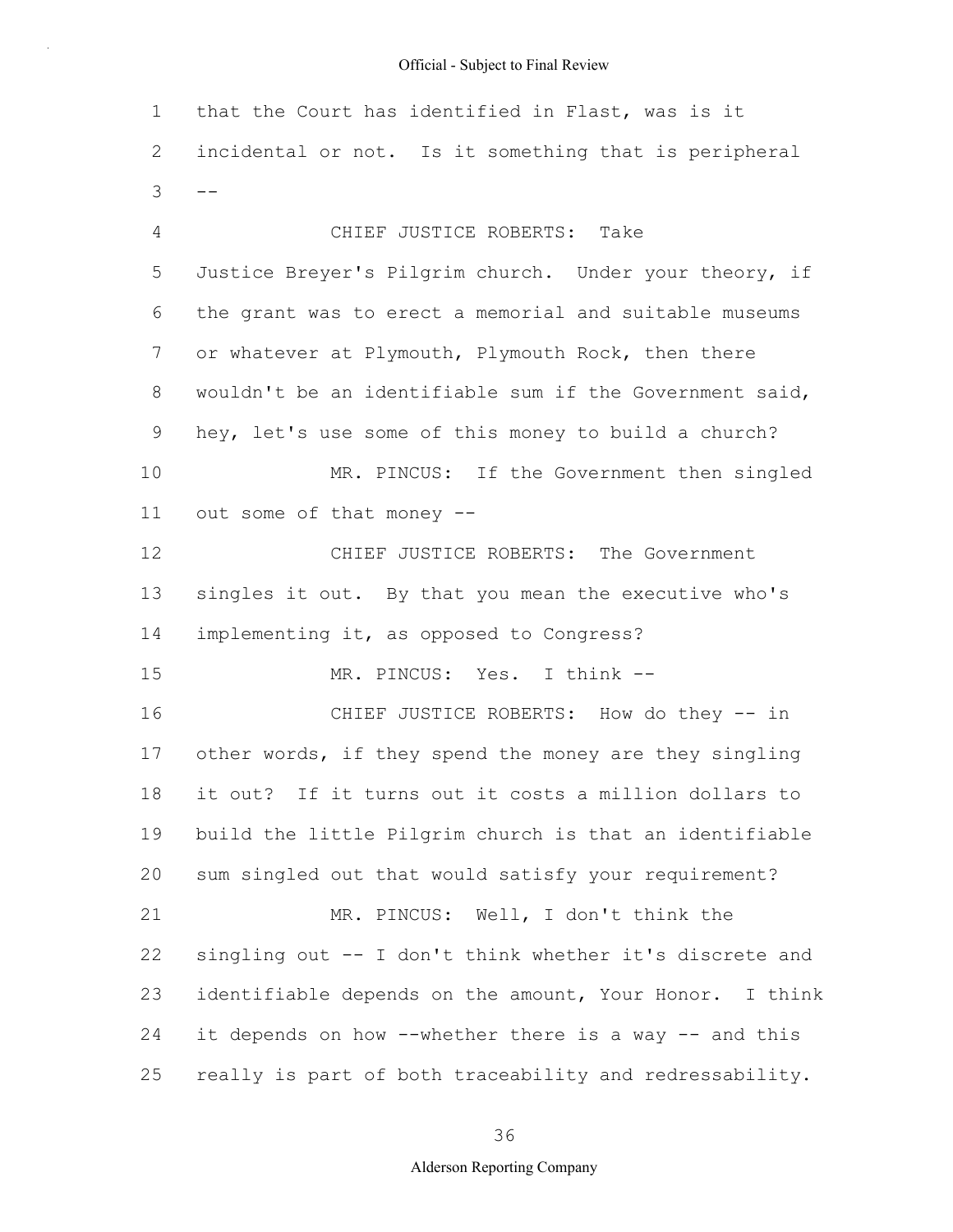1 2 3 4 5 6 7 8 9 10 11 12 13 14 15 16 17 18 19 20 21 22 23 24 25 There has to be a way to identify the expenditure that the taxpayer is seeking to enjoin. And if there is some separate Government grant for the building of a church, yes, if it's -- if -- if there is some religious -- CHIEF JUSTICE ROBERTS: Well, it doesn't have to be a grant, just that you can say it costs so much money. MR. PINCUS: Or a contract. CHIEF JUSTICE ROBERTS: Yes. MR. PINCUS: If the Government let the contract for the building of the church, yes. JUSTICE SCALIA: Or the contract hiring the security guards who protect the President, right? They're employed. That's an employment contract. MR. PINCUS: Well, they are, and that --JUSTICE SCALIA: And they're protecting him for a religious purpose. He's going to this -- MR. PINCUS: Well, they're protecting him for a protection purpose. His trip is for a religious purpose. And I think our submission is that there is a distinction that can be drawn there. JUSTICE SCALIA: This is money that is expended in order to enable the President to do something for a religious purpose. It wouldn't be expended but for the fact that he chose to make this

## 37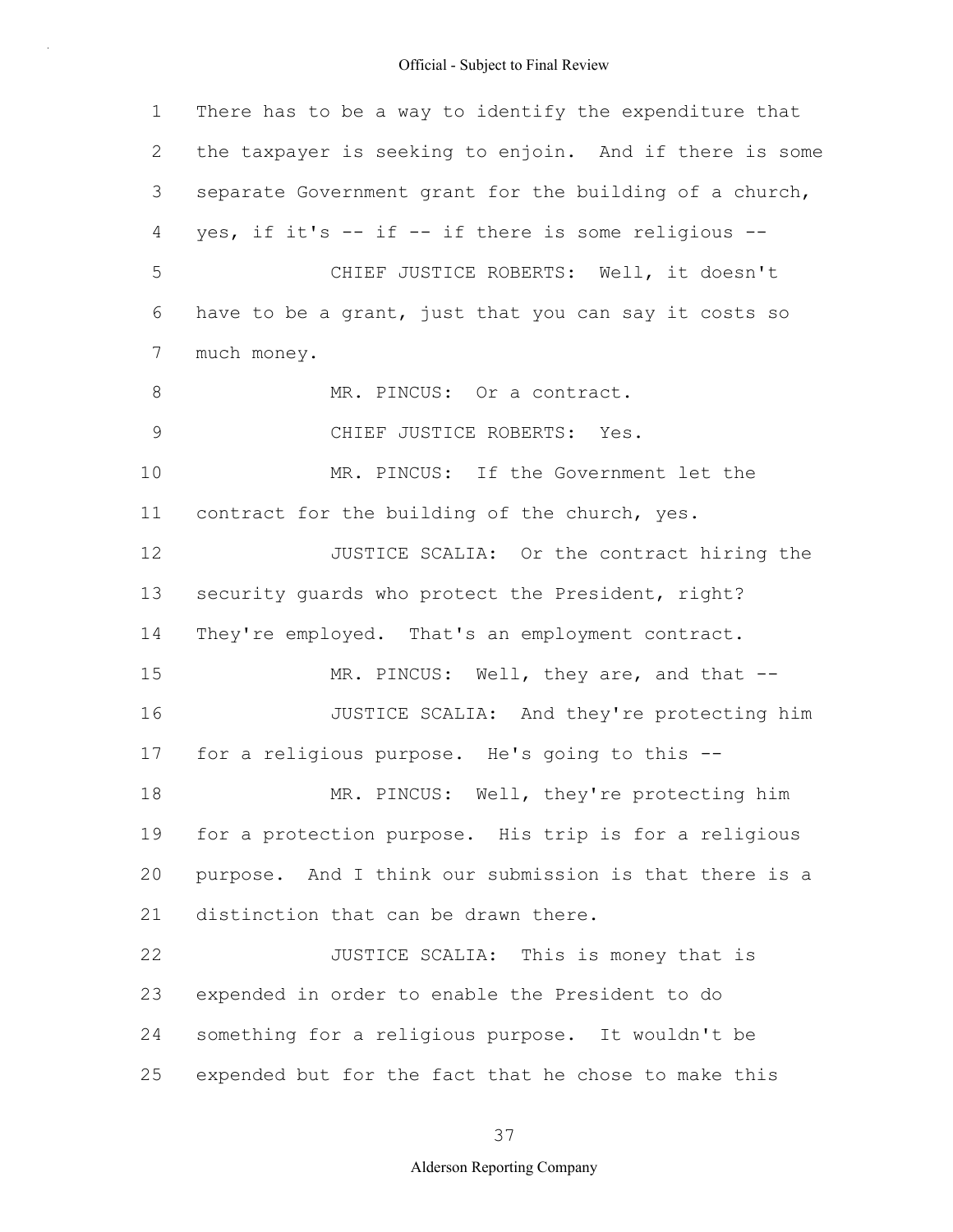1 religious trip.

2 3 4 5 6 7 MR. PINCUS: But -- but, as with buying the bagels at a prayer breakfast, the cost of the bagels, like the cost of the security, is not  $-$  is not paying for the center of what the violation is. And therefore we think that that's the basis for a rule that rules those types of expenditures out.

8 9 10 11 12 13 14 JUSTICE SCALIA: It wasn't, it wasn't the center in Bowen either. The center in Bowen was programs for -- to combat pregnancy. And some of the organizations that were getting the money were placing conditions on it. It wasn't central to the program. It was something added that the challenger said shouldn't have been added.

15 16 17 18 19 20 21 22 MR. PINCUS: But their claim was that the spending of this entire grant is unconstitutional because of the way the money is going to be used by the grantees. It wasn't that \$1.98 of the is unconstitutional and the other million dollars is okay. It was that because of the way the grantee was using the money, the entire grant is unconstitutional. We think that's a different case.

23 24 25 JUSTICE SCALIA: I see. It would only came within your theory if there was one Secret Service agent who was assigned to religious trips of the President?

38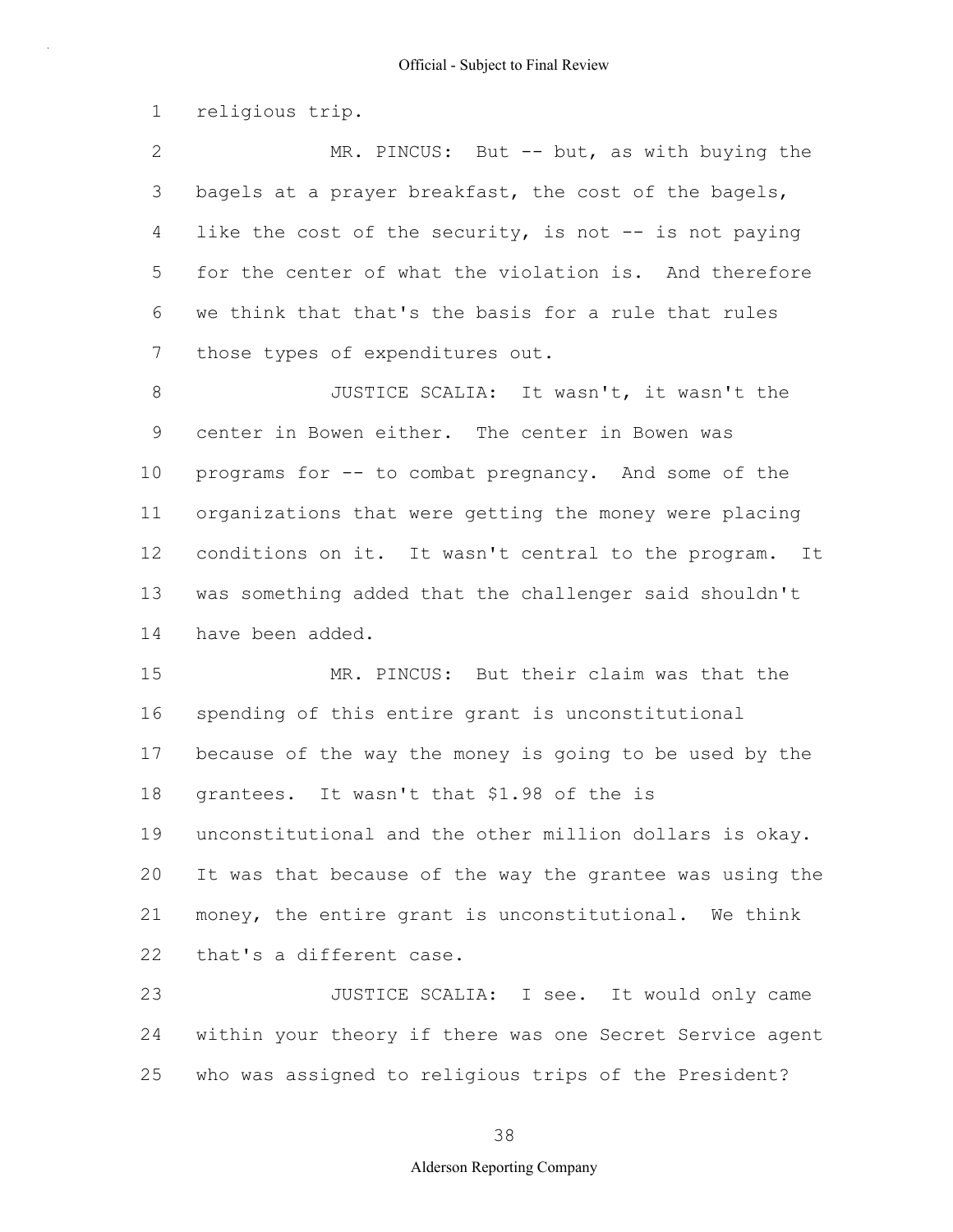1 2 3 4 5 6 7 8 9 10 11 12 13 14 15 16 17 18 19 20 21 22 23 24 25 Then his entire salary could be challenged. But if it's just some of the salary of a Secret Service agent who protects the President for all sorts of trips, that can't be challenged? MR. PINCUS: Yes, and we think --JUSTICE SCALIA: And that makes a lot of sense? MR. PINCUS: Well, it does make sense because, unlike the Government's limitations, which have nothing to do with the rationale of Flast or the underlying threepence here of James Madison, that does -- that is a particular amount of money that the Government is spending and it's identifiable just because of religion. We think that that's -- CHIEF JUSTICE ROBERTS: So if we rule in your favor, then every Government agency has to make sure that whatever activities they undertake are part of a broader office? They don't set up a separate White House office. They just run it out of the White House office. MR. PINCUS: Well, they may -- CHIEF JUSTICE ROBERTS: It's purely -- a purely formalistic distinction. MR. PINCUS: Well, I don't think so, Your Honor, because I think it preserves --

39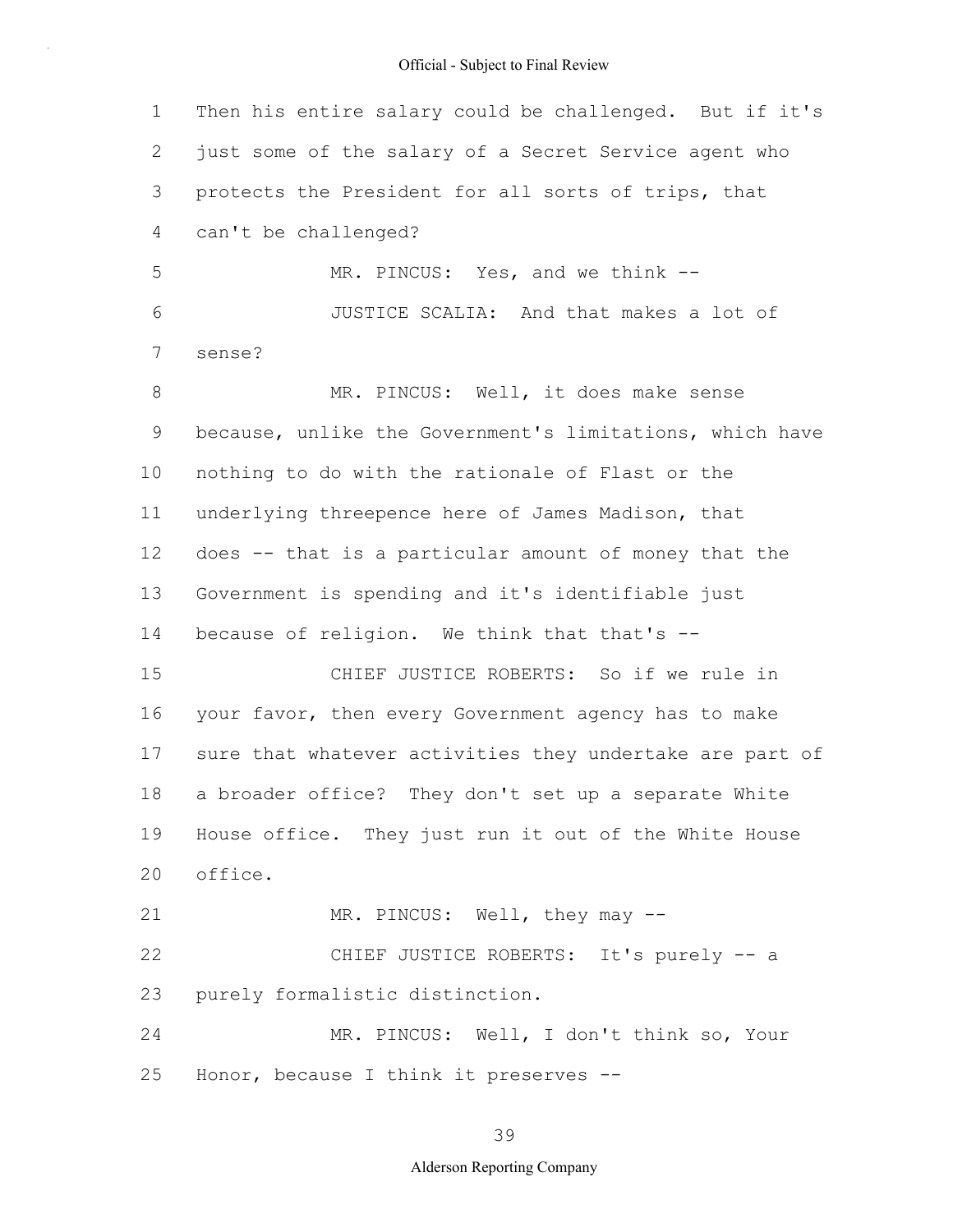| 1           | CHIEF JUSTICE ROBERTS: Well, that would                  |
|-------------|----------------------------------------------------------|
| 2           | decide whether it's central or not. If you have a White  |
| 3           | House Office of Faith-Based and Community Initiatives,   |
| 4           | then you can say it's central to it. If it's just the    |
| 5           | White House office, then the argument would be, no,      |
| 6           | that's not central. They do a lot of other stuff as      |
| 7           | went.                                                    |
| 8           | MR. PINCUS: Well, but if there are --                    |
| $\mathsf 9$ | CHIEF JUSTICE ROBERTS: But the Marshall in               |
| 10          | both --                                                  |
| 11          | MR. PINCUS: -- if there are particular                   |
| 12          | people in that office for a particular, separately       |
| 13          | called out program in that office that is focused on     |
| 14          | faith-based initiatives only, yes.                       |
| 15          | CHIEF JUSTICE ROBERTS: We're trying to                   |
| 16          | decide whether it is central. You have to decide what    |
| 17          | unit you're looking at before deciding whether the       |
| 18          | activity is central. And you're just saying well, just   |
| 19          | look at the people who are doing the offensive activity, |
| 20          | and it's obviously going to be central to what they're   |
| 21          | doing.                                                   |
| 22          | MR. PINCUS: Your Honor, I think I haven't                |
| 23          | been clear in the test that I'm suggesting.              |
| 24          | JUSTICE GINSBURG: Mr. Pincus, I would like               |
| 25          | you to go back to an answer you gave because it sounds   |

40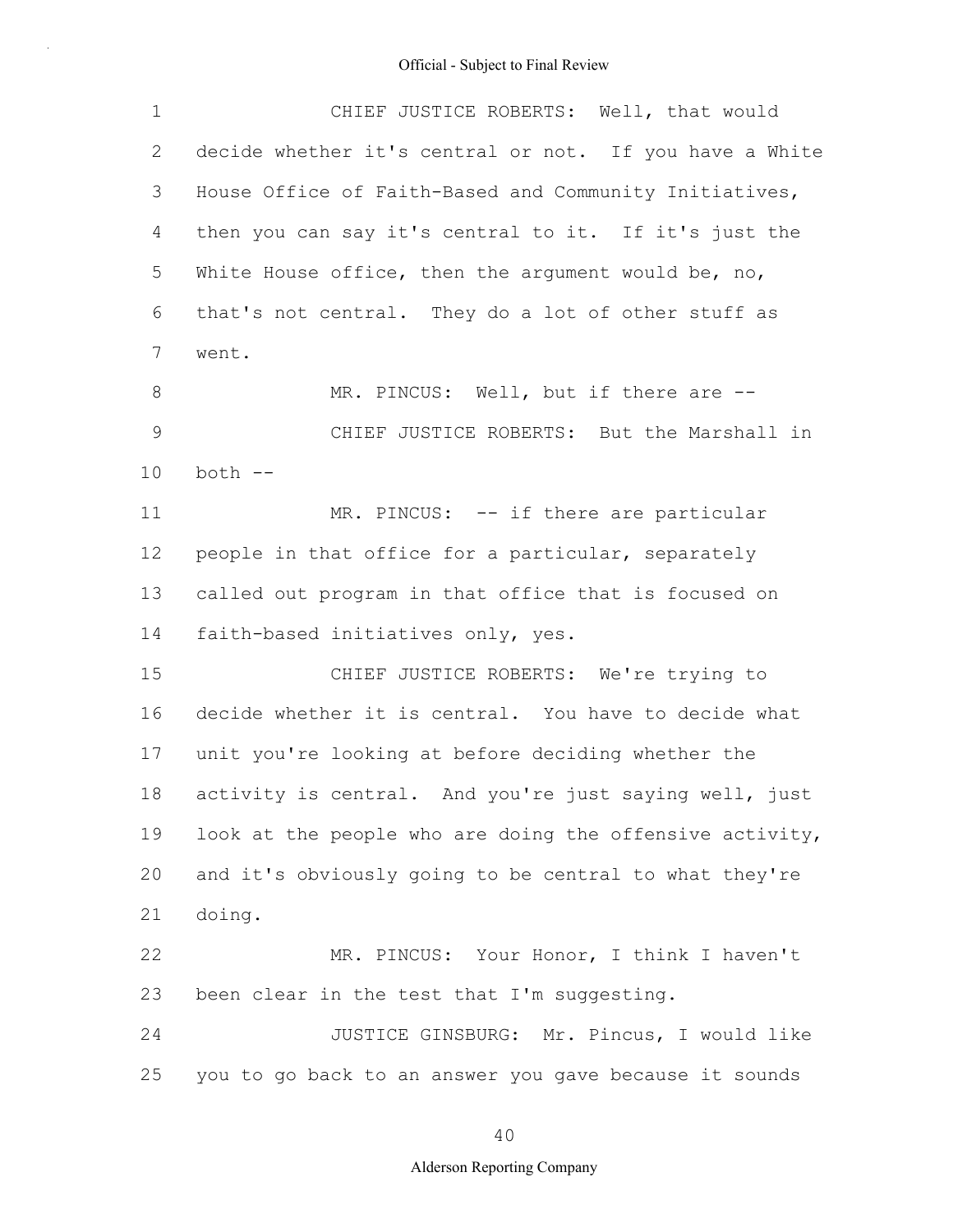1 2 3 4 5 6 7 8 9 10 11 to me like it wasn't right. The President needs protection at all times no matter where he goes. The President may be doing something that violates the establishment clause, but protection is the job, and it doesn't make any difference where the President is. And so your answer to the question, well, suppose he had a special protector who just took care of his religious activities? I would still say that it's, protection is the thing. So I don't think  $--$  I think you didn't  $-$ the answer you gave isn't consistent with your theory of this case.

12 13 14 15 16 MR. PINCUS: Well, I think that's right, and I think that's because there are two steps to our analysis, Justice Ginsburg. One is, is there a discrete and identifiable expenditure that only arises with respect to religious activities.

17 18 19 20 21 22 23 24 25 The second question is, does that particular expenditure, is that particular expenditure an incidental one? Flast said incidental expenditures don't give rise to standing. And I think you're right in that situation, that expenditure -- JUSTICE SCALIA: But in response to Justice Ginsburg's point, you could have said the same thing about the expenditure in Bowen. That money would have been spent anyway.

## 41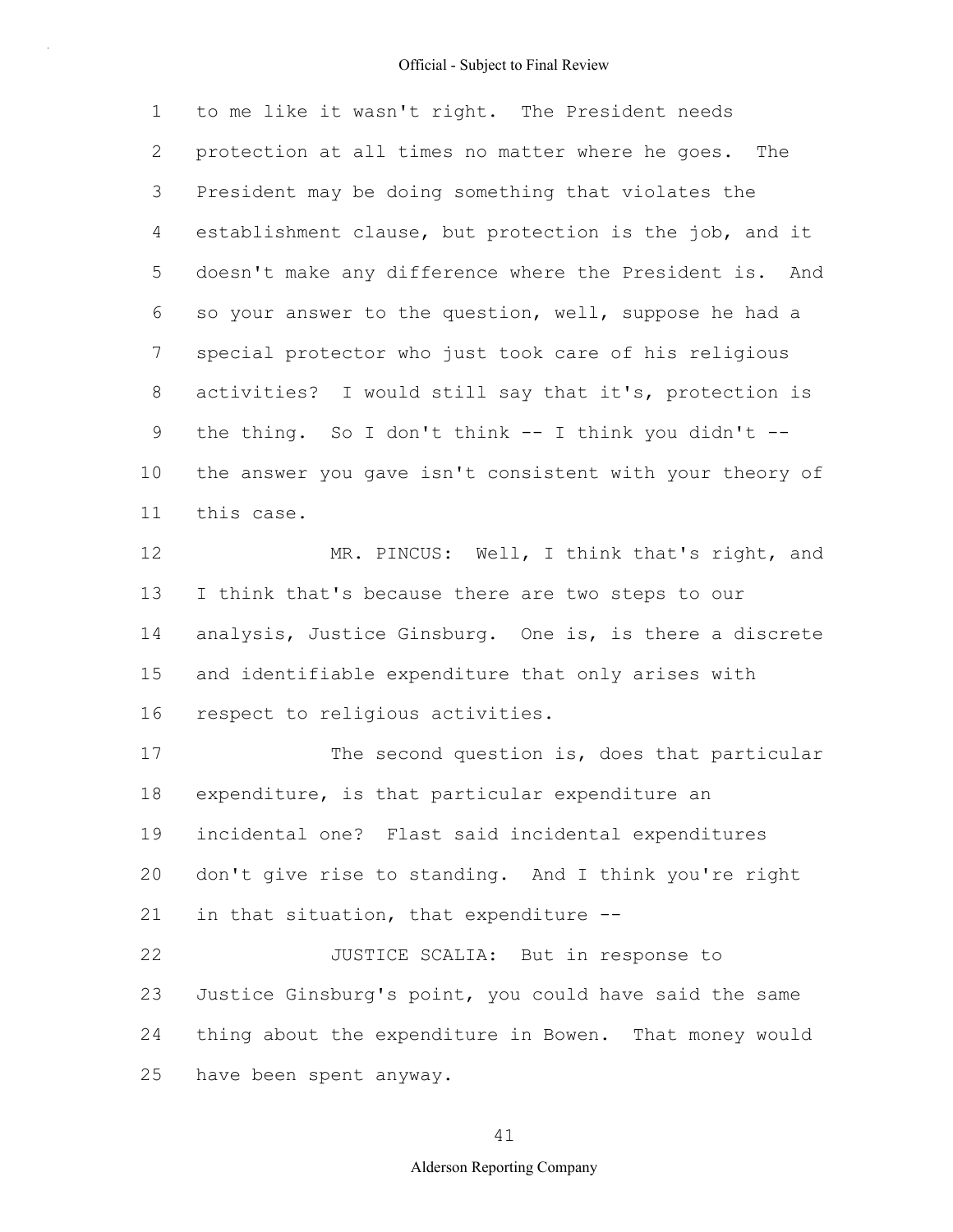| 1              | MR. PINCUS: But the question --                          |
|----------------|----------------------------------------------------------|
| $\mathbf{2}$   | JUSTICE SCALIA: It happened to have been                 |
| 3              | spent badly, but it would have been spent anyway.        |
| $\overline{4}$ | MR. PINCUS: But it would have been spent                 |
| 5              | differently, Your Honor, and I think that's the critical |
| 6              |                                                          |
| 7              | JUSTICE SCALIA: That was her point, that it              |
| $8\,$          | would have been spent differently. If the President      |
| 9              | hadn't gone to this religious event, he would have gone  |
| 10             | somewhere else and the money would have been spent       |
| 11             | differently. But that didn't make the difference in      |
| 12             | Bowen. Why should it make the difference here?           |
| 13             | MR. BOWEN: Well, I think --                              |
| 14             | JUSTICE SCALIA: The fact is it was spent                 |
| 15             | for a bad purpose, and that's the essential grievance of |
| 16             | the plaintiff, it seems to me.                           |
| 17             | MR. PINCUS: We agree completely. But we                  |
| 18             | also agree that there are some limits that -- the Court  |
| 19             | has said that every single dollar that's expended for a  |
| 20             | bad purpose doesn't give rise to a challenge. My         |
| 21             | example, if there's a prayer breakfast and all -- the    |
| 22             | only money that's spent is on the bagels, we don't       |
| 23             | believe the bagels are the basis for a taxpayer          |
| 24             | challenge to the prayer breakfast.                       |
| 25             | JUSTICE BREYER: So in fact, you have --                  |

42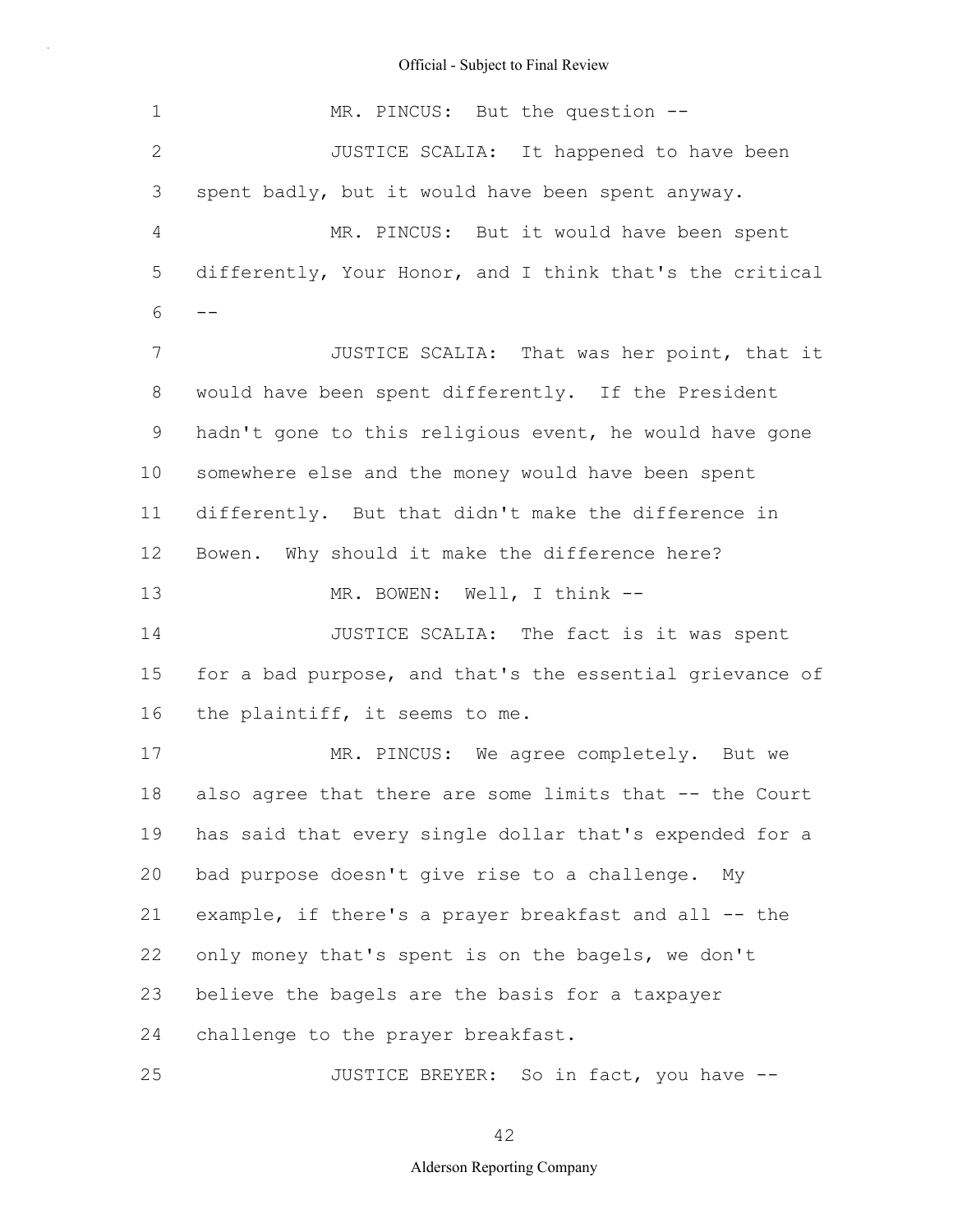1 just help me with one point here.

2 3 4 5 6 I mean, I see that deciding what's incidental and what isn't incidental will be difficult. I guess many of these cases would end up being decided on the merits, there is no violation on the merits, or maybe sometimes there is.

7 8 9 10 11 12 13 14 15 16 But I'd started thinking of the question of standing by thinking that there are strong feelings when the Government spends money in favor of one religion and not another. After all, they led to the 30 Years War. We see that in other places in the world today. People feel strongly. And if, in fact, they have that terribly strong feeling and can't make any challenge because the feelings are shared by many, then there are no cases in the courts at all, and the Government can do what it wants without challenge.

17 18 19 20 21 22 23 So in Flast, they carved out an exception, and the exception was where the taxing and spending clauses were involved, because Madison and others said this is aimed at "Government shall not tax and spend". So that was my theory. And all we're saying is where there's a big taxing and spending and it isn't incidental, there's standing.

24 25 Now we're worried about the merits. Simple and clear. To which the response was, which has me a

#### 43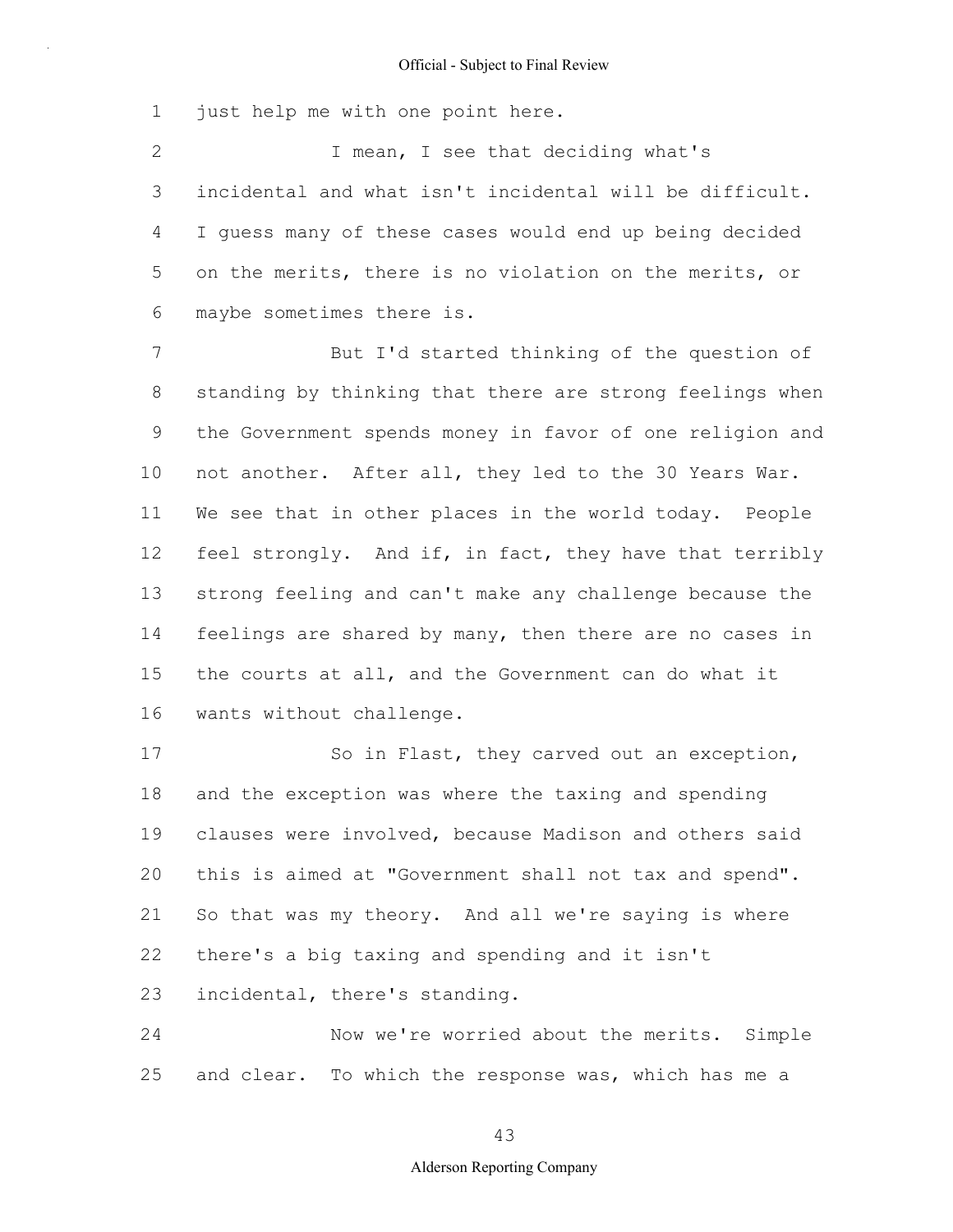1 2 3 4 5 6 7 8 little worried frankly, was that, well, that was Justice Stewart's position, or roughly speaking. But the Court rejected that quite clearly, and if you look at later cases, they reject it too. And therefore, whatever you might think of it, it isn't the law. And I'm not free to think whatever, I have to think exactly in accordance with what the cases say. So what is your response? I'd like you to focus on that.

9 10 11 12 13 14 15 16 17 MR. PINCUS: Well, respectfully, I think that's exactly what Justice Stewart said. Justice Stewart in his concurrence did not espouse a broader theory than the one that the Court adopted in Flast. And he said he joined the judgment, the opinion of the Court, and he said, I understand that to hold only that a Federal taxpayer has standing to assert that a specific expenditure of federal funds violates the establishment clause of the First Amendment.

18 19 20 21 JUSTICE BREYER: So you're saying that what Justice Stewart's view, insofar as it was rejected, that Flast suggested even broader standing, but it suggested at least what Justice Stewart said?

```
22
23
24
25
                  MR. PINCUS: Yes. I think it's --
                 JUSTICE BREYER: Is that right or not?
                  MR. PINCUS: Yes.
                  CHIEF JUSTICE ROBERTS: If Justice Stewart
```
44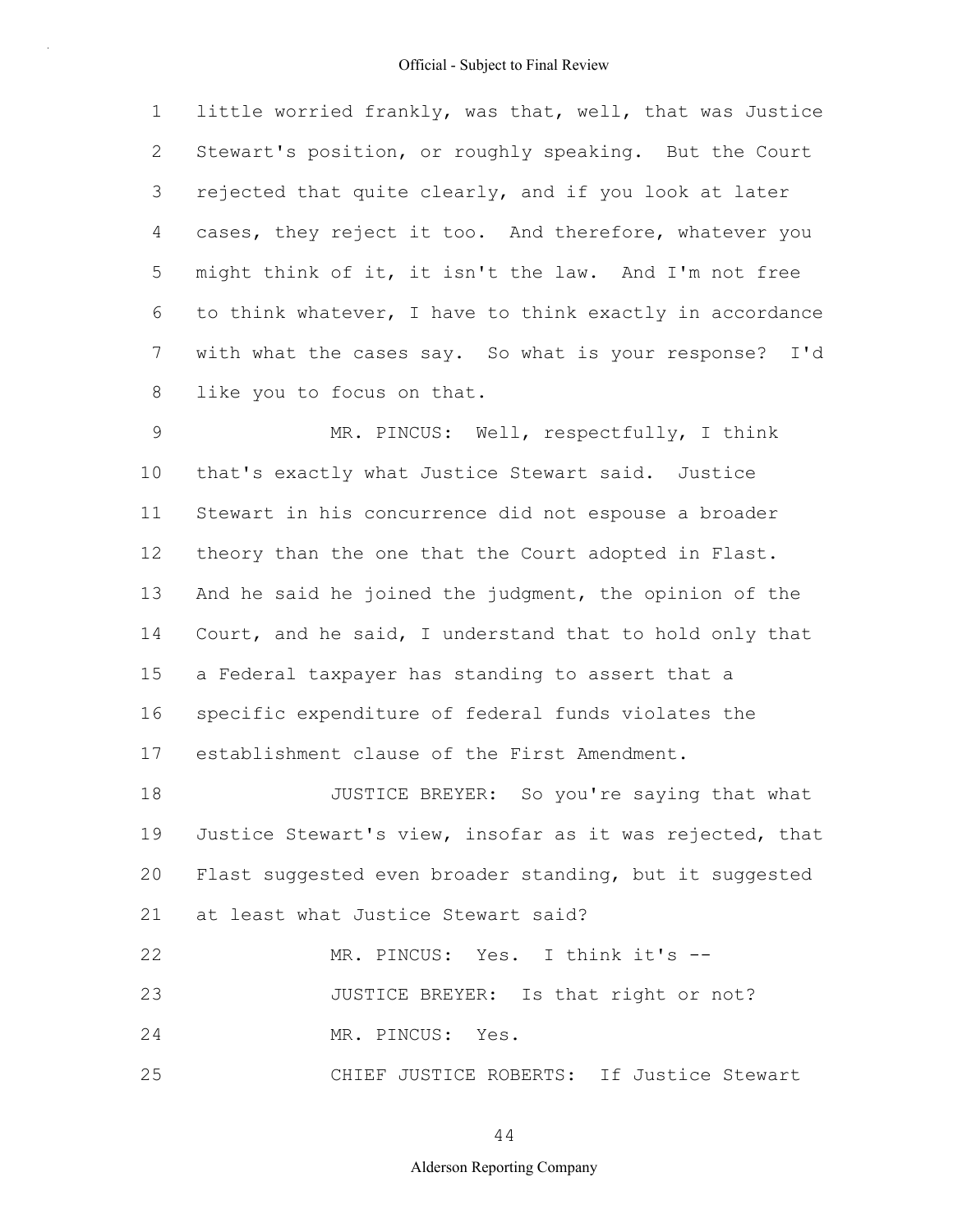1 2 agreed completely with what the Court said, why did he write a separate opinion?

3 4 5 6 7 8 9 10 MR. PINCUS: Well, in the -- sometimes despite the Court's desire sometimes to have a less separate opinion, sometimes justices do. And what he said here is he was just explaining his reason why he believed that Flast was distinguishable from Frothingham, and notes specifically that taxpayers have a clear stake because of the threepence comment. Justice Fortas did say, did have a broader

11 12 13 14 15 16 theory, although he -- in addition, that the court did not adopt -- but he also said, recognizing very similar language to Justice Stewart, what the Court's opinion held. So I think Justice Stewart's opinion is useful because he doesn't talk about Congress, he talks about expenditures.

17 18 19 20 21 22 JUSTICE KENNEDY: It seems to me unduly intrusive for the courts to tell the President that it cannot talk to specific groups to see if they have certain talents that the Government may use to make sure that all of their energies are used properly by the Federal Government.

23 24 25 It's almost like a speech rationale. And perhaps you would say that's just a judgment on the merits, but it seems to me that there's

#### 45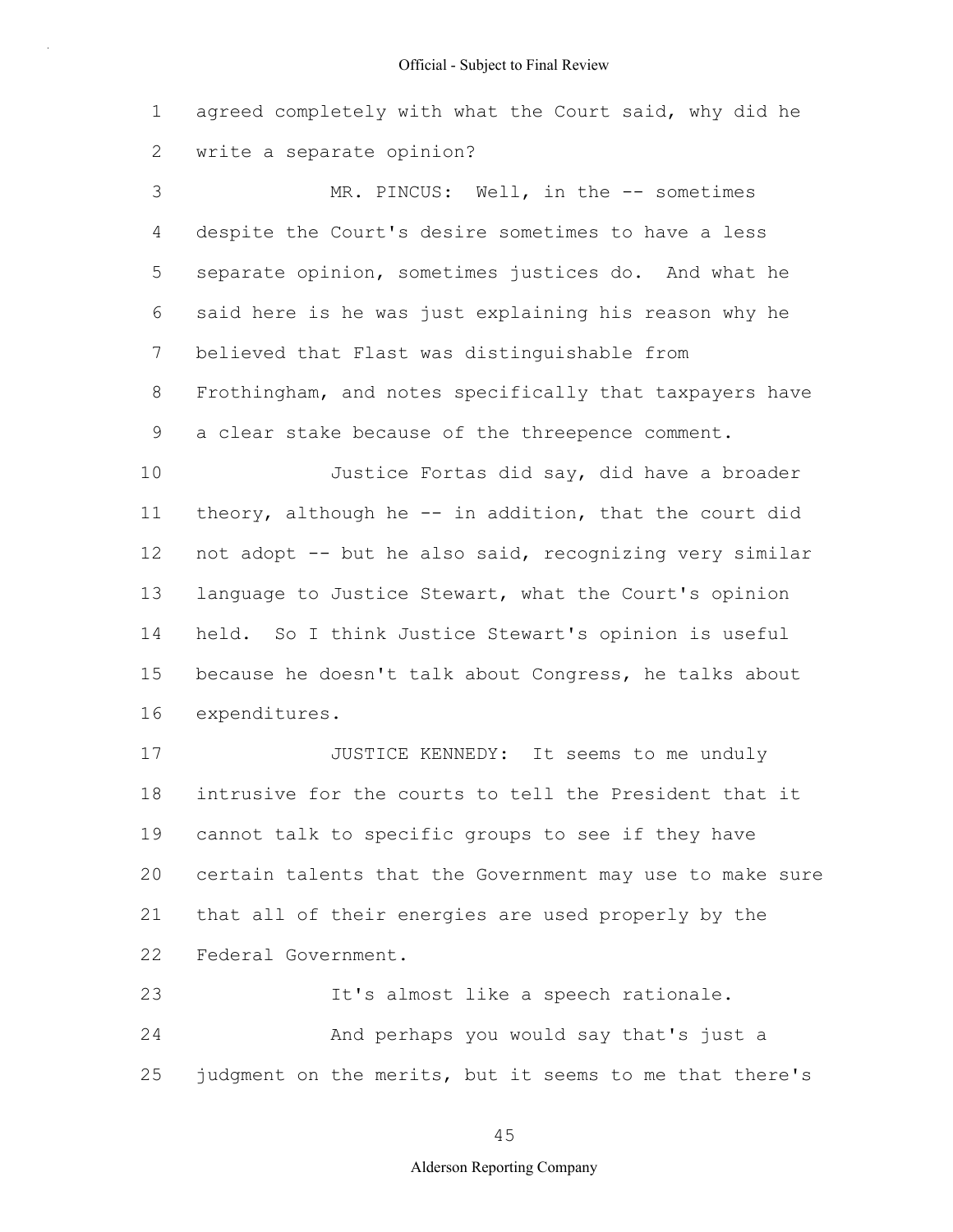1 2 3 4 5 a standing concern here, too, that we would be supervising the White House and what it can say, what it can -- who it can talk to. And it seems to me that's quite intrusive from the standpoint of standing purposes.

6 7 8 I'm not sure that this makes a standard that distinguishes the case from Flast or brings it within those -- within those cases.

9 10 11 12 13 14 15 16 17 18 19 20 MR. PINCUS: Well, Your Honor, we believe that the incidental test, and what I've been talking about in terms of what the limits are, that it has to be a non-incidental expenditure protects against that. Because if the argument is that some Government official, for part of his day met with three ministers, and therefore we want to challenge because Government shouldn't be meeting with ministers, I think it's both for the reason, both because of the fact this is not an argument that the expenditure on the hours of the day it took to have those meetings is clearly not central to anything.

21 22 23 24 25 JUSTICE SCALIA: You really want to condemn the Federal courts to deciding case by case at the instance of all these people who feel passionately about this, case by case whether the expenditure was incidental or not. It doesn't seem to me an intelligent

46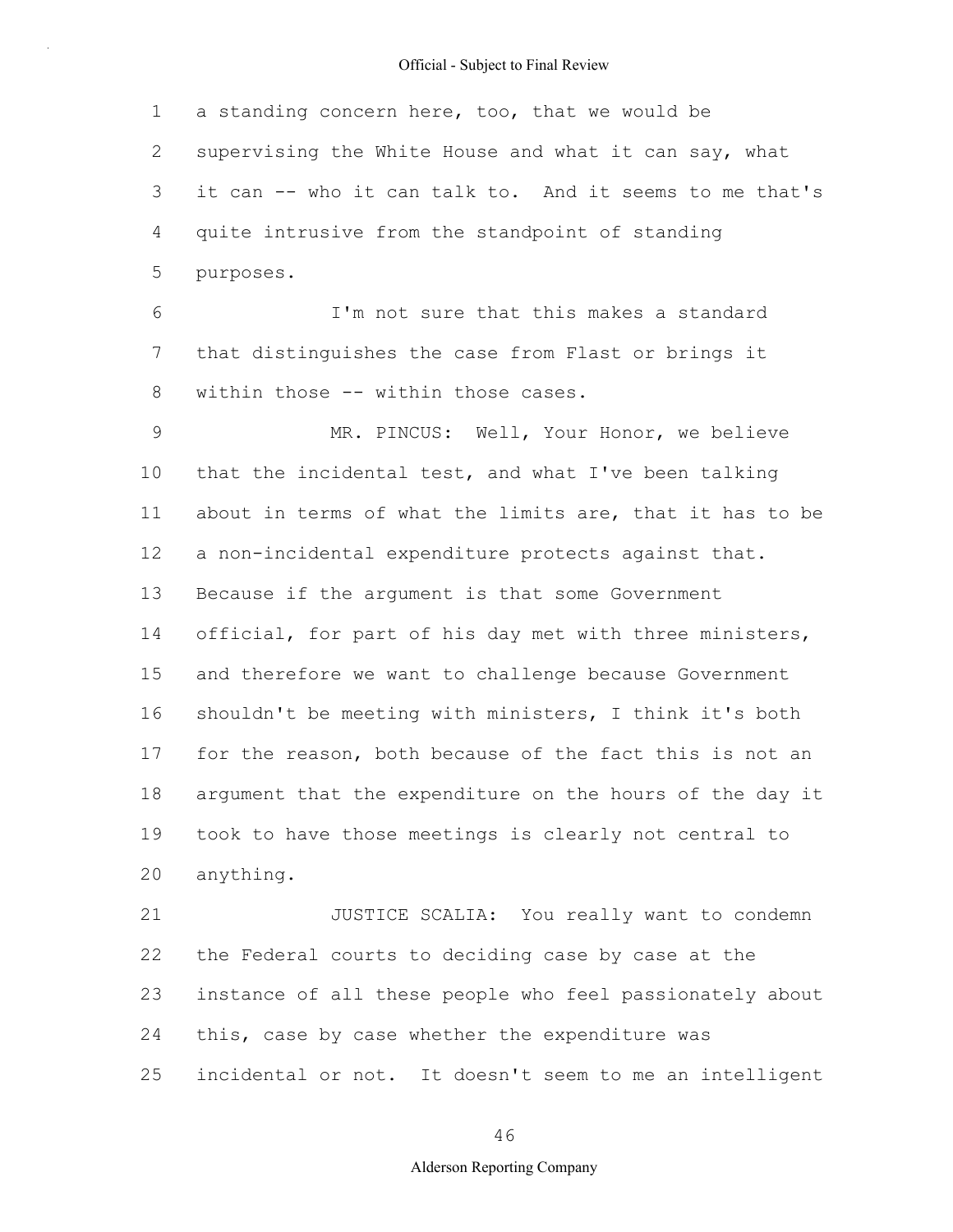1 2 3 4 5 6 7 8 9 10 11 12 13 14 15 16 17 18 19 20 21 22 23 24 25 expenditure of any sensible person's time. MR. PINCUS: Well --CHIEF JUSTICE ROBERTS: And just to add to the question, before you answer, at the jurisdictional stage. In other words, this would be litigation over whether the individual taxpayer has standing. The Court would first have to determine whether the activity you're challenging is incidental or not. MR. PINCUS: Well, Your Honor, I think the fact that there hasn't been a lot of these challenges that the Government has been able to point to, indicates that this may not be a big problem. CHIEF JUSTICE ROBERTS: Maybe they're reading Flast different than you read it. There are not a lot of these challenges because you don't have standing under Flast. MR. PINCUS: But the Court also said in Allen against Wright, you know, the absence of precise standards does not leave the courts at sea in applying the law of standing. Standing isn't an area, really, that is susceptible to precise definitions. It seems to me that both because of the incidental test and the concerns that Justice Kennedy articulated, if someone's claim is that people in the White House have five meets in the course of a year that they're upset about, it

47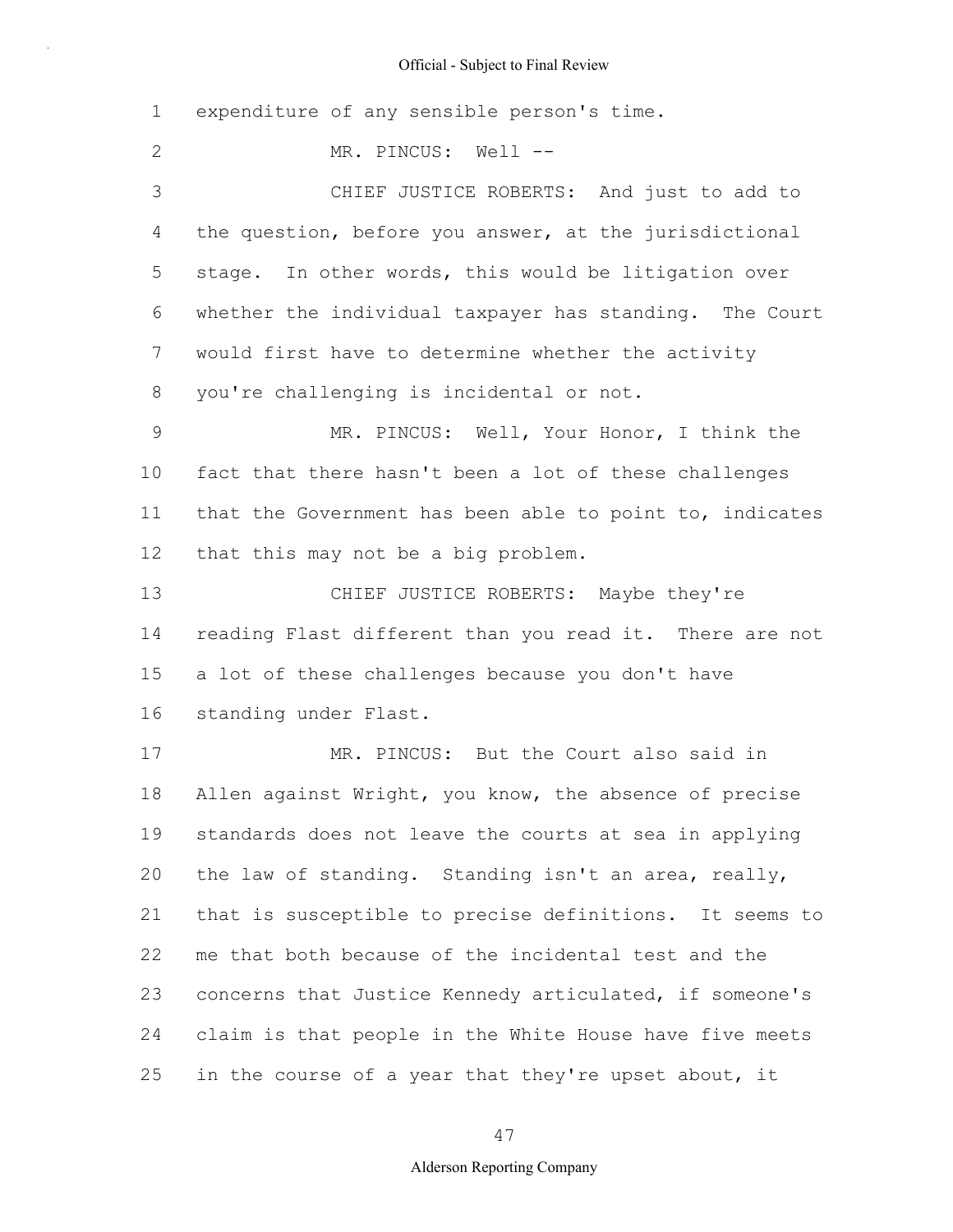1 2 3 4 5 6 7 8 9 10 11  $12 - -$ 13 14 15 16 17 18 19 20 21 22 23 24 25 does not take much at the jurisdictional -- CHIEF JUSTICE ROBERTS: Well, what would happen if -- MR. PINCUS: Even if it's true -- even if it's true -- CHIEF JUSTICE ROBERTS: Well then, five meetings isn't enough. How many? JUSTICE SCALIA: What about 10? CHIEF JUSTICE ROBERTS: 20? JUSTICE SCALIA: I was about to ask, 20. MR. PINCUS: Well, Your Honor, our position JUSTICE SCALIA: We'll litigate it. We'll figure out a number eventually, I'm sure. MR. PINCUS: Well, you know, in Allen against Wright, and Linda R.F., there are a whole series of cases where this Court has set up guidance, and the lower courts have evaluated whether the connection between the challenged conduct and the claimed injury - here the expenditure -- is close enough for there to be standing. And this -- the inquiry that we're suggesting really isn't that different. JUSTICE ALITO: What would happen if when this program was set up, nothing said about faith whatsoever? This was just going to be a general program

48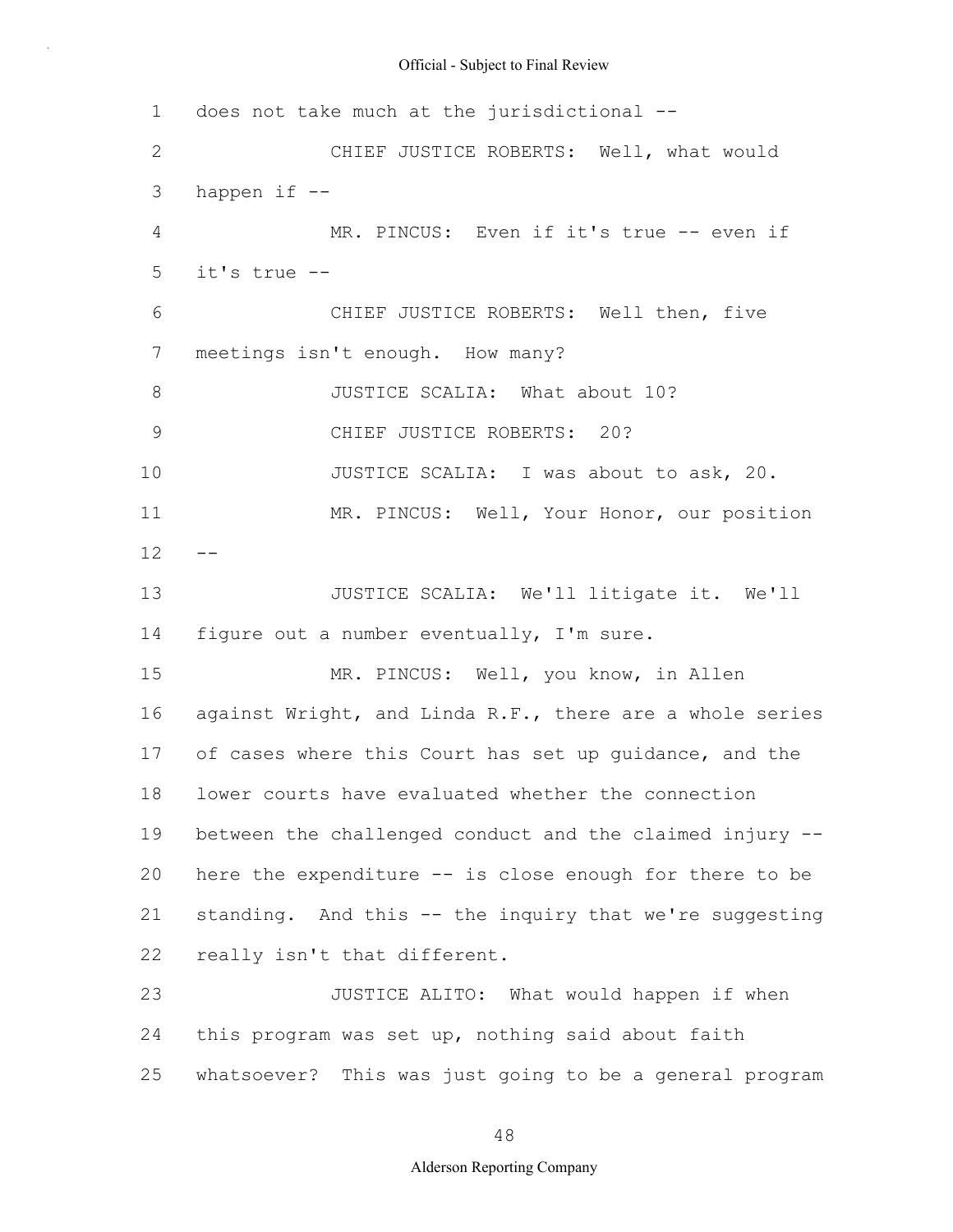1 2 3 4 5 6 7 8 9 10 11 12 13 14 15 16 17 18 19 20 21 22 23 24 25 of outreach to community service organizations, but plaintiffs claimed that as the program was being administered it was heavily favoring religious organizations. Would that come out the same way in your judgment? MR. PINCUS: If their challenge was that the entire -- the whole program essentially, as the court of appeals characterized the complaint here, the whole program essentially is facially neutral, but in reality is a preference, yes. Then it would come out the same way and the question would be -- JUSTICE ALITO: It depends totally on how they characterize? MR. PINCUS: Well, that's true in many standing questions. The question is, how do you characterize the claim? JUSTICE SCALIA: But the problem here is the claim, the gravamen here is the Government is doing stuff with money that's been taxed from me that it shouldn't do. I fail to see how it makes any difference to the people who care so passionately about this, as Justice Breyer suggests, whether it's just an incidental expenditure or whether it's part of a targeted program. We don't do that in any other area of constitutional law. If someone has been subjected to an

49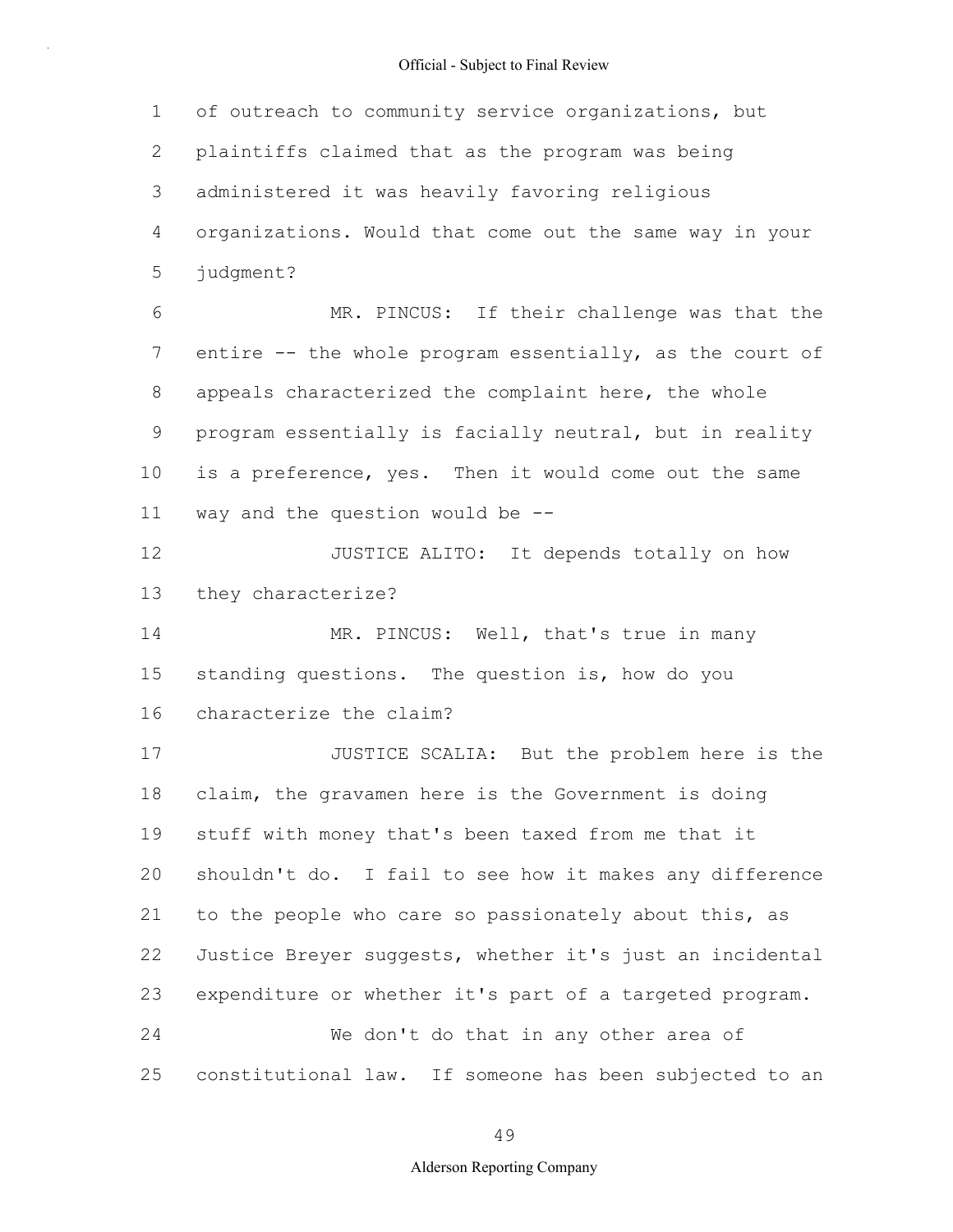1 2 3 4 5 6 7 8 9 10 11 12 13 14 15 16 17 18 19 20 21 22 23 24 25 unreasonable search and seizure, we don't say well, you know, it was just incidental. Yeah, we know you feel badly about it, but this was just an incidental search and seizure, and you don't have standing. It doesn't make any sense, given the gravamen that you're directing this law against, to establish such a standard. MR. PINCUS: Well, Your Honor, it is a standard that the Court established in Flast. It is -- JUSTICE SCALIA: And you also acknowledge we're not here to try to make sense. MR. PINCUS: No. I actually think the Court's precedents line up pretty neatly. I think -- JUSTICE BREYER: But not neatly, I mean, in terms of the purposes of the thing. Are your clients claiming that it would violate the establishment clause for the President to go to lots and lots of prayer breakfasts? MR. PINCUS: No. JUSTICE BREYER: No. I never met anyone who did, but I guess there is a legitimate concern, somebody might think that, I guess. And I guess that if people -- there is some tendency of the people that are worried, you know, there are pro ses, there are all kinds of people, somebody could claim that. So you want

#### 50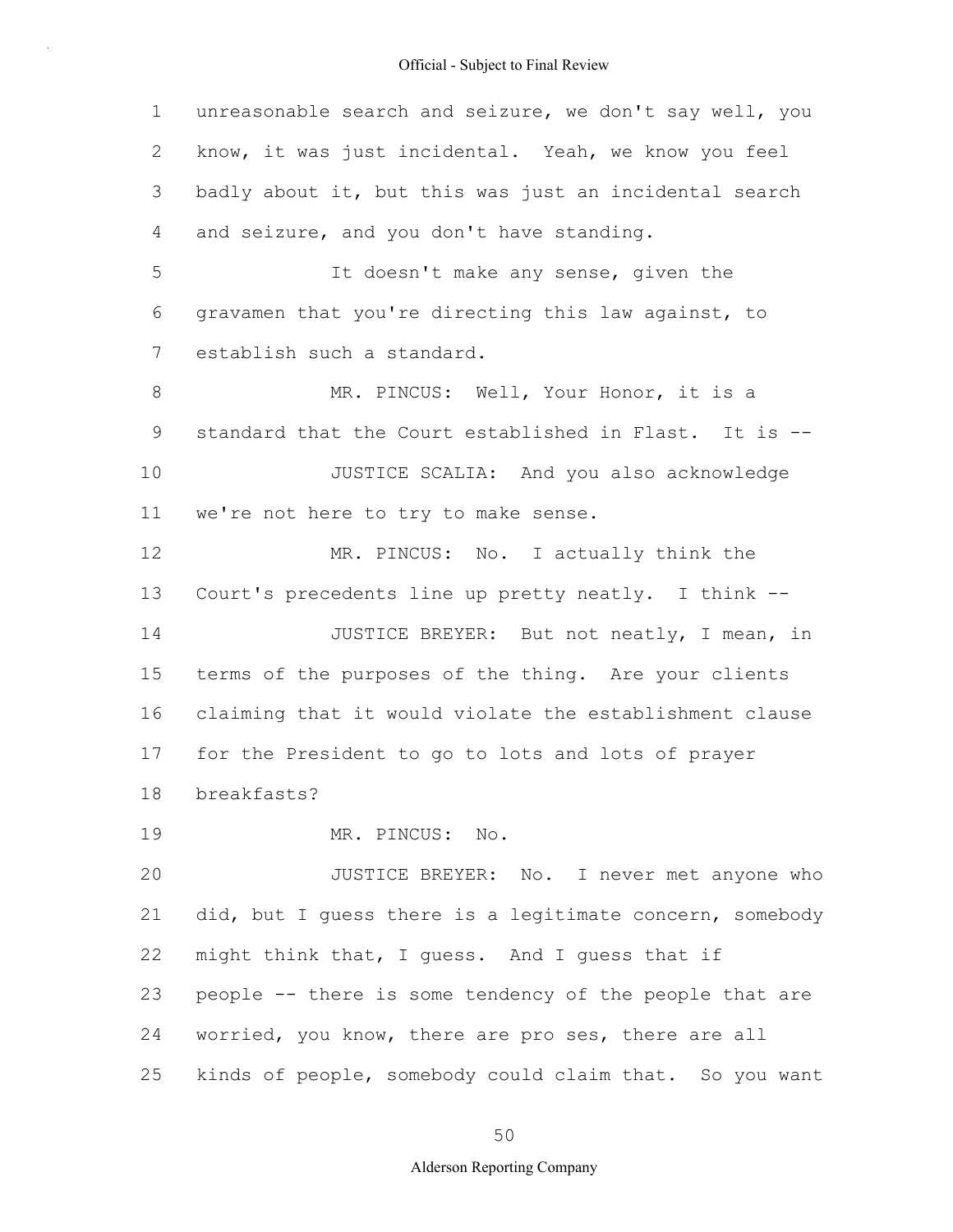1 2 3 4 5 6 7 8 9 10 11 12 13 14 15 16 17 18 19 20 21 22 23 24 25 a way to keep them out. MR. PINCUS: You want a way to keep them  $out$   $--$ JUSTICE BREYER: It's Justice Kennedy's concern. MR. PINCUS: Exactly. And --JUSTICE BREYER: But what they're worried about is will this word "incidental" and -- be sufficient to keep out the people who might somehow decide they want to claim, which sounds like a frivolous claim, that the President can't go to a prayer breakfast. Now does the word "incidental" do that? That's what I think  $-$ MR. PINCUS: Well, our submission is that it does, Your Honor, because we think -- CHIEF JUSTICE ROBERTS: Again -- I asked this before, and I think you were cut off before you had a chance. Incidental with respect to what? All of the money for a particular meeting, a particular breakfast, a particular whatever, is it incidental to that, or is it incidental to however many times the President has breakfast if he goes to a prayer breakfast? MR. PINCUS: It's incidental to what -what's the focus of the claim? The focus of the claim isn't that bagels were served. The focus of the claim

51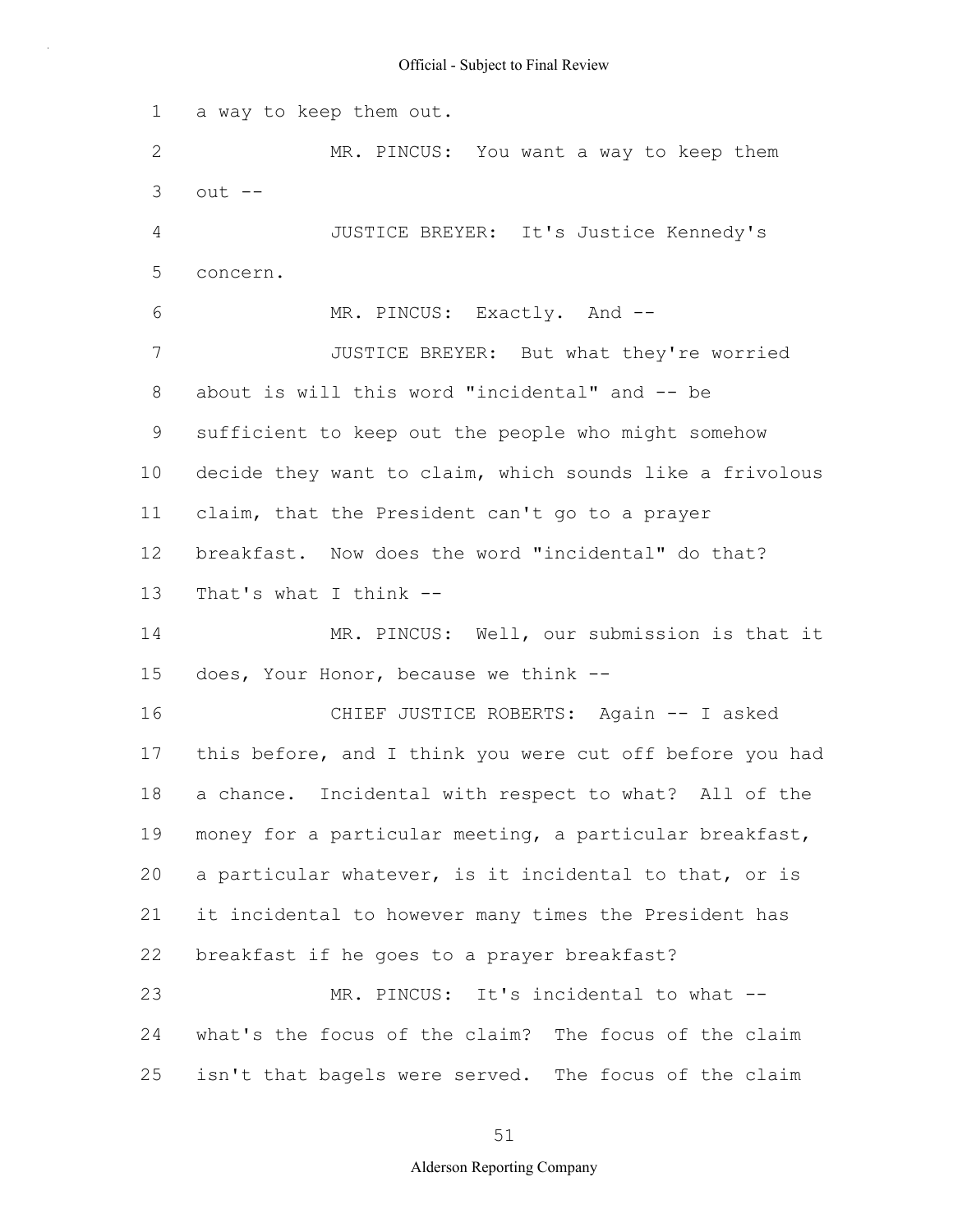1 2 3 4 5 6 7 8 9 10 11 12 13 14 15 16 17 18 19 20 21 22 23 24 is there was prayer and that it was a religious meeting. If there was -- just to think of what such a claim might be. And so the expenditure that -- that's been identified is the bagels, it really is pretty tangential compared to the focus of what someone's complaining about. And so we think that's a rational test for doing what Justice Kennedy was talking about. CHIEF JUSTICE ROBERTS: So even if the expenditure is very small, but to take a particular religious symbol that might be offensive to some other people, is that incidental because the meeting went on longer and cost more than the particular religious symbol? MR. PINCUS: No. I think there probably there would be two challenges, because there would be a challenge to the government's purchase of the religious symbol to have at the meeting in addition to the meeting, and I think then -- CHIEF JUSTICE ROBERTS: So if it was 2 dollars, you would say it's not incidental because it covered the whole cost of purchasing the religious symbol? MR. PINCUS: Yes, but I don't think this -and I think the Government agrees with this. I don't

52

think this is a test about how much. I think this is a

25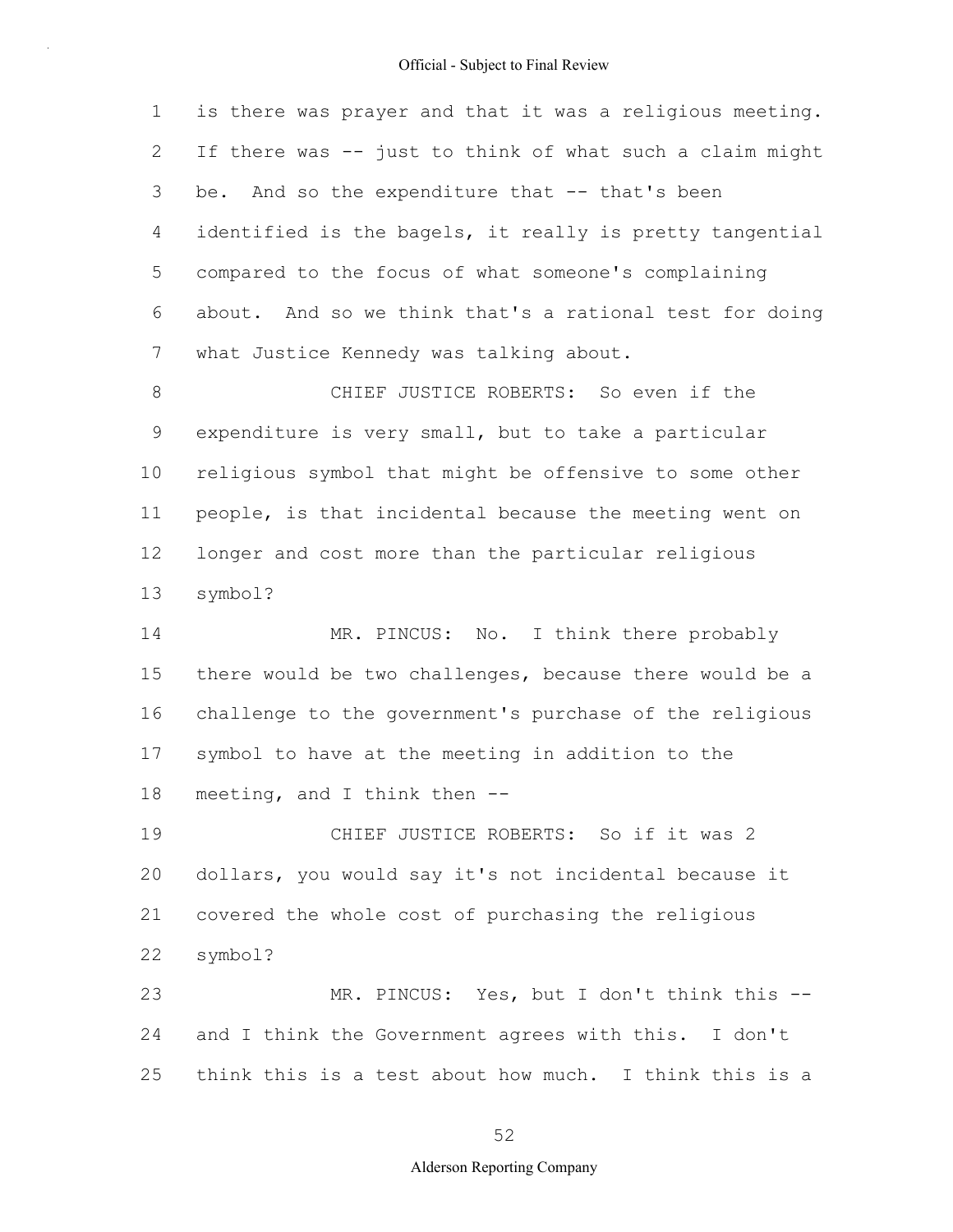1 2 3 4 5 6 7 8 9 10 11 12 13 14 15 16 17 18 19 20 21 22 23 24 25 test about the relationship between the expenditure that's challenged and the claim, what's alleged to be unlawful this complex of Government activity. JUSTICE SCALIA: So there's no standing to challenge a presidential directive which says we are going to buy bagels for all evangelistic Christian breakfasts. (Laughter.) JUSTICE SCALIA: Okay? But not for any -- MR. PINCUS: No, I think there would be standing. JUSTICE SCALIA: Why would there be standing? MR. PINCUS: Because there the challenge is to the discriminatory purchase. It's not about the prayer breakfast, it's about the idea that the Government is purchasing bagels in a religiously discriminatory way. CHIEF JUSTICE ROBERTS: Of course. But the point is that makes -- MR. PINCUS: So there absolutely would be standing. CHIEF JUSTICE ROBERTS: But that shows how totally manipulable your incidental test is. You just have to phrase your claim so that it covers

#### 53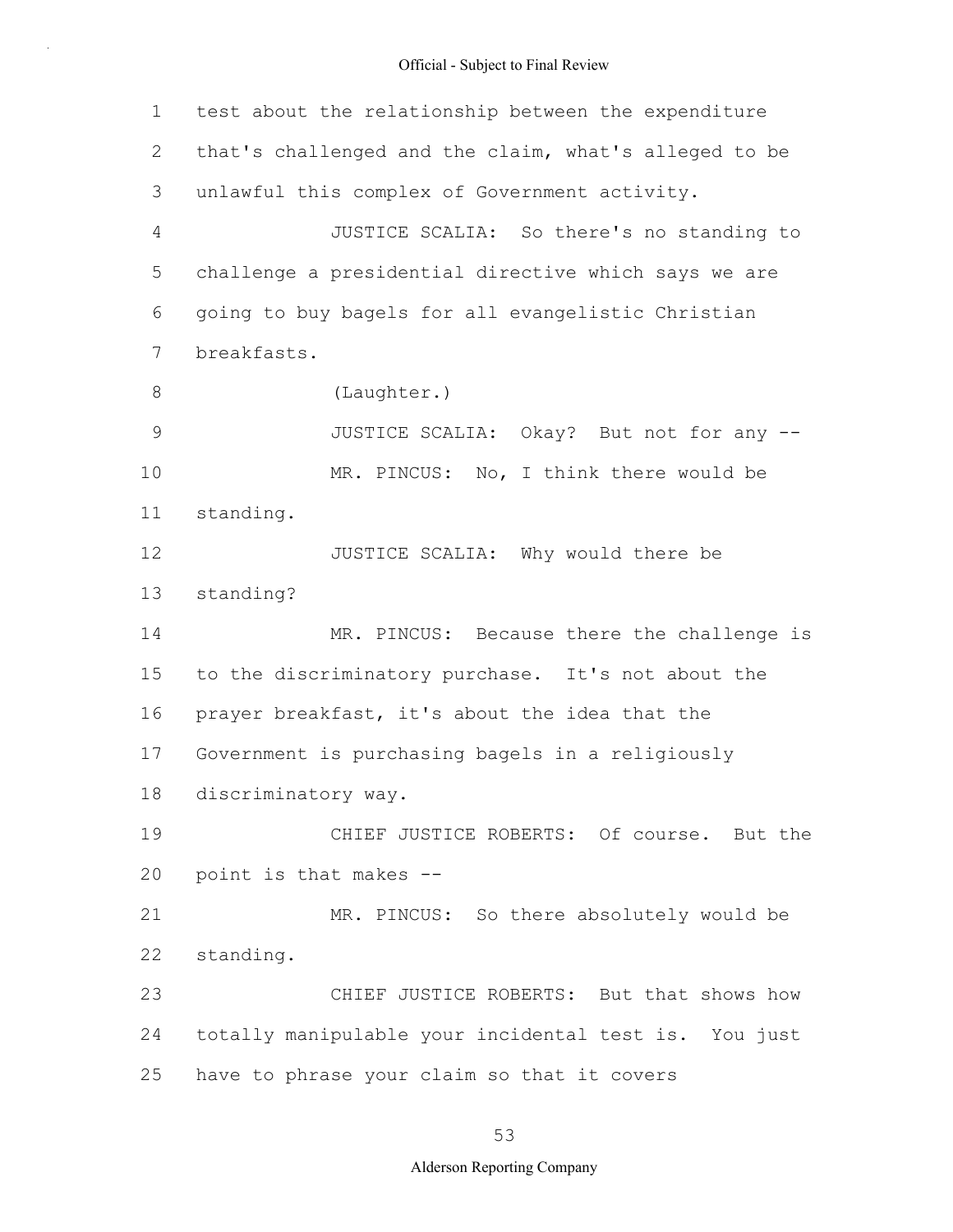1 2 3 4 5 6 7 8 9 10 11 12 13 14 15 16 17 18 19 20 21 22 23 24 25 whatever expenditure -- MR. PINCUS: But, Your Honor --CHIEF JUSTICE ROBERTS: -- is offending you. It's not -- incidental doesn't protect you from frivolous or insignificant claims in any way. MR. PINCUS: Your Honor, I think it does, because there would have to be an allegation in that situation that bagels were being purchased on a religious basis, and that's going to be awfully hard for a lawyer to sign in good faith. I think the problem, if I may  $--$ JUSTICE SCALIA: How does that confer standing? How does that confer standing? MR. PINCUS: The purchase -- the idea that bagels are being purchased only for evangelicals and not for Jewish breakfasts? JUSTICE SCALIA: Right. Right. MR. PINCUS: Because the Government --JUSTICE SCALIA: Standing by Joe Doaks, not from somebody who's starting a Jewish prayer breakfast and says, you know, what could be worse than not buying bagels for a Jewish prayer breakfast. (Laughter.) With him I could understand, he has standing. But I'm just talking about one of these many

54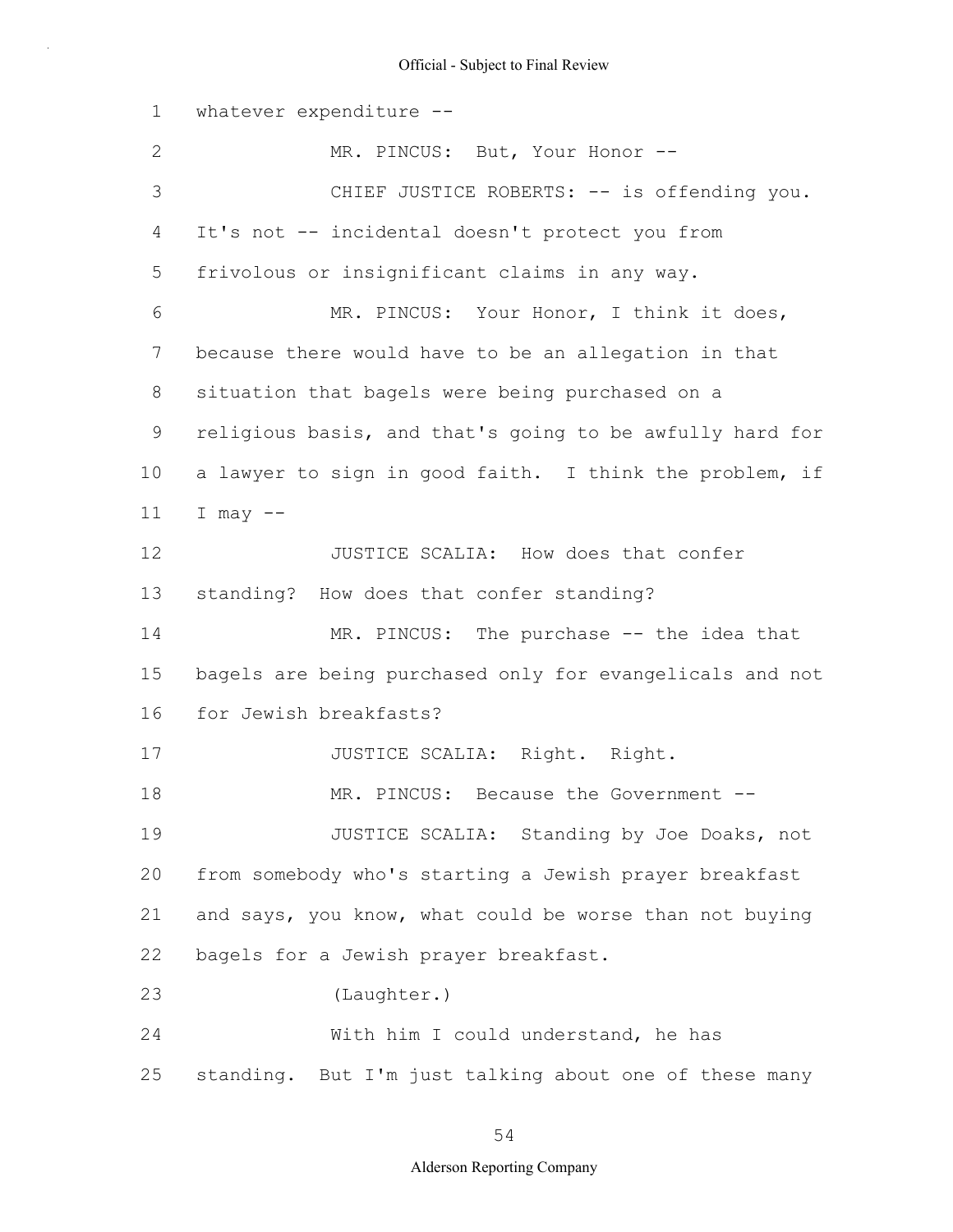1 2 3 4 5 6 7 8 9 10 11 12 13 14 15 16 17 people who feel passionately about this just in general. You walk in and say he can't do this because I'm a taxpayer, and you say I'm sorry, being a taxpayer is not enough, we don't care how passionately you feel about  $it$   $--$ MR. PINCUS: I don't think general passion is enough. I think what the Court said is there has to be a tie-in, and let me say that I think what's critical here is any test obviously is susceptible to hypotheticals, but the Government -- our test at least keeps in taxpayer standing the core of what the framers were worried about, which is Government expenditure of funds -- JUSTICE SOUTER: Mr. Pincus, may I ask you this question? Do you think your theory is consistent with Valley Forge? MR. PINCUS: Yes, Your Honor, we do, because

18 19 20 21 22 23 24 25 in Valley Forge, first of all, as Justice Ginsburg said, the Court relied on the fact that it was a property clause claim. There is a passage in Valley Forge that refers to executive action, but the Court in Kendrick when it talked about Valley Forge said, in characterizing that case, said executive action pursuant to the property clause. And we think those things are tied together and there's a reason why. In the

55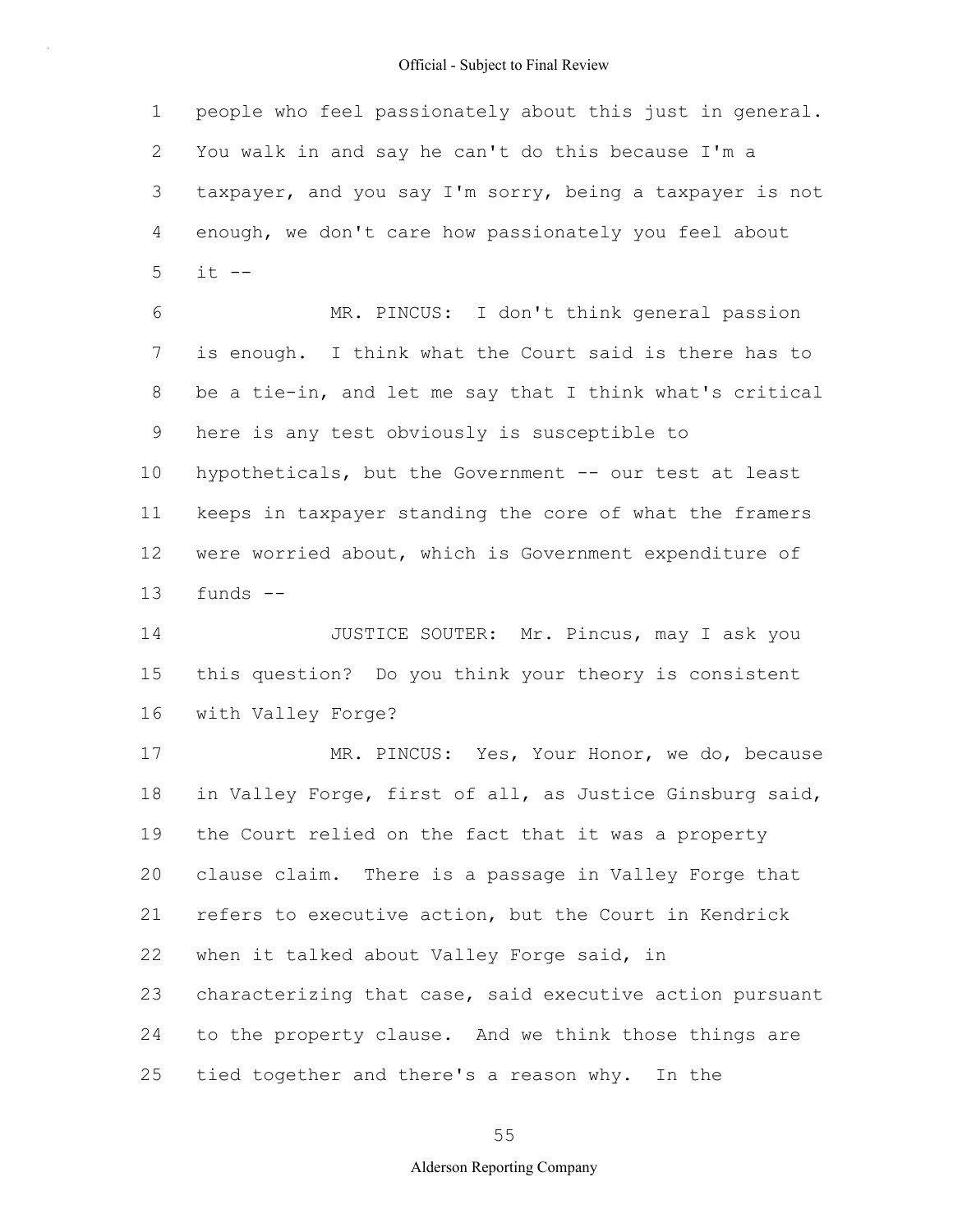1 2 3 4 5 6 7 appropriations context, there always is congressional action with respect to the very money that's at issue because there has to be a congressional appropriation. That's not true in the property context. Congress doesn't have to say, pass a statute to say, here are the 58 property sites that we want the executive to get rid of.

8 9 10 11 12 13 14 JUSTICE ALITO: Do you think the distinction between taxing, between taxing and spending and the property clause, makes any sense? Do you think James Madison would not be upset if the Commonwealth of Virginia transferred 10,000 acres to the Anglican Church? That would be okay, but the threepence in taxation would not?

15 16 17 18 MR. PINCUS: Well, I think that the core of what was the concern was  $--$  was the taking of the money and the using it for religious purposes. And I think what the --

19 20 JUSTICE SCALIA: Well, it's not the same money used. It's not the same property.

21 22 23 24 25 MR. PINCUS: No, it's not the same money. JUSTICE SCALIA: It goes into some pot of fungible money and it's other money used. So instead of using other money, you use land. Does that make a difference?

56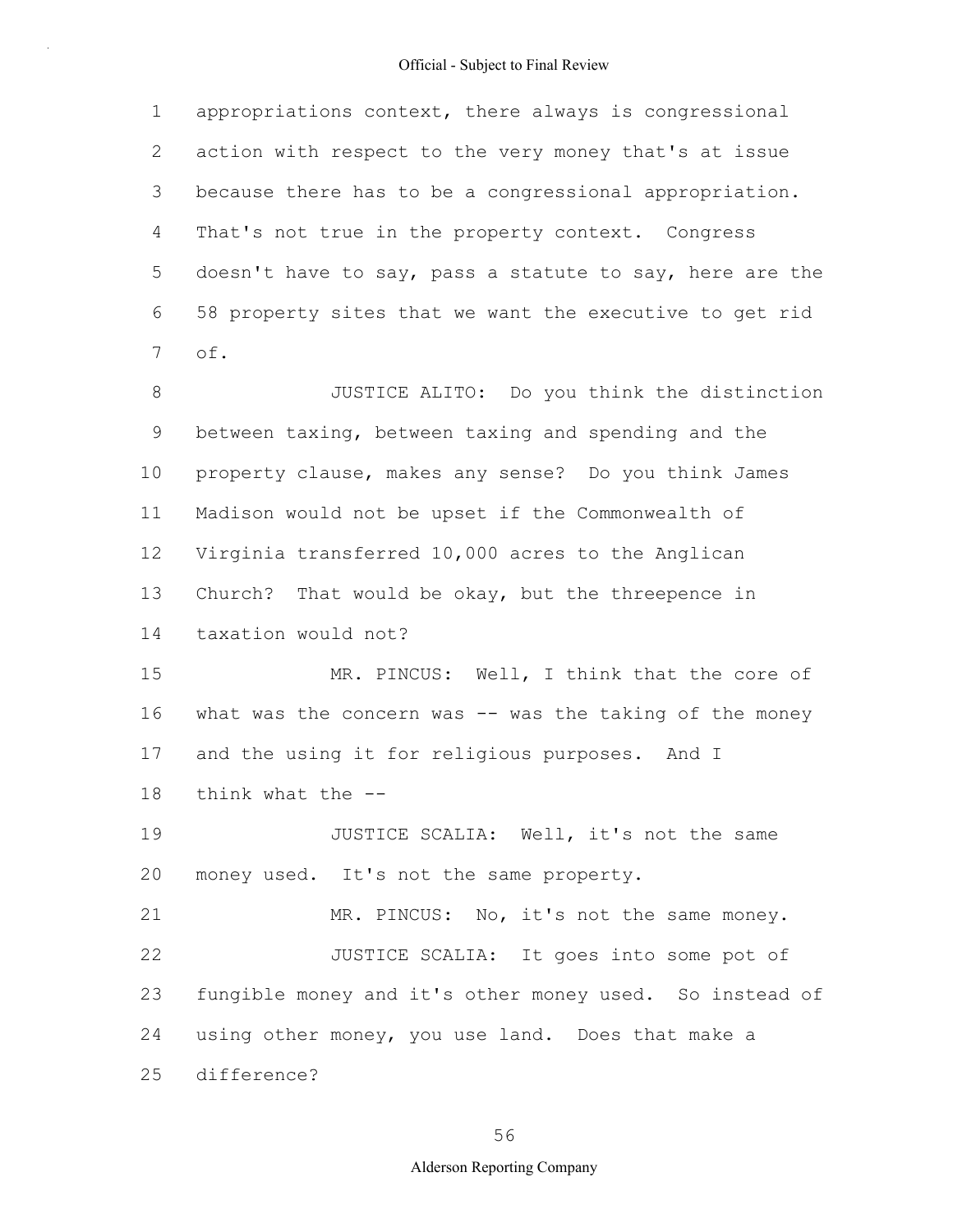1 2 3 4 5 6 7 8 9 10 11 12 13 14 15 16 17 18 19 20 21 22 23 MR. PINCUS: Well, I think that the Court decided that it made a difference, and I think in terms of cabining, in terms of the worry that perhaps Flast is going to be overbroad and the need to have Congress involved, which I think is key -- there was no congressional involvement at all in designating those properties and there is in the appropriations context, and I think that's a key difference. But I think what's important here, and the Court's colloquy in the first part of the argument showed me this -- but the Government's position, the idea that it's only grants to third parties -- - the Government could hire a corps of chaplains and send them out to civilians and to the populace at large and that couldn't be challenged, because all it is is executive pay; and the Idea that there's some difference between a Bowen v. Kendrick situation, where the executive had tremendous discretion in terms of where it was going to give the money, and the situation here, which is the exercise of Precisely the same executive discretion, makes no sense. The injury is the same. The conduct that's -- that's the core of the violation is the same. It's an Executive Branch decision to use funds in a way

24 25 that's impermissible under the establishment clause, and we've been drawing the lines that the Government has

57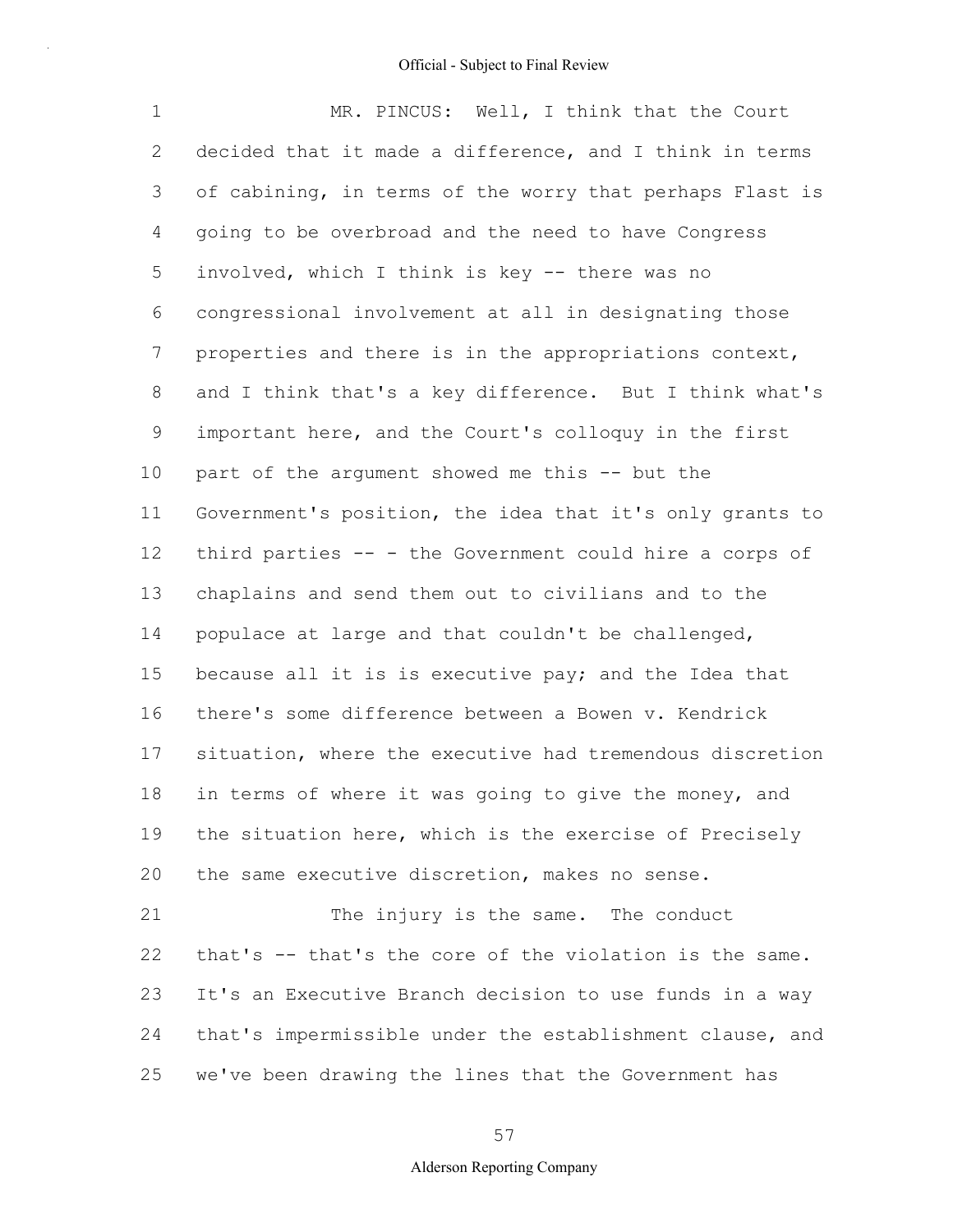1 2 3 4 been trying to draw just makes no sense, and to leave out, to insulate from any taxpayer challenge really huge swaths of conduct that is really at the very core of what Madison was concerned about.

5 6 7 8 9 10 11 12 13 So our submission is that that really makes no sense. There's no basis in history, for example, for the Government's claim that Executive Branch decisions are somehow different and insulated with respect to spending. It's the spending of the same threepence, and if history indicates anything it's that concerns about establishment were focused just as much on the King as on the Parliament in terms of the history that the framers understood.

14 15 16 17 18 And for the idea that the executive would be given free rein to exercise discretion with respect to spending and there would be no concern about the types of injuries that gave rise to Flast we think is just not right.

19 20 If the Court has no further questions, thank you.

21 22 23 24 25 CHIEF JUSTICE ROBERTS: Thank you, Mr. Pincus. General Clement, you have three minutes remaining. REBUTTAL ARGUMENT OF PAUL D. CLEMENT

58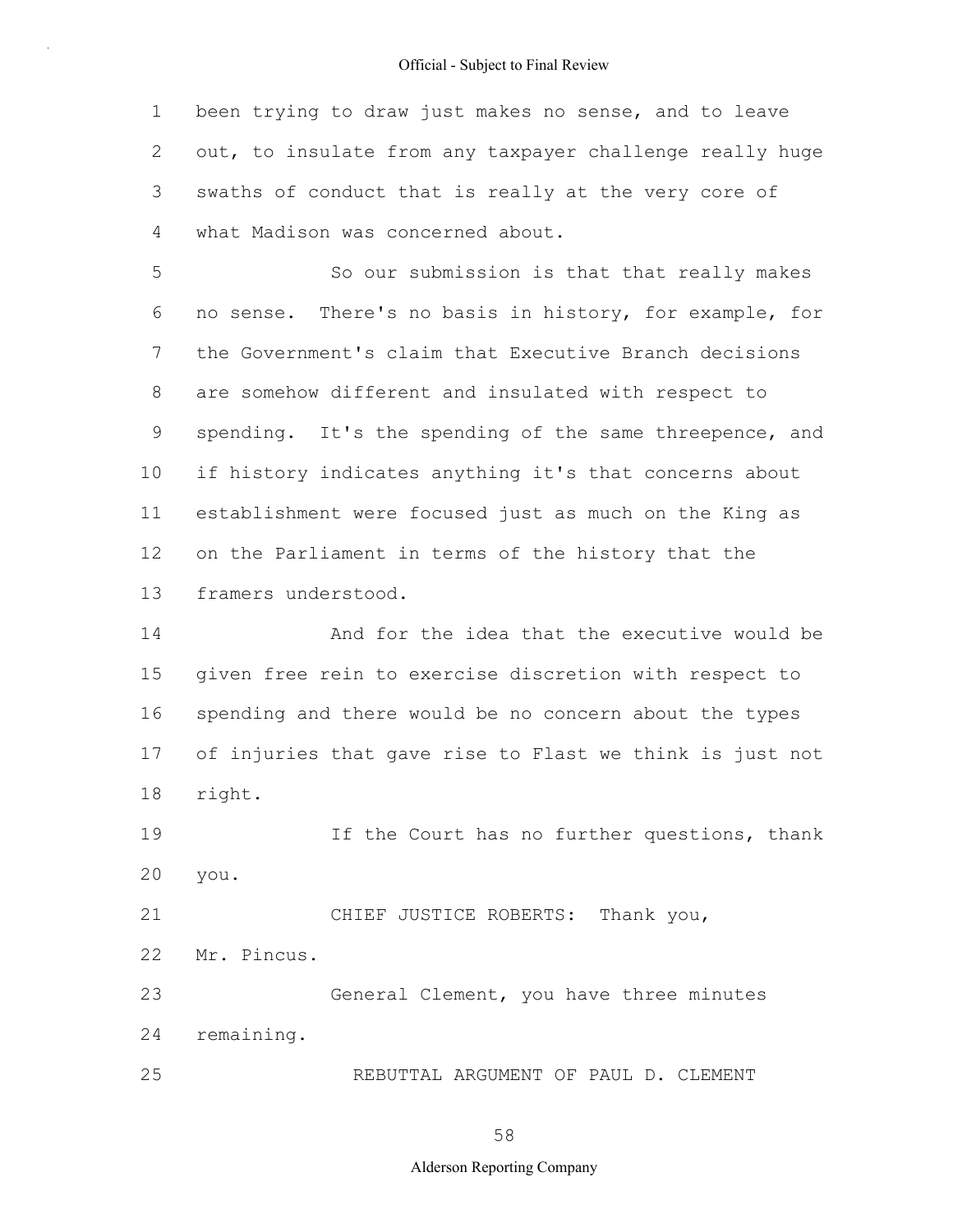| $\mathbf 1$    | ON BEHALF OF PETITIONERS                                 |
|----------------|----------------------------------------------------------|
| $\mathbf{2}$   | GENERAL CLEMENT: Thank you, Mr. Chief                    |
| 3              | Justice. Just a few points in rebuttal.                  |
| $\overline{4}$ | First of all, I think it's important to                  |
| 5              | emphasize that if this Court recognizes that there is    |
| 6              | not taxpayer standing, that does not mean that there     |
| 7              | won't be lawsuits, that there won't be directly injured  |
| 8              | plaintiffs that can bring claims. Doremus and Schemp     |
| 9              | prove that point. But even more broadly, any time the    |
| 10             | establishment clause injury takes the form of alleged    |
| 11             | coercive conduct the individuals who are coerced Are     |
| 12             | going to have standing to bring the suit.                |
| 13             | The second point to make clear is it's just              |
| 14             | not an accurate description of this Court's cases to say |
| 15             | that the spending of appropriated funds by the executive |
| 16             | is enough to give rise to taxpayer standing.<br>The      |
| 17             | property distribution plan at issue in Valley Forge took |
| 18             | a tremendous amount of appropriated funds to run.        |
| 19             | Nobody thought that was a basis for taxpayer standing.   |
| 20             | The Bibles that were purchased and the salaries of the   |
| 21             | teachers in Doremus presumably cost at least a           |
| 22             | threepence. But that was not found enough.               |
| 23             | Now, I think in trying to understand the                 |
| 24             | Court's cases you really have to focus on this word      |
| 25             | "incidental." And I think that the colloquy in the       |

59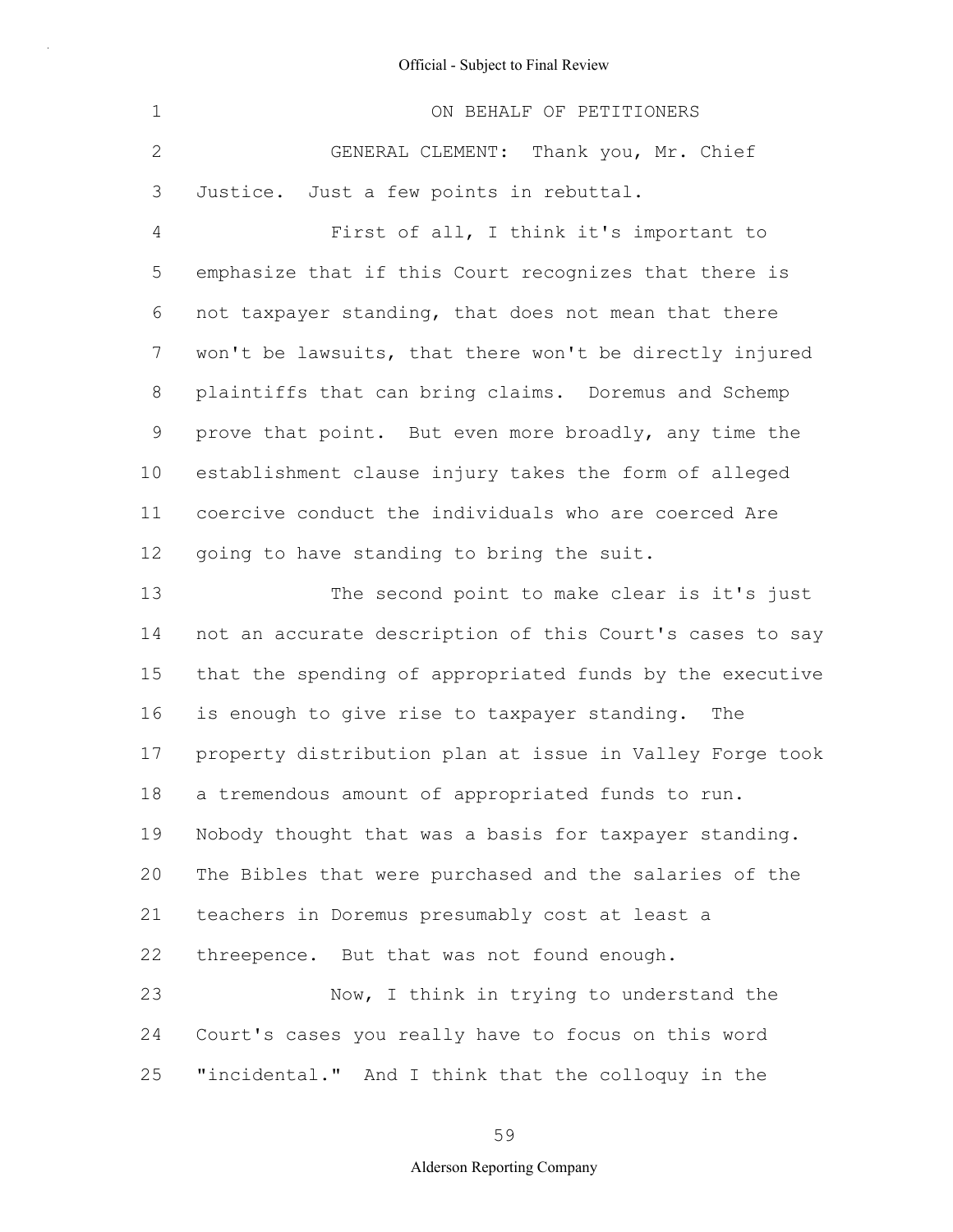1 2 3 4 5 6 7 8 9 10 11 12 13 14 15 16 17 18 19 20 21 22 23 24 second half of the argument shows that you can't look at incidental as being minimal. It doesn't mean that. It doesn't mean minimal. It doesn't mean incremental. It is trying to distinguish an incidental expenditure of funds when -- as to something where the expenditure of funds is central or vital to the establishment clause violation. In the context of money going to third party religious entities, nobody would say that the spending is incidental. It's the whole violation. In the context of Bible reading or anything else the Executive Branch does, the fact that money went to fund the Executive Branch to violate the establishment clause is the least of the problems. The problem is the primary conduct of the Executive Branch in violating the establishment clause, but that's not a spending injury. The funding that goes into that is incidental. I think that's the way to make sense of this Court's cases. It's important to emphasize what's at issue here. It's not a general challenge to the Faith-Based Office. It's not a challenge to the name of the office. It is a challenge to the particular offices and the assertion that the Executive Branch officials at the conferences spent too much time talking about faith-based groups and not enough talking about

25 community-based groups. If that isn't intrusive on the

60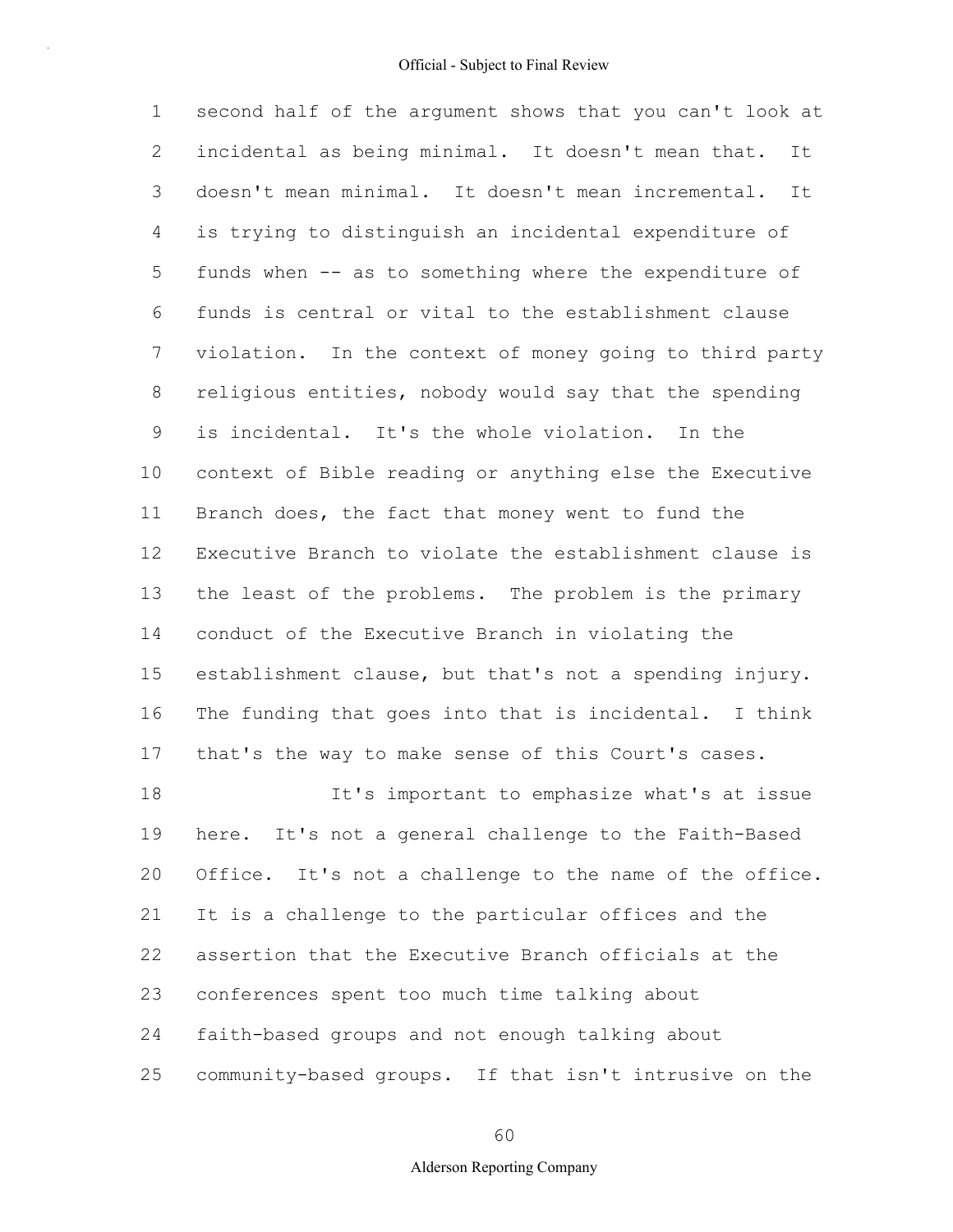| $\mathbf 1$  | Executive Branch, I don't know what is.                  |
|--------------|----------------------------------------------------------|
| $\mathbf{2}$ | The last point I would leave you with is                 |
| 3            | that if something has to go in this area, if you have to |
| 4            | choose between the logic of Flast and the irreducible    |
| 5            | minimum requirements of Article III, I think it's an     |
| 6            | easy choice. You don't abandon the basic requirements    |
| 7            | of Article III that distinguish the Judiciary from the   |
| 8            | political branches of Government.                        |
| $\mathsf 9$  | I think the Seventh Circuit, with all due                |
| 10           | respect, lost sight of that. Its decision should be      |
| 11           | reversed. Thank you.                                     |
| 12           | CHIEF JUSTICE ROBERTS: Thank you, general.               |
| 13           | The case is submitted.                                   |
| 14           | [Whereupon, at 11:05 a.m., the case in the               |
| 15           | above-entitled matter was submitted.]                    |
| 16           |                                                          |
| 17           |                                                          |
| 18           |                                                          |
| 19           |                                                          |
| 20           |                                                          |
| 21           |                                                          |
| 22           |                                                          |
| 23           |                                                          |
| 24           |                                                          |
| 25           |                                                          |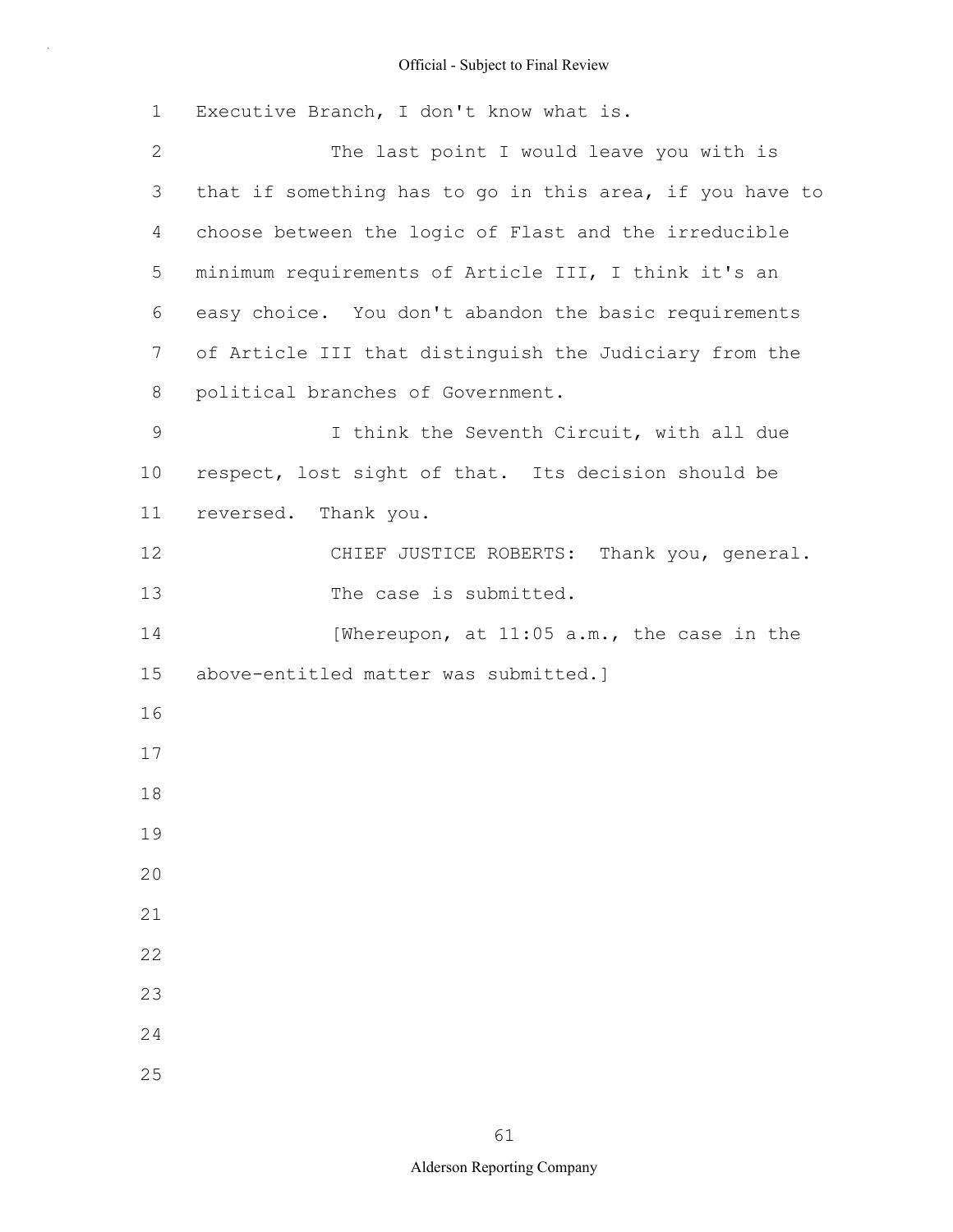|                   | agent 38:24 39:2     | 42:3                     | 14:1 20:2              | 28:7 34:9                                |
|-------------------|----------------------|--------------------------|------------------------|------------------------------------------|
| A                 | agree 42:17,18       | apologize 13:5           | 26:21,23 27:11         | basic $61:6$                             |
| abandon 61:6      | agreed 45:1          | appeals 4:3              | 28:15,16 29:2          | <b>basis</b> 25:17 30:7                  |
| ability $4:24$    | agrees 52:24         | 33:13 49:8               | 61:5.7                 | 38:6 42:23                               |
| able 19:3 47:11   | aid 23:2             | <b>APPEARAN</b>          | articulate 16:6        | 54:9 58:6                                |
| above-entitled    | aimed 43:20          | 1:17                     | articulated            | 59:19                                    |
| 1:1461:15         | air 14:14 33:6       | appendix $25:1$          | 47:23                  | <b>bear</b> 30:4                         |
| absence 47:18     | 34:20,24 35:14       |                          | artificial 14:20       |                                          |
| absolutely 26:17  |                      | application 4:6          | asked 51:16            | beginning $6:12$                         |
| 53:21             | AL 1:5,9             | applications<br>12:6     | aspect $22:1$          | <b>behalf</b> 1:19,21<br>$1:22$ 2:4,7,10 |
| abstract 20:6     | <b>Alito</b> 20:4,10 |                          | assert 4:1 44:15       | 3:8 29:23 59:1                           |
| accurate 4:25     | 31:25 32:3,15        | applied $24:10$<br>25:12 |                        |                                          |
| 59:14             | 48:23 49:12          |                          | assertion 60:22        | belabor 14:12                            |
| acknowledge       | 56:8                 | applies 26:11            | assigned 38:25         | believe 42:23                            |
| 50:10             | allegation 6:16      | applying 25:8            | assuming 26:24         | 46:9                                     |
| acres 56:12       | 12:17 54:7           | 47:19                    | as-applied 16:6        | believed 45:7                            |
| act 4:1 5:12 11:5 | allegations          | appreciate               | 22:6,11 23:15          | <b>best</b> 20:7,8,22                    |
| 13:11 22:8,10     | 12:16                | 20:12,13                 | 24:8,12,17             | 20:23                                    |
| 22:17             | alleged 10:2         | approach 25:14           | 25:3, 10, 17, 21       | bestowal 28:11                           |
| acted 16:14       | 53:2 59:10           | appropriate 6:4          | 34:12,15               | bestowals 27:25                          |
| acting $26:12$    | <b>Allen</b> 47:18   | appropriated             | as-apply $5:11$        | better 12:8                              |
| action 4:14 20:1  | 48:15                | 59:15,18                 | as-replied 34:13       | beyond $27:23$                           |
| 21:9,21 22:5      | allocated 34:18      | appropriation            | authority 3:15         | <b>Bible</b> 14:6 60:10                  |
| 22:15 23:13       | 35:3                 | 15:5,22 16:4             | $4:1$ 17:11            | <b>Bibles</b> 59:20                      |
| 24:7,10 28:24     | allow 3:16,19        | 23:18,19 24:17           | 26:12,23               | $big$ 43:22 47:12                        |
| 35:3,7 55:21      | allowed 27:9         | 24:23 25:16              | authorization          | billing $7:4$                            |
| 55:23 56:2        | 34:11                | 31:17 33:2               | 7:5                    | bit 13:8 15:18                           |
| activities 31:19  | amazing 17:19        | 34:24 56:3               | authorized 24:8        | bleeding $13:5,8$                        |
| 33:3 39:17        | 17:20                | appropriations           | authorizes 7:3,5       | <b>body</b> 20:8                         |
| 41:8,16           | Amendment            | 16:7 25:21               | authorizing            | bottom 18:9                              |
| activity 10:1     | 25:15 44:17          | 31:9,13 56:1             | 15:5 24:13             | <b>Bowen</b> 22:20,22                    |
| 28:23 40:18,19    | America 17:23        | 57:7                     | avoids 18:15           | 22:24 34:3                               |
| 47:7 53:3         | American 33:9        | arbitrary 30:8           | awfully 54:9           | 35:1 38:9,9                              |
| actor 11:17       | amount 19:2          | area 20:9 47:20          | a.m 1:16 3:2           | 41:24 42:12,13                           |
| add 26:14 47:3    | 35:3 36:23           | 49:24 61:3               | 61:14                  | 57:16                                    |
| added 34:7        | 39:12 59:18          | arguing $20:5,7$         | B                      | branch $4:95:12$                         |
| 38:13,14          | analysis $41:14$     | argument $1:15$          |                        | 5:25 10:1,14                             |
| addition 45:11    | <b>ANDREW 1:21</b>   | 2:2,5,83:4,7             | <b>back</b> 16:10      | 12:4 21:9,21                             |
| 52:17             | 2:6 29:22            | 16:16 29:22              | 40:25                  | 22:5,15 23:9                             |
| address 33:8      | Anglican 56:12       | 30:1,3,12                | <b>bad</b> 4:20 7:4,18 | 23:13 28:23                              |
| adequate 27:7     | answer 6:11          | 34:16 35:4               | 7:21 25:5,5            | 57:23 58:7                               |
| administered      | 7:17 26:15           | 40:5 46:13,18            | 42:15,20               | 60:11,12,14,22                           |
| 49:3              | 27:22 40:25          | 57:10 58:25              | <b>badly</b> 42:3 50:3 | 61:1                                     |
| adopt $45:12$     | 41:6,10 47:4         | 60:1                     | bagels $38:3,3$        | branches 4:11                            |
| adopted 4:5       | anybody 4:24         | arises $41:15$           | 42:22,23 51:25         | 61:8                                     |
| 44:12             | 6:18 8:3,6 19:7      | arrow 28:24              | 52:4 53:6,17           | Branch's 28:9                            |
| agencies 12:4     | 19:9                 | <b>Article 3:13,24</b>   | 54:8,15,22             | breakfast 33:17                          |
| agency $39:16$    | anyway $41:25$       | 4:7,16 13:22             | <b>based 23:24</b>     | 38:3 42:21,24                            |
|                   |                      |                          |                        |                                          |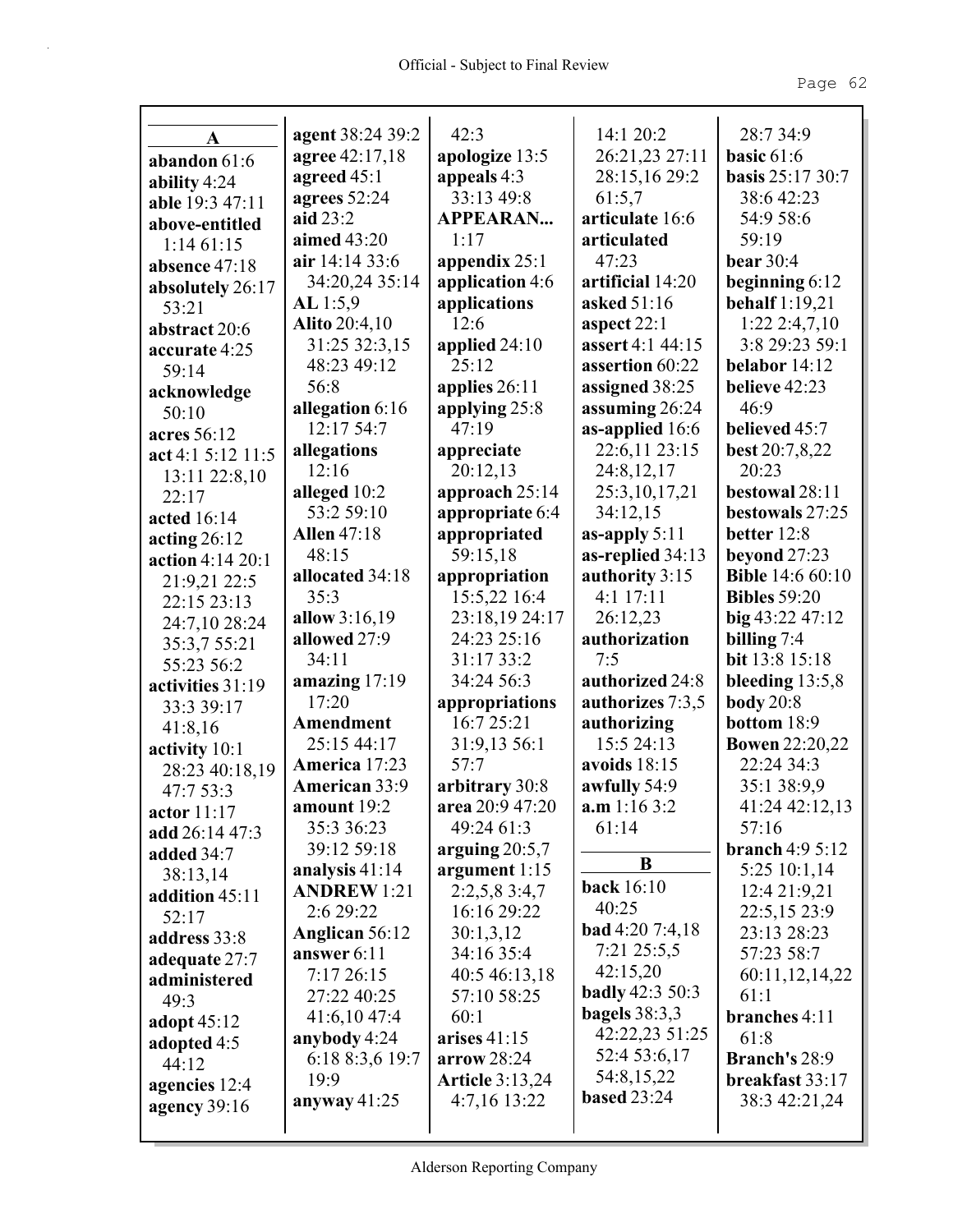|                                  |                    | 12:9 13:10         | 52:8,19 53:19         | clause 3:20 4:2               |
|----------------------------------|--------------------|--------------------|-----------------------|-------------------------------|
| 51:12,19,22,22<br>53:16 54:20,22 | $\mathbf C$        | 16:6,22 17:6       | 53:23 54:3            | 4:12,20 6:22                  |
| <b>breakfasts</b>                | C2:13:1            | 18:5, 11, 19, 22   | 58:21 59:2            | 6:23 8:12 9:4                 |
| 50:18 53:7                       | cabining 57:3      | 19:4 21:6,8,21     | 61:12                 | 9:14,16,17                    |
| 54:16                            | California 16:22   |                    |                       | 10:2 14:3,10                  |
|                                  | call $6:5$         | 22:4,6,11          | choice $61:6$         |                               |
| Brennan 27:24<br>27:24           | called 27:25       | 23:15 24:9,12      | choose $61:4$         | 14:25 21:12,22<br>21:23 23:23 |
|                                  | 28:19 40:13        | 24:17 25:3,11      | chose 37:25           |                               |
| <b>Breyer</b> 16:9,25            | care 9:12 41:7     | 25:16,21 26:7      | <b>Christian 53:6</b> | 26:2,5,20                     |
| 17:3, 14, 18, 23                 | 49:21 55:4         | 29:12,14 30:16     | Chrysler 32:11        | 27:18 28:4                    |
| 18:7,12,14                       | carved $43:17$     | 31:15 33:17,25     | church $7:4,7,24$     | 30:5,6 32:5,14                |
| 19:5, 12, 16, 22                 | case 3:4 5:21      | 34:12,14,16        | 8:1,3,7,19,20         | 35:741:4                      |
| 25:24 26:25                      | 7:21 9:16          | 35:9,23 42:20      | 9:1,6,7 10:22         | 44:17 50:16                   |
| 27:16,21 28:2                    | $10:21$ $11:9,10$  | 42:24 43:13,16     | 16:20 18:2,18         | 55:20,24 56:10                |
| 28:7 42:25                       | 11:16,21 13:13     | 46:15 49:6         | 18:20,23 19:13        | 57:24 59:10                   |
| 44:18,23 49:22                   | 13:19 15:13        | 52:16 53:5,14      | 20:1 27:3 36:5        | 60:6,12,15                    |
| 50:14,20 51:4                    | 16:24 24:21,22     | 58:2 60:19,20      | 36:9,19 37:3          | clauses 26:6                  |
| 51:7                             | 27:1,19 32:16      | 60:21              | 37:11 56:13           | 27:20 43:19                   |
| Breyer's 36:5                    | 32:16,17,19        | challenged 5:21    | churches 17:24        | clear 3:22 5:19               |
| bricks $10:24,25$                | 33:24 35:22,23     | 33:16 34:8,25      | 19:10                 | 12:20,22 17:4                 |
| 11:1                             | 38:22 41:11        | 39:1,4 48:19       | Circuit 24:25         | 17:6 21:18                    |
| <b>bring</b> $8:11 \ 13:25$      | 46:7,22,22,24      | 53:2 57:14         | 61:9                  | 22:23 26:10                   |
| 18:19 19:9,10                    | 46:24 55:23        | challenger         | circumstances         | 40:23 43:25                   |
| 20:1 21:5                        | 61:13,14           | 38:13              | 3:12 17:8             | 45:9 59:13                    |
| 23:15 26:3,6                     | cases 3:21 9:2     | challenges 3:20    | cite $32:5$           | clearly $8:2544:3$            |
|                                  |                    |                    |                       |                               |
| 27:7 31:1 59:8                   | 9:14,21 10:8       | 23:12 26:21        | citizen $6:19$        | 46:19                         |
| 59:12                            | 14:3 21:25         | 47:10,15 52:15     | 28:18                 | Clement 1:18                  |
| bringing $14:9$                  | 24:4 30:14         | challenging $3:14$ | citizens 8:25         | 2:3,9 3:6,7,9                 |
| brings $46:7$                    | 43:4,14 44:4,7     | 47:8               | city $17:25$          | $5:1,4,7,18$ 6:8              |
| broad $23:12$                    | 46:8 48:17         | chance $51:18$     | civilians $57:13$     | 6:14 7:9,14,20                |
| broader 39:18                    | 59:14,24 60:17     | chaplains 30:17    | claim 11:25 12:1      | 8:2,8,22 9:5,9                |
| 44:11,20 45:10                   | cause $4:10$       | 57:13              | 12:2 13:25            | 9:20 10:9,19                  |
| broadly 59:9                     | caused 31:21       | characterize       | 19:9,10 25:15         | 11:3,11,24                    |
| brought 31:3                     | 32:6               | 49:13,16           | 25:20 34:25           | 12:8 13:2 14:4                |
| <b>budget</b> 34:19,23           | center 38:5,9,9    | characterized      | 38:15 47:24           | 14:17 15:8,11                 |
| <b>build</b> 7:7 8:19            | central $33:15,16$ | 49:8               | 49:16,18 50:25        | 15:17,25 16:3                 |
| 8:20 10:22                       | 33:20 34:4         | characterizing     | 51:10,11,24,24        | $16:23$ 17:1,5                |
| 17:24 36:9,19                    | 38:12 40:2,4,6     | 55:23              | 51:25 52:2            | 17:16 18:6,9                  |
| building $8:6$                   | 40:16,18,20        | Chief $3:3,9$      | 53:2,25 55:20         | 18:13,25 19:6                 |
| 16:19 18:23                      | 46:19 60:6         | 13:20 18:17        | 58:7                  | 19:15,21 20:4                 |
| 27:3 37:3,11                     | certain 5:24       | 19:6 25:13,19      | claimed 48:19         | 20:10,12,19,22                |
| burden $31:24$                   | 34:7,8 45:20       | 29:19,24 30:19     | 49:2                  | 21:1,14,17                    |
| 32:12                            | certainly 22:21    | 31:3,8 36:4,12     | claiming $13:23$      | 22:14,19 24:2                 |
| bus $31:16$                      | 24:3 30:14         | 36:16 37:5,9       | 50:16                 | 24:15,20 25:9                 |
| buy $35:1453:6$                  | cetera 26:13       | 39:15,22 40:1      | claims 3:17 54:5      | 25:18 26:17                   |
| buying $38:2$                    | challenge 3:24     | 40:9,15 44:25      | 59:8                  | 27:12,21 28:6                 |
| 54:21                            | 4:245:11,11        | 47:3,13 48:2,6     | class 28:25           | 28:8 29:11,20                 |
|                                  | 7:22 8:12,13       | 48:9 51:16         | classic $28:25$       | 58:23,25 59:2                 |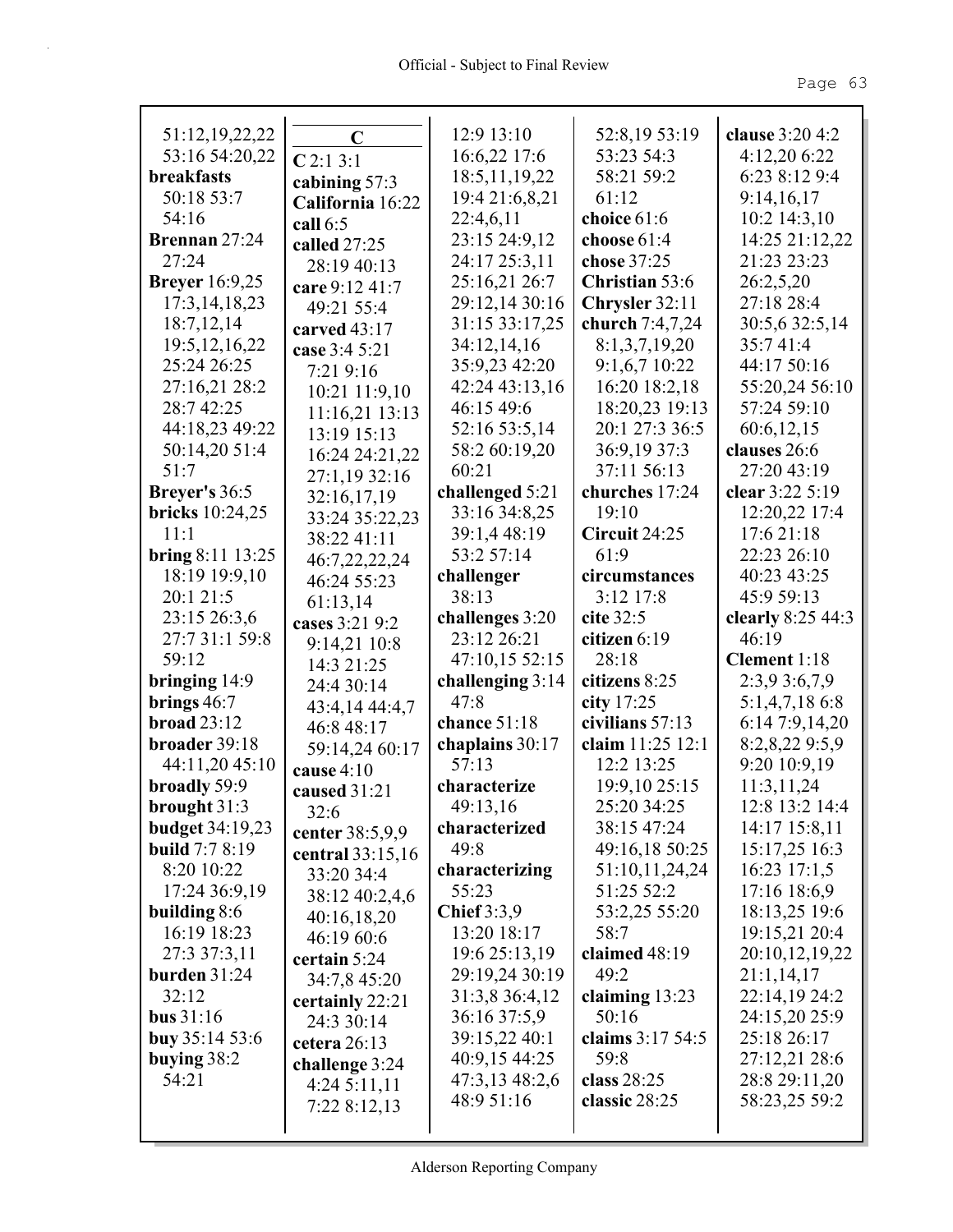| clients $50:15$              | 8:24                         | 23:23 24:12                        | 19:11,11 20:9                 | 43:2 46:22                |
|------------------------------|------------------------------|------------------------------------|-------------------------------|---------------------------|
| close 26:13                  | concern $9:11,13$            | 26:12 56:1,3                       | 21:2,18 23:4                  | decision 4:3              |
| 48:20                        | 9:14 11:12                   | 57:6                               | 26:18,19,22                   | 22:1,3 57:23              |
| coerced 59:11                | 13:15 46:1                   | congressionally                    | 27:14 29:25                   | 61:10                     |
| coercive 59:11               | 50:21 51:5                   | 24:8                               | 30:10,15,23                   | decisions 30:7            |
| coffers 11:6                 | 56:16 58:16                  | connection                         | 31:10,14 32:8                 | 58:7                      |
| <b>Cohen 3:11</b>            | concerned 4:24               | 48:18                              | 32:11,21,24                   | declared 32:4             |
| 23:12                        | 7:13,19 16:2                 | consistent 6:11                    | 33:13,13 36:1                 | dedicated 17:24           |
| colleague 30:10              | 58:4                         | 41:10 55:15                        | 42:18 44:2,12                 | 18:2                      |
| colloquy 57:9                | concerns 9:9,13              | <b>Constitution</b>                | 44:14 45:1,11                 | definitions               |
| 59:25                        | 47:23 58:10                  | 25:7 27:20                         | 47:6,17 48:17                 | 47:21                     |
| combat 38:10                 | concurrence                  | constitutional                     | 49:7 50:9 55:7                | degree 22:21              |
| come 49:4,10                 | 44:11                        | 25:19 49:25                        | 55:19,21 57:1                 | denomination              |
| comes 11:9 21:7              | concurring                   | constitutionally                   | 58:19 59:5                    | 18:18 19:7                |
| 26:3 28:20                   | 26:16                        | 27:7                               | courts 30:15                  | depart $26:8$             |
| 30:23                        | condemn 46:21                | contemporane<br>23:4               | 32:9 43:15                    | <b>Department</b><br>1:19 |
| Commandme                    | conditions 38:12             |                                    | 45:18 46:22                   |                           |
| 8:10                         | conduct 10:14<br>13:16 48:19 | context 6:17 9:6<br>10:1 12:12     | 47:19 48:18                   | depend $11:24$<br>15:18   |
| commemorate<br>16:19 19:18   | 57:21 58:3                   | 31:23 56:1,4                       | Court's 3:21<br>5:13 6:9 9:21 | depends 36:23             |
|                              | 59:11 60:14                  | 57:7 60:7,10                       | 14:21 20:20                   | 36:24 49:12               |
| comment 45:9                 |                              | contract 10:24                     |                               |                           |
| Commonwealth<br>56:11        | conducted 5:24               |                                    | 30:6,14 31:5                  | describing<br>32:24       |
|                              | confer 54:12,13              | 37:8,11,12,14                      | 45:4,13 50:13                 |                           |
| community $1:4$<br>40:3 49:1 | conference<br>13:12 14:14    | contractor                         | 57:9 59:14,24<br>60:17        | description 4:25<br>59:14 |
|                              | 29:14 34:1                   | 10:24 11:22,22<br>contractors 12:4 | covered 11:15                 |                           |
| community-b<br>60:25         | conferences                  | contrary 9:3                       | 11:17,18,18                   | designating 35:8<br>57:6  |
| compared 52:5                | 5:246:6,6                    | controversy                        | 52:21                         | designed 15:7             |
| complained                   | 11:21 12:3,5                 | 27:1,5                             | covers 32:16,16               | desire 45:4               |
| 31:19 33:3                   | 12:12 13:16,18               | convening 32:21                    | 53:25                         | despite 45:4              |
| complaining                  | 29:7,13,13,16                | core 55:11 56:15                   | creates 6:16                  | determine 47:7            |
| 52:5                         | 33:25 60:23                  | 57:22 58:3                         | critical 42:5                 | devoted 32:21             |
| complains 32:11              | Congress 4:18                | corps 57:12                        | 55:8                          | difference 8:16           |
| complaint 12:16              | 4:21 5:14,21                 | correct 9:15                       | cut 51:17                     | 8:21,23 9:18              |
| 23:6 24:22                   | 6:3 7:2 8:18,19              | correctly 4:18                     |                               | 9:21 10:4                 |
| 29:17 49:8                   | 15:22 16:13,18               | cost 38:3,4                        | D                             | 21:11 24:1                |
| completely                   | 17:24 22:8                   | 52:12,21 59:21                     | <b>D</b> 1:18 2:3,9 3:1       | 41:5 42:11,12             |
| 42:17 45:1                   | 23:7 26:11                   | costs 35:14                        | 3:7 58:25                     | 49:20 56:25               |
| complex 53:3                 | 30:24 31:9                   | 36:18 37:6                         | Daimler 32:11                 | 57:2,8,16                 |
| component 29:7               | 33:22 36:14                  | course $6:10$                      | day 28:10 46:14               | different 16:16           |
| conceivably                  | 45:15 56:4                   | 13:21 21:2                         | 46:18                         | 19:7 29:5                 |
| 4:11                         | 57:4                         | 30:18 47:25                        | decide 16:15                  | 38:22 47:14               |
| conceptual                   | congressional                | 53:19                              | 40:2,16,16                    | 48:22 58:8                |
| 28:19 32:18                  | $3:14,25\;5:8,8$             | court $1:1,15$                     | 51:10                         | differentiated            |
| conceptualized               | 5:10,16 7:3,6                | 3:10,11,15,19                      | decided 43:4                  | 28:22                     |
| 24:16                        | 15:16 17:6,10                | 4:3,5,88:11                        | 57:2                          | differently 6:18          |
| conceptually                 | 21:6 22:4                    | 9:24 13:9 14:6                     | deciding $40:17$              | 42:5,8,11                 |
|                              |                              |                                    |                               |                           |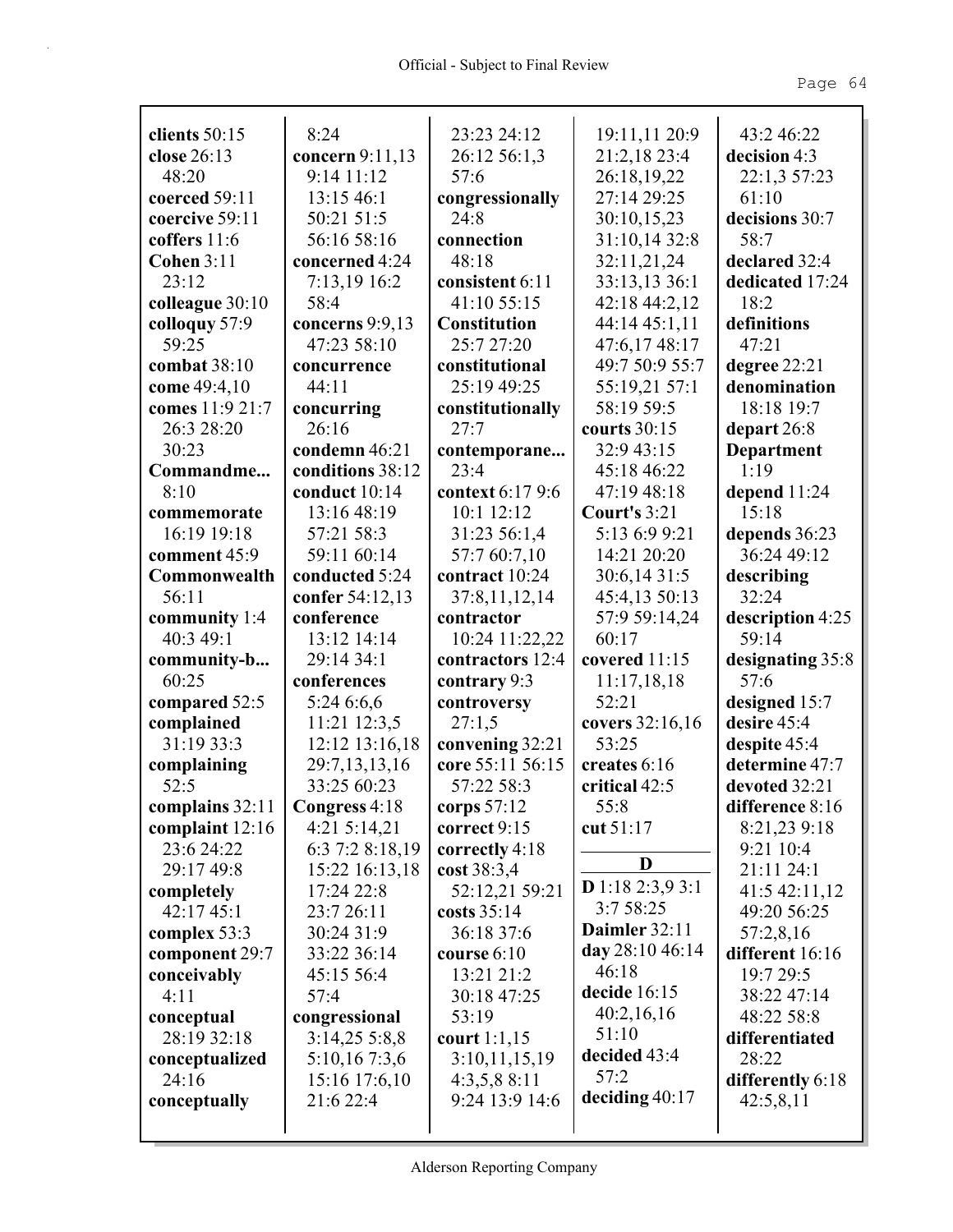|                                  |                            | 28:21                            | 51:6              | 31:14                              |
|----------------------------------|----------------------------|----------------------------------|-------------------|------------------------------------|
| difficult 9:18<br>43:3           | dollars 6:5<br>36:18 38:19 | erect 36:6                       | example 14:5      |                                    |
| <b>direct</b> 8:4,24             | 52:20                      |                                  | 27:4 33:25        | explained 31:15<br>explaining 45:6 |
|                                  | Doremus 14:6               | espouse 44:11<br>ESQ 1:18,21 2:3 | 42:21 58:6        | express 22:25                      |
| directing 50:6<br>directive 53:5 | 31:14 32:24                |                                  |                   | extend 4:13                        |
|                                  |                            | 2:6,9 29:22                      | exception 4:6     | extends 31:10                      |
| directly 8:12                    | 59:8,21                    | essence 25:2                     | 14:2 43:17,18     |                                    |
| 10:12 11:19                      | Douglas 3:16               | essential 42:15                  | executes 25:14    | extent 8:23                        |
| 14:8 59:7                        | draw 23:24 24:3            | essentially 49:7<br>49:9         | executive 4:9     | F                                  |
| directness 28:19                 | 58:1                       |                                  | 5:12,15,20,23     | F1:3                               |
| disbursement                     | drawing 20:5               | establish 9:7                    | 5:25 7:2 10:1     | face 22:23                         |
| $7:22\,22:8,10$                  | 30:7 57:25                 | 10:11,15 50:7                    | 10:14 11:16,23    | facial $5:11$                      |
| 31:17 33:2                       | drawn $27:25$              | established                      | 12:3,6 15:16      | facially 49:9                      |
| discrete 29:5,6                  | 28:3 37:21                 | 18:18 50:9                       | 21:9,21 22:4,9    | fact 6:24 7:18                     |
| 31:6 36:22                       | due 13:6 61:9              | establishing                     | 22:15,17 23:8     | 9:6,10 13:17                       |
| 41:14                            | duty 20:24                 | 9:10 10:17,18                    | 23:12,21,21       | 14:23 18:22                        |
| discretion 22:17                 | D.C 1:11,19,21             | establishment                    | 24:7,10,11        | 29:15 32:25                        |
| 22:21 23:8                       | E                          | $3:20\,4:2,10,12$                | 28:9,23 34:7      | 37:25 42:14,25                     |
| 57:17,20 58:15                   | $E$ 2:1 3:1,1              | 4:20 6:22,23                     | 36:13 55:21,23    | 43:12 46:17                        |
| discriminated                    | easiest 35:22              | 8:11 9:4,14,17                   | 56:6 57:15,17     | 47:10 55:19                        |
| 18:19                            | easy 33:5 61:6             | 10:2 11:5 14:3                   | 57:20,23 58:7     | 60:11                              |
| discriminatory                   | either 7:21                | 14:9,25 23:23                    | 58:14 59:15       | fail 49:20                         |
| 19:8,17 53:15                    | 32:16 35:1                 | 26:2,4,20                        | 60:10,12,14,22    | fair $21:7$                        |
| 53:18                            |                            | 27:18 28:4                       | 61:1              |                                    |
| discussion 30:2                  | 38:9                       | 30:5 32:5,14                     | exercise 3:14,25  | fairly 4:5 14:19                   |
| display $8:10$                   | emphasize 59:5             | 35:641:4                         | 17:10 57:19       | fairness 21:18                     |
| dispute 5:25                     | 60:18                      | 44:17 50:16                      | 58:15             | faith 48:24                        |
| distinct 15:2                    | employed 30:17             | 57:24 58:11                      | exhibit 19:25     | 54:10                              |
| distinction 9:22                 | 37:14                      | 59:10 60:6,12                    | expanded 4:4      | faith-based 1:4                    |
| 10:7 14:20                       | employee 10:23             | 60:15                            | expended 31:22    | 15:6 29:6,9                        |
| 21:13 37:21                      | employment                 | et 1:5,9 26:12                   | 33:6 37:23,25     | 40:3,14 60:19                      |
| 39:23 56:8                       | 37:14                      | evaluated 48:18                  | 42:19             | 60:24                              |
| distinguish 60:4                 | enable 37:23               | evangelicals                     | expenditure       | fall 11:23                         |
| 61:7                             | enacted $5:15,21$          | 54:15                            | 9:25 24:7,9       | far $7:12,199:17$                  |
| distinguishable                  | enacts 4:18,21             | evangelistic                     | 29:4 31:7,21      | 16:1 28:11                         |
| 45:7                             | encapsulates               | 53:6                             | 32:13,19 35:10    | fashion 4:22                       |
| distinguishes                    | 28:3                       | event $42:9$                     | 37:1 41:15,18     | fault 16:11                        |
| 46:7                             | energies 45:21             | eventually 48:14                 | 41:18,21,24       | favor 39:16 43:9                   |
| distribution                     | engaged $12:5$             | <b>Everson 31:15</b>             | 44:16 46:12,18    | favored 12:18                      |
| 9:23 59:17                       | enjoin $37:2$              | 31:16 32:25                      | 46:24 47:1        | favoring 18:20                     |
| district 31:18                   | entire 10:4 34:1           | everybody                        | 48:20 49:23       | 49:3                               |
| <b>Doaks</b> 54:19               | 34:24 35:10,23             | 18:14 19:1                       | 52:3,9 53:1       | favors 4:19,22                     |
| doctrine 4:5                     | 38:16,21 39:1              | 29:1                             | 54:1 55:12        | <b>February</b> 1:12               |
| doing $3:154:4$                  | 49:7                       | everyday $28:10$                 | 60:4,5            | federal 14:13                      |
| 10:14 19:18                      | entities 22:24             | exactly $10:19$                  | expenditures      | 23:18 27:9                         |
| 40:19,21 41:3                    | 23:8 60:8                  | 12:9 14:4                        | 38:741:19         | 32:3,18 44:15                      |
| 49:18 52:6                       | entitled 35:5              | 18:25 25:18                      | 45:16             | 44:16 45:22                        |
| dollar 42:19                     | entity $11:14$             | 26:15 44:6,10                    | explain $31:4,14$ | 46:22                              |
|                                  |                            |                                  |                   |                                    |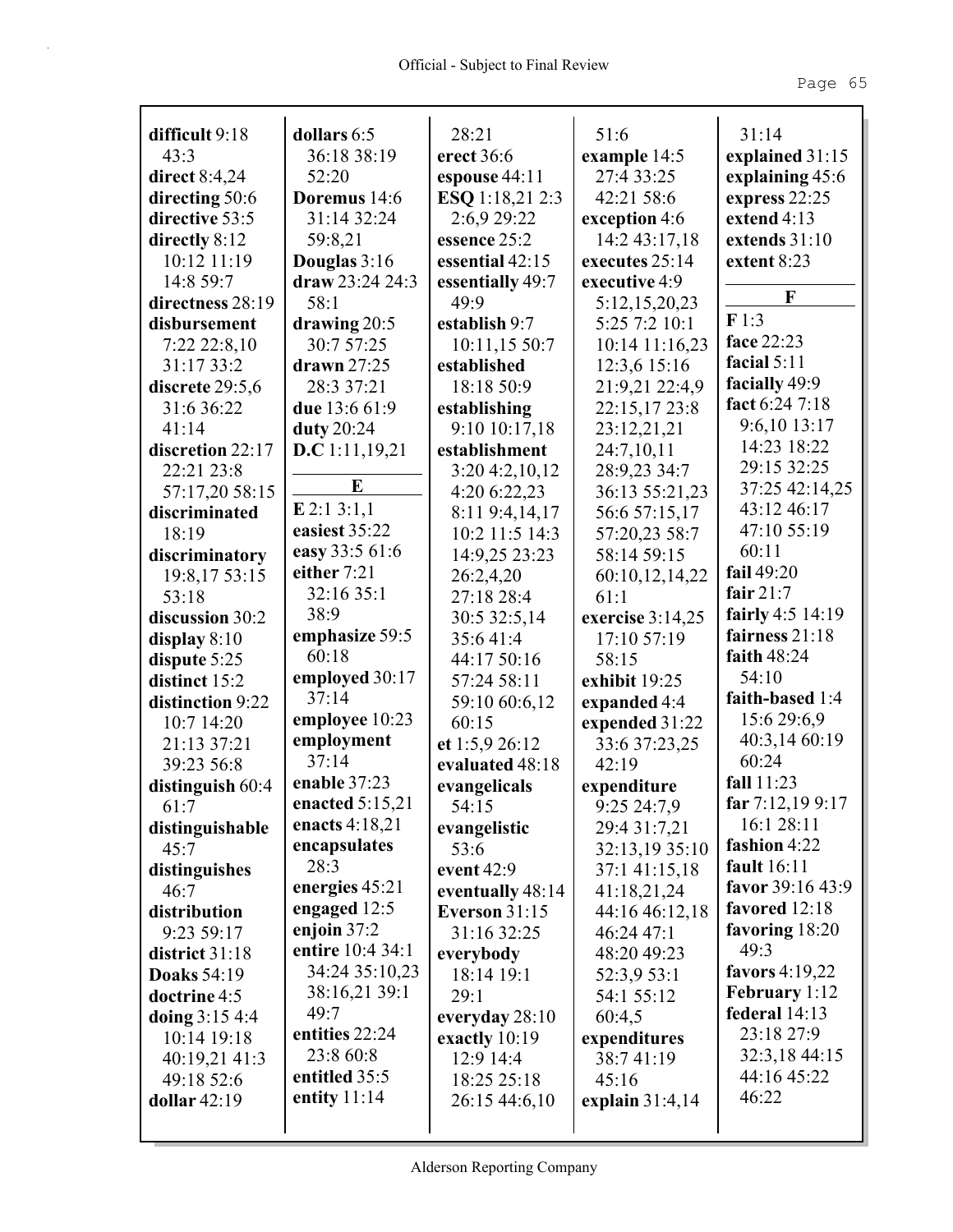| feel 19:17 43:12        | 55:20,22 59:17        | 15:4,8,11,17       | 40:25 50:17     | 58:7              |
|-------------------------|-----------------------|--------------------|-----------------|-------------------|
| 46:23 50:2              | form 59:10            | 15:22,22,25        | 51:11 61:3      | grant 10:25 12:6  |
| 55:1,4                  | formalistic           | 16:3,4,23 17:1     | God 30:22       | 13:24 22:18       |
| feeling $43:13$         | 39:23                 | 17:5,16 18:6,9     | goes 6:21 11:20 | 34:18 35:8        |
| feelings $43:8,14$      | <b>Fortas</b> 3:19    | 18:13,25 19:6      | 12:11 33:7      | 36:6 37:3,6       |
| figure $48:14$          | 45:10                 | 19:15,21 20:4      | 34:19,20,20     | 38:16,21          |
| find $9:18$             | forth $33:10$         | 20:10,12,19,22     | 35:13,16 41:2   | grantee 38:20     |
| first $5:27:18$         | found 30:16           | 21:1,14,17         | 51:22 56:22     | grantees $35:4,5$ |
| 15:2 16:12              | 59:22                 | 22:14,19 23:18     | 60:16           | 38:18             |
| 21:2,25 30:3            | <b>Foundation</b> 1:9 | 24:2,13,15,17      | going 6:25 8:18 | grants 34:14,15   |
| 30:12,20 44:17          | 3:5                   | 24:20 25:9,18      | 8:20 10:17      | 35:22 57:11       |
| 47:7 55:18              | four $22:25$          | 26:17 27:12,21     | 12:24,25,25     | gravamen 23:6     |
| 57:9 59:4               | <b>Fourth 25:15</b>   | 28:6,8,23          | 13:11 18:1      | 29:17 49:18       |
| fit 13:1                | framers $55:11$       | 29:11,20 48:25     | 19:24,25 23:2   | 50:6              |
| five 47:24 48:6         | 58:13                 | 55:1,6 58:23       | 23:2 26:21      | grievance 29:1    |
| <b>Flast 3:11,22</b>    | frankly 44:1          | 59:2 60:19         | 37:17 38:17     | 42:15             |
| 11:17 13:7,9            | free 44:5 58:15       | 61:12              | 40:20 48:25     | group $12:23$     |
| 17:4,5 20:23            | freedom $1:83:5$      | generalized 29:1   | 53:6 54:9 57:4  | 17:15 19:19       |
| 21:5,5 22:22            | 9:15                  | genuine $27:17$    | 57:18 59:12     | groups 45:19      |
| 23:1,11,20,25           | frivolous $51:10$     | 27:19              | 60:7            | 60:24,25          |
| 25:25 26:20             | 54:5                  | getting 15:19,21   | good 25:6 54:10 | guards 34:21      |
| 28:3,16 30:1            | Frothingham           | 27:2,6 38:11       | Government      | 35:16 37:13       |
| 36:1 39:10              | 45:8                  | Ginsburg $5:14$    | 4:11,146:21     | guess 24:18       |
| 41:19 43:17             | fund 60:11            | 5:19 6:2 9:8       | 7:2,7,8,23,24   | 30:20 43:4        |
| 44:12,20 45:7           | funding $60:16$       | $11:15$ $12:2,14$  | 8:1,7,259:6,10  | 50:21,22,22       |
| 46:7 47:14,16           | funds 7:22 24:8       | 21:11,15,17        | 9:23 10:11,23   | guidance 48:17    |
| 50:9 57:3               | 24:11,13 31:18        | 22:13,16,19        | 11:6,16,21      | gunpoint $8:6,10$ |
| 58:17 61:4              | 32:13 44:16           | 23:16 24:2         | 12:21,24,25     |                   |
| <b>Florida</b> 18:23,24 | 55:13 57:23           | 29:3,11 40:24      | 14:16 16:5,20   | H                 |
| 19:2                    | 59:15,18 60:5         | 41:14 55:18        | 17:12,19 18:1   | half $60:1$       |
| focus 15:12 44:8        | 60:6                  | Ginsburg's 24:6    | 18:2 26:1 27:9  | hamlet 18:1       |
| 51:24,24,25             | fungible 56:23        | 41:23              | 28:1,12,12,21   | handed 20:9       |
| 52:5 59:24              | further 34:2          | give 8:18 11:18    | 30:8,13,18      | handing $11:5$    |
| focused 11:13           | 58:19                 | 14:7 15:5 17:8     | 35:11,24 36:8   | hands $15:9$      |
| 40:13 58:11             |                       | 19:18 33:4         | 36:10,12 37:3   | happen $48:3,23$  |
| follow $20:25$          | G                     | 41:20 42:20        | 37:10 39:13,16  | happened 29:14    |
| 30:9                    | G3:1                  | 57:18 59:16        | 43:9,15,20      | 42:2              |
| following $21:4$        | gas 35:14             | given 50:5 58:15   | 45:20,22 46:13  | happens 28:22     |
| follows 22:3            | GEN 1:18 2:3,9        | gives 4:2 7:14     | 46:15 47:11     | hard $54:9$       |
| <b>Force 33:6</b>       | general $1:183:6$     | 12:22 15:4         | 49:18 52:24     | harder 16:24      |
| 34:20,24 35:14          | 3:94:215:1,4          | giving $7:3$ 11:13 | 53:3,17 54:18   | harmed $8:17$     |
| forced 8:9              | 5:7,18 6:8,14         | 26:8,9             | 55:10,12 57:12  | hear $3:3$        |
| forcing $8:5$           | 7:5,9,14,208:2        | go 7:8 14:14       | 57:25 61:8      | heard $25:10$     |
| <b>Forge 3:22 21:7</b>  | 8:8,22 9:5,9,20       | 16:5 17:12,14      | government's    | heavily 49:3      |
| 21:19 22:1              | $10:9,19$ 11:3        | 18:15 22:23        | 25:22 30:1      | Hein 1:3 3:4      |
| 23:11,13,17             | $11:11,24$ 12:8       | 23:2,2 26:18       | 35:7 39:9       | held $45:14$      |
| 27:24 55:16,18          | 13:2 14:2,4,17        | 28:10 30:13        | 52:16 57:11     | help $12:6$ 15:7  |
|                         |                       |                    |                 |                   |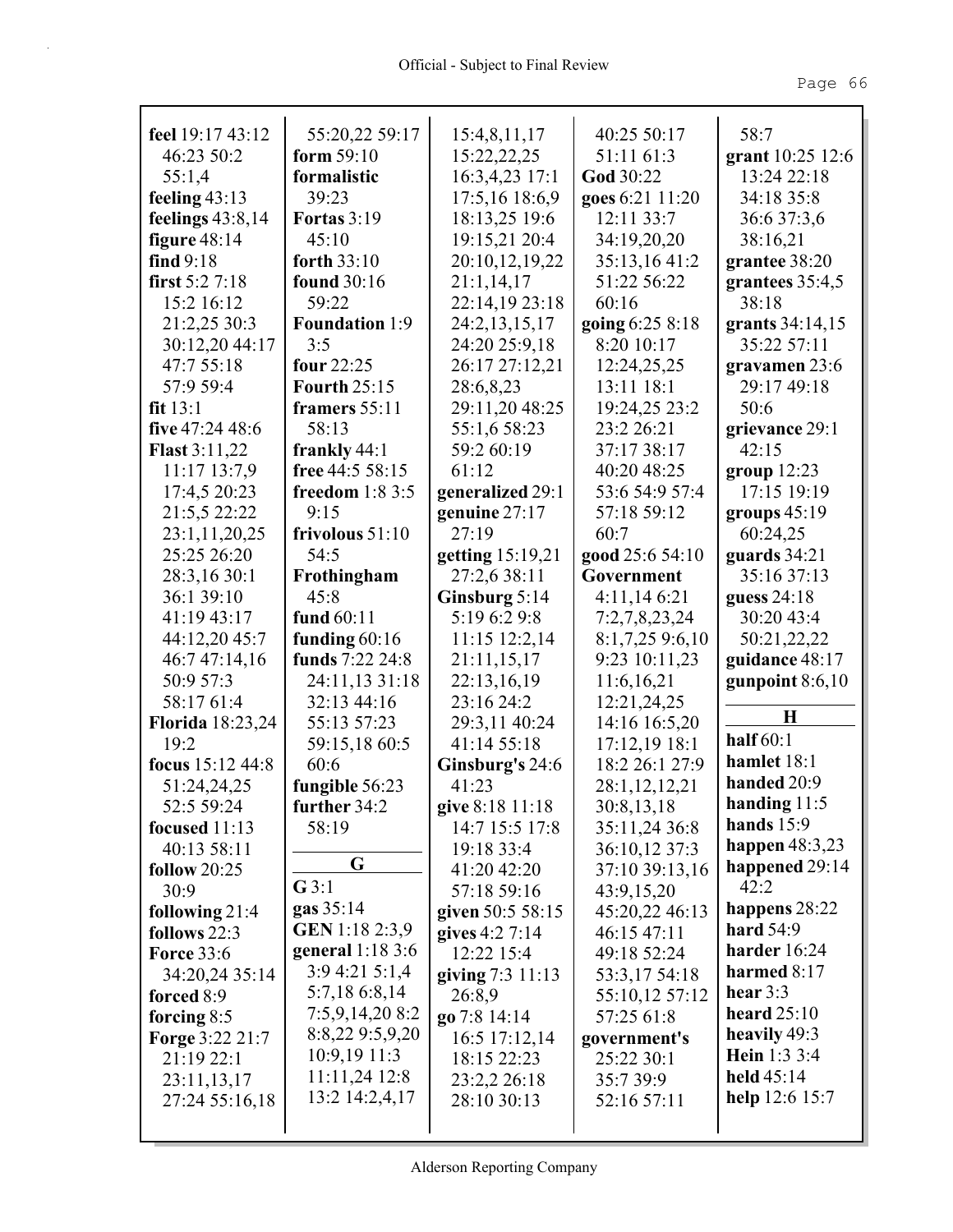| 43:1                     | identity 25:11  | ingenuity 19:23          | $\bf J$                 | 34:3,5,6,11,17     |
|--------------------------|-----------------|--------------------------|-------------------------|--------------------|
| helping $15:6$           | III 3:13,24 4:7 | <b>Initiative 15:7</b>   | J 1:21 2:6 29:22        | 35:1,12 36:4,5     |
| hey 36:9                 | 4:16 13:22      | 29:6,9                   | <b>James</b> 39:11      | 36:12,16 37:5      |
| hire 57:12               | 14:1 20:2       | initiatives 1:5          | 56:10                   | 37:9,12,16,22      |
| hiring $37:12$           | 26:21,23 27:11  | 40:3,14                  | <b>JAY</b> 1:3          | 38:8,23 39:6       |
| historical 19:25         | 28:15,17 29:2   | injured $8:13,25$        | Jewish 54:16,20         | 39:15,22 40:1      |
| history $30:6,6$         | 61:5,7          | 13:23 14:8               | 54:22                   | 40:9,15,24         |
| 58:6,10,12               | illegal $25:16$ | 59:7                     | job $41:4$              | 41:14,22,23        |
| hold $44:14$             | impermissible   | injuries 58:17           | Joe 54:19               | 42:2,7,14,25       |
| holding $32:6$           | 57:24           | injury 6:17 8:24         | joined 44:13            | 44:1,10,10,18      |
| <b>Honor</b> 31:12       | implementing    | 9:24 14:22,23            | joint $26:5$            | 44:19,21,23,25     |
| 32:23 34:22              | 36:14           | 14:25 15:2               | <b>Judge 28:18</b>      | 44:25 45:10,13     |
| 35:19 36:23              | implements      | 27:17,19 28:17           | judgment 44:13          | 45:14,17 46:21     |
| 39:25 40:22              | 4:22            | 28:19,20,25              | 45:25 49:5              | 47:3,13,23         |
| 42:5 46:9 47:9           | importance 33:9 | 32:10,12 48:19           | Judiciary 61:7          | 48:2,6,8,9,10      |
| 48:11 50:8               | important 9:22  | 57:21 59:10              | jurisdictional          | 48:13,23 49:12     |
| 51:15 54:2,6             | 14:5 15:12      | 60:15                    | 47:448:1                | 49:17,22 50:10     |
| 55:17                    | 26:5 57:9 59:4  | inquiry $48:21$          | <b>Justice 1:19 3:3</b> | 50:14,20 51:4      |
| honorable 30:23          | 60:18           | insignificant            | 3:9,164:175:2           | 51:4,7,16 52:7     |
| horrible 7:23            | importantly 7:9 | 54:5                     | 5:3,6,14,196:1          | 52:8,19 53:4,9     |
| 18:6                     | improperly      | insofar 4:23             | 6:2,3,9,107:1           | 53:12,19,23        |
| hours $46:18$            | 24:11           | 8:17 44:19               | 7:10,12,17,25           | 54:3,12,17,19      |
| House 1:3 34:18          | incidental 9:25 | instance 32:5            | 8:5,9,159:2,8           | 55:14,18 56:8      |
| 39:19,19 40:3            | 29:4,8,16       | 46:23                    | 9:12,20 10:3,8          | 56:19,22 58:21     |
| 40:5 46:2                | 33:14 36:2      | institution 10:25        | 10:10,16,21             | 59:3 61:12         |
| 47:24                    | 41:19,19 43:3   | insulate 58:2            | $11:7,15$ 12:2          | justices 3:18      |
| huge $58:2$              | 43:3,23 46:10   | insulated 58:8           | 12:14 13:20             | 45:5               |
| hypothetical             | 46:25 47:8,22   | intelligent 46:25        | 14:11 15:3,9            | justify $27:10$    |
| 6:20 7:24                | 49:22 50:2,3    | <b>internal</b> 7:24 8:1 |                         |                    |
| 14:13 18:6               | 51:8,12,18,20   | 9:6                      | 15:12,14,21             | $\mathbf K$        |
| hypotheticals            | 51:21,23 52:11  | intervening 5:12         | 16:1,9,12,25            | keep 51:1,2,9      |
| 55:10                    | 52:20 53:24     | 22:10                    | 17:3, 14, 18, 23        | <b>keeps</b> 55:11 |
|                          | 54:4 59:25      | intrusive 45:18          | 18:7, 12, 14, 17        | Kendrick 21:25     |
| I                        | 60:2,4,9,16     | 46:4 60:25               | 19:5,6,12,16            | 22:2 23:11         |
| idea 53:16 54:14         | inclusive 5:5,5 | involved 22:17           | 19:22 20:4,10           | 55:21 57:16        |
| 57:11,15 58:14           | increased 32:12 | 43:19 57:5               | 20:14,16,24             | Kennedy $6:1,9$    |
| <b>identifiable</b> 31:6 | incremental     | involvement              | 21:11,14,15,17          | 6:10 14:11         |
| 35:21 36:8,19            | 60:3            | 57:6                     | 22:13,16,19             | 45:17 47:23        |
| 36:23 39:13              | indicates 47:11 | involves 24:7            | 23:16 24:2,5,6          | 52:7               |
| 41:15                    | 58:10           | involving 32:19          | 24:15,19 25:2           | Kennedy's 51:4     |
| identified 33:14         | indication 16:4 | in-kind $23:2$           | 25:10,13,19,24          | key 5:9 57:5,8     |
| 34:15,23 35:9            |                 |                          | 26:14,16,18,25          | kind 13:25         |
| 35:10,13,15,24           | individual 20:3 | irreducible 4:15         | 27:6, 16, 21, 23        | 27:16,18 34:25     |
| 36:1 52:4                | 47:6            | 28:14 61:4               | 27:24 28:2,7            | kinds 50:25        |
| identify 24:23           | individuals     | <b>issue 5:23 11:11</b>  | 29:3,11,19,24           | King $58:11$       |
| 25:5 31:6,9              | 59:11           | 24:24 56:2               | 30:19 31:3,8            | know $14:19$       |
| 34:19 37:1               | inflicted 29:1  | 59:17 60:18              | 31:25 32:3,15           | 18:12 34:6         |
|                          | ing $32:6$      |                          | 33:4,18,22              |                    |
|                          |                 |                          |                         |                    |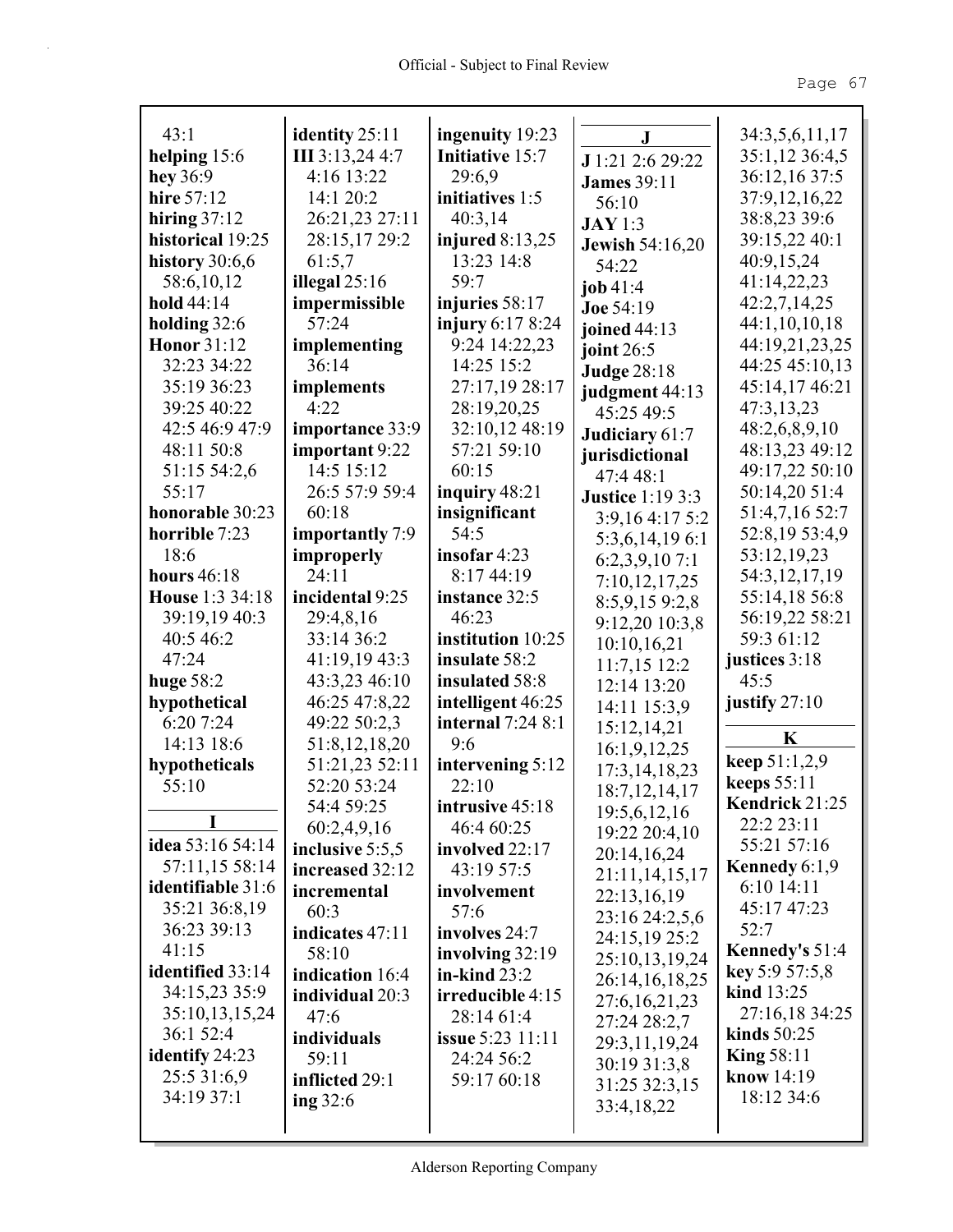| 47:18 48:15                        | litigate 48:13                    | 26:17 33:22       | 23:17,19,25                  | notes $45:8$                 |
|------------------------------------|-----------------------------------|-------------------|------------------------------|------------------------------|
| 50:2,2,24                          | litigation 47:5                   | 35:17 36:13       | 25:22 26:1,2,9               | noting $22:22$               |
| 54:21 61:1                         | little 13:8 15:18                 | 43:2 50:14        | 27:3,8,9 28:7,9              | notion $23:14$               |
| Kurtzman 23:4                      | 28:11 36:19                       | 59:6 60:2,3,3     | 28:20 29:12,16               | nub 6:23                     |
|                                    | 44:1                              | meaningfully      | 30:13 32:18,20               | number 48:14                 |
| L                                  | logic $61:4$                      | 13:7              | 32:25 33:6,15                |                              |
| land 56:24                         | logically $7:11,14$               | measurable        | 33:15,19,20                  | $\bf{0}$                     |
| language $45:13$                   | 13:14                             | 31:17 33:2,5      | 34:4,18,22                   | Q2:13:1                      |
| large 29:8 57:14                   | longer $52:12$                    | 33:11             | 35:4,5,8,9,13                | objectives 27:17             |
| largesse $28:1,12$                 | look 6:9 15:19                    | meet 14:15        | 35:15 36:9,11                | 27:20 28:4                   |
| Laughter 17:22                     | 24:22,25 27:17                    | 32:17             | 36:17 37:7,22                | obvious $21:10$              |
| 19:20 20:11,15                     | 27:19 40:19                       | meeting $46:16$   | 38:11,17,21                  | obviously 27:13              |
| 20:18,21 53:8                      | 44:3 60:1                         | 51:19 52:1,11     | 39:12 41:24                  | 40:20 55:9                   |
| 54:23                              | looking $27:23$                   | 52:17,18          | 42:10,22 43:9                | occasioned                   |
| law $16:184:5$                     | 29:5 40:17                        | meetings $46:19$  | 49:19 51:19                  | 31:18 33:2                   |
| 47:20 49:25                        | lost $61:10$                      | 48:7              | 56:2,16,20,21                | offending 54:3               |
| 50:6                               | lot $20:639:6$                    | meets 47:24       | 56:23,23,24                  | offensive 40:19              |
| lawsuit 26:3                       | 40:6 47:10,15                     | memorial 36:6     | 57:18 60:7,11                | 52:10                        |
| 27:731:1,3                         | lots 50:17,17                     | mere 32:25        | moneys $14:14$               | office 1:3 39:18             |
| lawsuits 59:7                      | lower 30:15                       | merits 12:15,16   | 31:22                        | 39:19,20 40:3                |
| lawyer $54:10$                     | 31:23 32:9                        | 12:19 13:5,8      | morning 3:4                  | 40:5,12,13                   |
| laying $10:23,24$                  | 48:18                             | 43:5,5,24         | 32:21                        | 60:20,20                     |
| 11:1                               | M                                 | 45:25             | museums 36:6                 | offices 60:21                |
| leave 47:19 58:1<br>61:2           | Madison 11:12                     | met 46:14 50:20   | N                            | official 46:14               |
|                                    |                                   |                   |                              |                              |
|                                    |                                   | million 6:4       |                              | officials 5:25               |
| $led$ 43:10                        | 39:11 43:19                       | 36:18 38:19       | $N$ 2:1,13:1                 | 60:22                        |
| legislation 5:16                   | 56:11 58:4                        | minimal $60:2,3$  | name 29:9 60:20              | $oh$ 25:20                   |
| legitimate 50:21                   | Madisonian                        | minimum $4:16$    | narrow 3:12,22               | okay 4:23 5:6                |
| Lemon $23:4$                       | 10:5,7                            | 28:15 61:5        | naturally 22:5               | 7:7,10,19                    |
| let's 10:16 17:19                  | major $30:2$                      | minister $18:1,2$ | <b>nature</b> 11:25,25       | 15:10,24 19:24               |
| 36:9                               | majority 26:19                    | ministerial 5:12  | neatly 50:13,14              | 21:6 25:3 33:8               |
| Leventhal 28:18                    | manipulable                       | 22:8,10,16        | necessarily                  | 38:19 53:9                   |
| lie 5:13 13:14                     | 53:24                             | ministers 14:15   | 15:11,14                     | 56:13                        |
| life $33:9$                        | manner $3:17$                     | 14:24 46:14,16    | need 17:9,10,11              | once 5:9                     |
| limit 28:16                        | map 21:3                          | minutes 58:23     | 57:4                         | operations                   |
| limitation 33:14                   | Marshal 25:14                     | modest $3:18$     | needs 30:2 41:1              | 28:10                        |
| limitations 30:4                   | 30:22 31:11                       | modicum $21:4$    | neutral 49:9                 | opinion $26:16$              |
| 31:4 39:9                          | Marshall 40:9                     | money 6:24 7:3    | never 4:12 25:10             | 44:13 45:2,5                 |
| limits $42:18$                     | Marshals 25:17                    | 7:8 8:18 9:2,7    | 29:2 50:20                   | 45:13,14                     |
| 46:11                              | Marshal's 32:20                   | 9:8,23,25 11:6    | nexus $13:7$                 | opinions 31:5                |
| <b>Linda</b> 48:16                 | mass $8:3$                        | 11:7,9,13,18      | nice 16:19 19:25             | opposed 36:14                |
| line $14:12$ $18:10$<br>23:24 24:3 | matter 1:14 5:20<br>7:10 8:4 21:2 | 11:20 12:21,23    | non-incidental<br>31:6 46:12 | oral 1:14 2:2,5<br>3:7 29:22 |
| 27:25 50:13                        | 41:2 61:15                        | 12:24 13:11       | non-religion                 | Orden 8:9                    |
| lines 20:5 30:8                    | mean 5:2,4 18:9                   | 15:1,4,5,10,19    | 4:19,23 34:2                 | order 3:23 5:15              |
| 57:25                              |                                   | 15:21,23 17:12    | normal 4:7                   | 5:20,23 37:23                |
|                                    | 18:12 22:7,11<br>22:14 24:18      | 19:19 21:13,16    |                              |                              |
| listening 16:15                    |                                   | 22:23 23:1,7      | 26:21,23 28:17               | Oregon 18:22                 |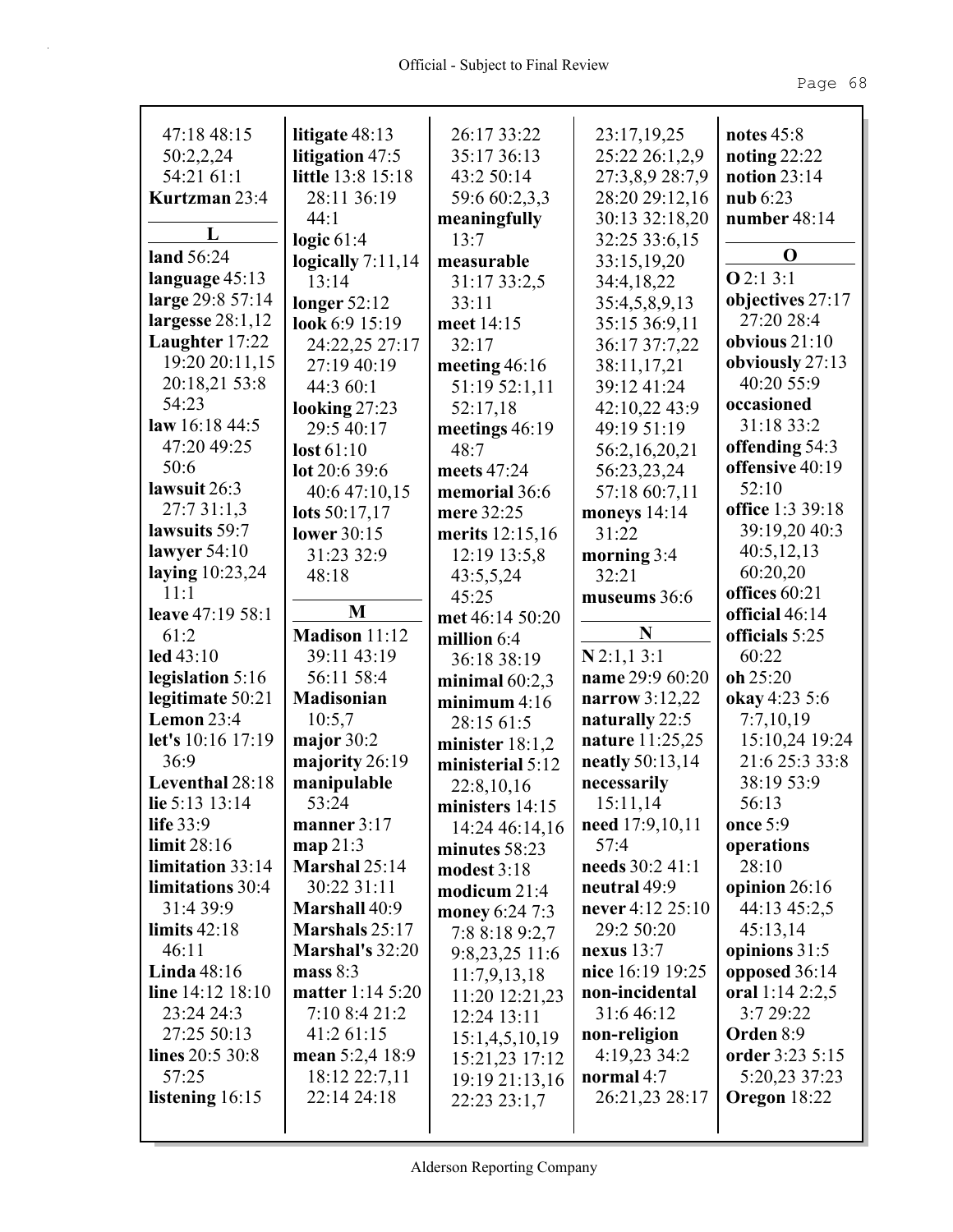| 19:1,1                       | passes 16:18<br>17:25            | 34:5, 10, 13, 22<br>35:2,19 36:10 | political 61:8                 | priests 14:15                         |
|------------------------------|----------------------------------|-----------------------------------|--------------------------------|---------------------------------------|
| organization<br>8:19 11:19   |                                  |                                   | populace 57:14                 | primary $10:13$<br>10:13 11:12        |
|                              | passion 55:6<br>passionately     | 36:15,21 37:8                     | portion 32:20                  |                                       |
| 13:1,2433:8                  | 46:23 49:21                      | 37:10,15,18                       | poses 22:5                     | 13:16 60:13                           |
| organizations                |                                  | 38:2,15 39:5,8                    | position 4:18<br>44:2 48:11    | principal $9:11$                      |
| 12:17,1823:1<br>38:11 49:1,4 | 55:1,4<br><b>PAUL</b> 1:18 2:3   | 39:21,24 40:8<br>40:11,22,24      | 57:11                          | principle 26:7,8<br>28:3              |
|                              | 2:9 3:7 58:25                    | 41:12 42:1,4                      |                                | principles 4:7                        |
| organizers<br>13:12          |                                  | 42:17 44:9,22                     | possibly 27:18<br>pot 56:22    | 28:17 30:5                            |
| outer 28:16                  | pay 14:24 31:10<br>35:13 57:15   | 44:24 45:3                        | practice 14:9                  | private 11:22                         |
| outreach 49:1                | paying 38:4                      | 46:9 47:2,9,17                    |                                | 17:14 23:3,5                          |
| outside 6:21 7:8             |                                  | 48:4,11,15                        | praising 28:11<br>prayer 33:17 |                                       |
| 7:23 9:23                    | payment 34:21<br>payments 31:16  | 49:6,14 50:8                      | 38:3 42:21,24                  | $\mathbf{proj}$ 50:24<br>probably 8:4 |
| 10:24 11:14                  | <b>pays</b> 18:24                | 50:12,19 51:2                     | 50:17 51:11,22                 | 16:10 18:11,13                        |
|                              |                                  | 51:6,14,23                        | 52:1 53:16                     | 19:8 28:16                            |
| 12:24,25 14:16<br>16:5 17:12 | pence $11:4$<br>people 8:13 12:6 | 52:14,23 53:10                    | 54:20,22                       | 52:14                                 |
| 22:24 28:12,21               | 15:1,5 18:11                     | 53:14,21 54:2                     | precedent 5:13                 | problem $6:22,23$                     |
| 30:13                        | 19:3 27:1,8                      | 54:6,14,18                        | 20:9                           | 6:24,25 10:13                         |
| overbroad 57:4               | 40:12,19 43:11                   | 55:6,14,17                        | precedents                     | 13:10,12 47:12                        |
| overruled 23:13              | 46:23 47:24                      | 56:15,21 57:1                     | 14:21 20:20,25                 | 49:17 54:10                           |
| overrules 21:25              | 49:21 50:23,23                   | 58:22                             | 21:3 50:13                     | 60:13                                 |
|                              | 50:25 51:9                       | place 15:2                        | precise 47:18,21               | problems 60:13                        |
| ${\bf P}$                    | 52:11 55:1                       | places 43:11                      | precisely 10:20                | program 4:18                          |
| P3:1                         | percent 23:5                     | placing 38:11                     | 17:13 57:19                    | $4:21\;5:8,10$                        |
| page 2:2 24:25               | perfectly 4:21                   | plaintiff $42:16$                 | predicate 5:9                  | 23:22,23 29:4                         |
| paid 30:17                   | 25:6                             | plaintiffs 19:23                  | preference                     | 29:5,6,9,10                           |
| parents 14:8                 | peripheral 36:2                  | 27:13 49:2                        | 49:10                          | 34:1,1,7 35:23                        |
| Parliament                   | person 18:23                     | 59:8                              | pregnancy 34:7                 | 35:25 38:12                           |
| 58:12                        | 19:1                             | plan 59:17                        | 38:10                          | 40:13 48:24,25                        |
| part 26:5 29:4               | person's 47:1                    | plane 14:24                       | preserve 23:12                 | 49:2,7,9,23                           |
| 30:3,16 36:25                | <b>PETITIONER</b>                | please 3:10                       | 23:14                          | programs 15:6                         |
| 39:17 46:14                  | 3:8                              | 29:25                             | preserves 39:25                | 32:4 38:10                            |
| 49:23 57:10                  | <b>Petitioners</b> 1:6           | plenty 18:11                      | President 4:22                 | prohibits 4:20                        |
| particular 11:8              | 1:202:4,10                       | 19:3                              | 6:5 7:6 15:4,9                 | promotion                             |
| 18:3,20 20:3                 | 59:1                             | Plymouth 16:20                    | 15:18 16:14                    | 29:15                                 |
| 35:24 39:12                  | <b>Petitioner's</b>              | 19:24 36:7,7                      | 25:6 26:12                     | properly 45:21                        |
| 40:11,12 41:17               | 24:25                            | pocket 10:5 11:8                  | 33:7 35:17                     | properties 57:7                       |
| 41:18 51:19,19               | phrase $53:25$                   | 11:9                              | 37:13,23 38:25                 | property 21:12                        |
| 51:20 52:9,12                | Pilgrim $19:19$                  | pockets 35:16                     | 39:3 41:1,3,5                  | 21:13,16,22                           |
| 60:21                        | 36:5,19                          | point 14:5 24:6                   | 42:8 45:18                     | 26:9 55:19,24                         |
| parties 28:1                 | Pilgrims 16:19                   | 28:13 41:23                       | 50:17 51:11,21                 | 56:4,6,10,20                          |
| 57:12                        | 19:18                            | 42:743:1                          | presidential                   | 59:17                                 |
| party 10:25                  | <b>Pincus</b> 1:21 2:6           | 47:11 53:20                       | 53:5                           | proposing 30:3                        |
| 13:11,23 60:7                | 29:21,22,24                      | 59:9,13 61:2                      | presumably                     | proposition                           |
| pass 18:4 56:5               | 31:2,12,25                       | pointed 26:20                     | 18:17 59:21                    | 15:15 18:3,21                         |
| passage 55:20                | 32:1,8,23                        | pointedly 26:19                   | pretty $26:10$                 | 25:25                                 |
| passed 6:3 16:13             | 33:12,20,24                      | points 30:9 59:3                  | 50:13 52:4                     | protect $35:17$                       |
|                              |                                  |                                   |                                |                                       |
|                              |                                  |                                   |                                |                                       |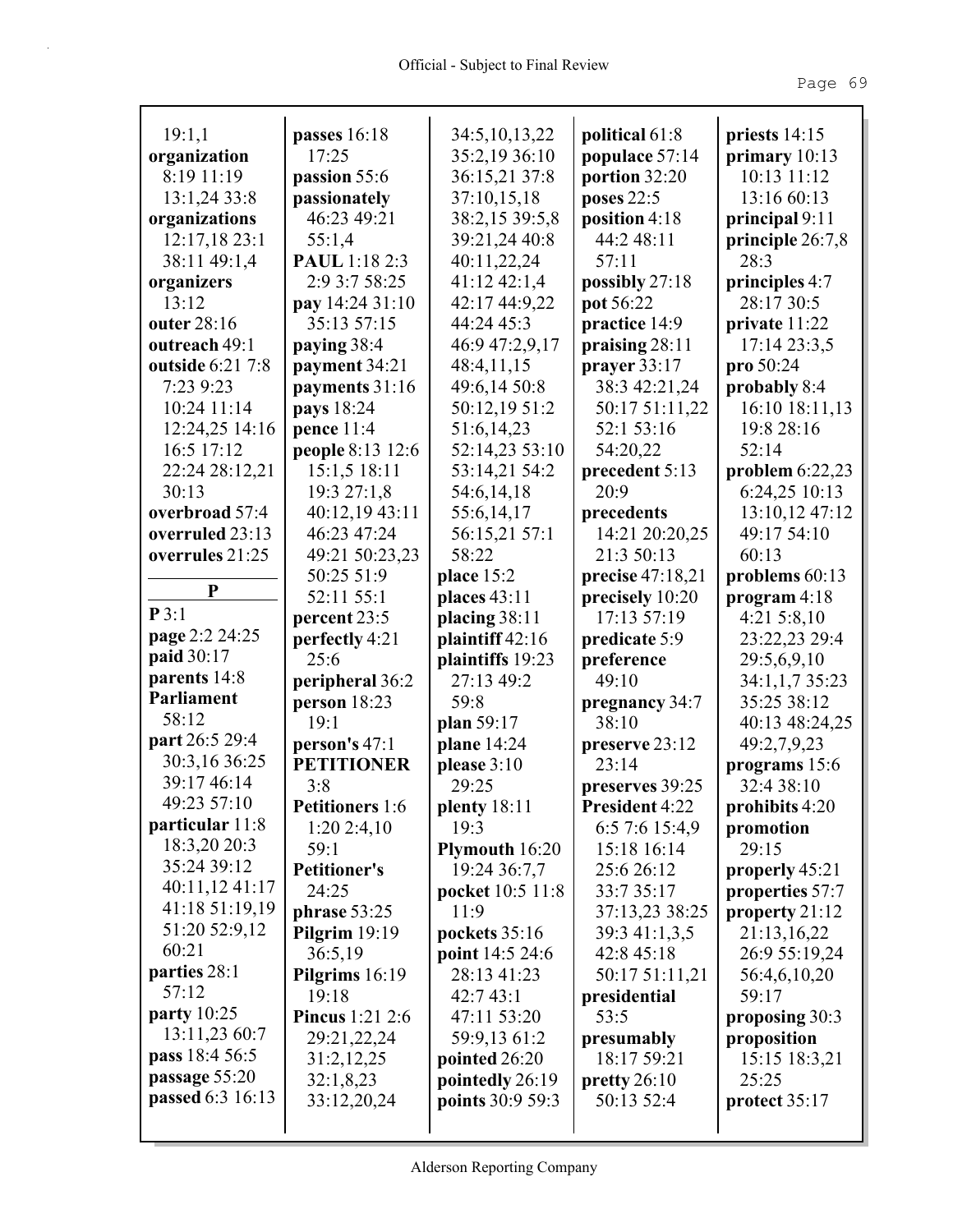| 37:13 54:4          | questions 49:15   | redressability    | require 31:5       | 48:9 51:16        |
|---------------------|-------------------|-------------------|--------------------|-------------------|
| protecting 37:16    | 58:19             | 36:25             | requirement        | 52:8,19 53:19     |
| 37:18               | quite 10:9 26:22  | reduction 32:6    | 30:25 32:10        | 53:23 54:3        |
| protection 37:19    | 29:5 44:3 46:4    | referring 22:25   | 36:20              | 58:21 61:12       |
| 41:2,4,8            | $\bf R$           | refers 55:21      | requirements       | <b>Rock</b> 16:20 |
| protector 41:7      | $\mathbb{R}3:1$   | regular 13:22     | 3:13,234:16        | 19:24 36:7        |
| protects 39:3       | raises 21:9       | 16:21             | 28:15 61:5,6       | roughly 23:4      |
| 46:12               |                   | regulatory 29:4   | respect 8:8 9:5    | 44:2              |
| prove 59:9          | rates 32:7        | 29:9              | 11:3,413:6         | route 26:18       |
| provided 15:1       | rational 52:6     | rein 58:15        | 19:21,22 25:9      | rule 3:22 14:2    |
| <b>Public 28:18</b> | rationale 4:8     | reject $44:4$     | 30:12 35:22        | 26:11,11 28:5     |
| purchase 52:16      | 39:10 45:23       | rejected 3:15     | 41:16 51:18        | 28:5 38:6         |
| 53:15 54:14         | read 47:14        | 26:19,20 44:3     | 56:2 58:8,15       | 39:15             |
| purchased 54:8      | reading 14:6      | 44:19             | 61:10              | <b>rules</b> 38:6 |
| 54:15 59:20         | 24:3 47:14        | relation 30:4     | respectfully       | run 11:21 12:3,4  |
| purchasing          | 60:10             | relationship      | 32:23 44:9         | 39:19 59:18       |
| 52:21 53:17         | real 8:16 14:23   | 53:1              | <b>Respondents</b> | R.F48:16          |
| purely 32:18        | 26:25 27:4        | relax 4:15 26:21  | 1:22 2:7 29:23     |                   |
| 39:22,23            | 32:16             | 26:23             | response 41:22     | S                 |
| Puritan 16:21       | reality 49:9      | relevant 30:5     | 43:25 44:7         | $S$ 2:1 3:1       |
| purpose 9:3         | realize 14:18     | relied 55:19      | restrictions 34:8  | salaries 30:17    |
| 10:6 11:8,9         | really 5:23 8:20  | relies $5:11$     | reversed 61:11     | 59:20             |
| 15:24 37:17,19      | 10:11 13:6,12     | religion $1:83:5$ | <b>Richardson</b>  | salary 30:23      |
| 37:20,24 42:15      | 13:15 16:10       | 4:19,23 9:16      | 27:13              | 31:10 32:20       |
| 42:20               | 25:16 35:12,17    | 10:11,18 13:25    | rid 56:6           | 39:1,2            |
| purposes 27:8       | 36:25 46:21       | 16:21 17:24       | right $10:10$      | satisfy $3:13,23$ |
| 46:5 50:15          | 47:20 48:22       | 26:5 27:2         | 12:15 14:4         | 28:14 29:2        |
| 56:17               | 52:4 58:2,3,5     | 28:11 29:15       | 15:17 17:16        | 36:20             |
| pursuant 29:8       | 59:24             | 33:9,10 34:2      | 18:24 25:12,18     | save 29:18 30:22  |
| 55:23               | reason $4:13,15$  | 39:14 43:9        | 25:19 37:13        | saying 7:1 8:18   |
| put 20:23 21:3      | 13:24 14:21       | religious 6:5     | 41:1,12,20         | 8:20 17:18        |
| 24:5,6              | 26:4 27:7 45:6    | 8:19 10:6         | 44:23 54:17,17     | 18:7 19:3         |
| puts 10:8           | 46:17 55:25       | 11:14,19 12:17    | 58:18              | 20:17 23:1,17     |
|                     | reasons $21:19$   | 12:23 13:1,24     | rights $27:10$     | 25:6,25 28:2      |
| Q                   | rebuttal 2:8      | 14:15 15:24       | rise $4:2 7:15$    | 30:22 31:16       |
| qualify 14:1        | 29:18 58:25       | 22:24,25 23:5     | 14:7 17:9          | 40:18 43:21       |
| question 5:15       | 59:3              | 23:7 28:21        | 41:20 42:20        | 44:18             |
| 6:1,37:11           | receive 22:18     | 33:8 37:4,17      | 58:17 59:16        | says 7:6 15:23    |
| 12:15,19 13:3       | recipient $12:10$ | 37:19,24 38:1     | <b>ROBERTS</b> 3:3 | 16:18 17:25       |
| 14:12 16:12         | recognized 3:12   | 38:25 41:7,16     | 13:20 18:17        | 21:5,7 22:3       |
| 20:13 22:5          | 14:6              | 42:9 49:3 52:1    | 25:13 29:19        | 53:5 54:21        |
| 30:20 35:25,25      | recognizes 59:5   | 52:10,12,16,21    | 30:19 31:8         | Scalia 4:17 5:2,3 |
| 41:6,1742:1         | recognizing       | 54:9 56:17        | 36:4,12,16         | 5:6 7:1,10,12     |
| 43:7 47:4           | 45:12             | 60:8              | 37:5,9 39:15       | 7:17,25 8:5,9     |
| 49:11,15 55:15      | reconcile 23:16   | religiously 34:9  | 39:22 40:1,9       | 8:15 9:2,12,20    |
| questioning         | reconciling       | 53:17             | 40:15 44:25        | 10:8 15:3,9,12    |
| 30:11               | 23:11             | remaining 58:24   | 47:3,13 48:2,6     | 15:14,21 16:1     |
|                     |                   |                   |                    |                   |
|                     |                   |                   |                    |                   |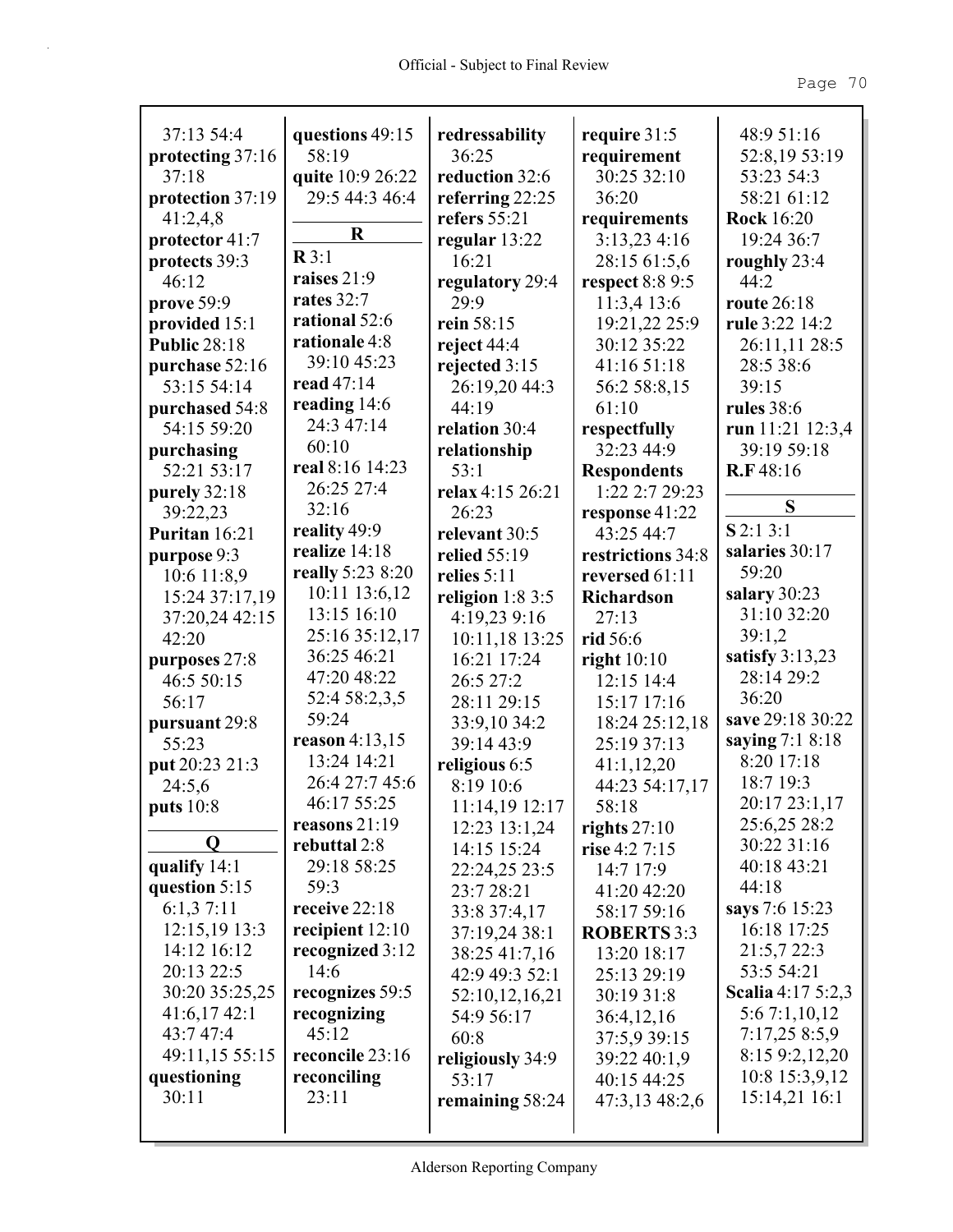| 16:12 20:14,16      | 20:6,17,20,25      | situation 6:19        | 38:16 39:13       | 43:7                 |
|---------------------|--------------------|-----------------------|-------------------|----------------------|
| 24:5,15,19          | 21:4 35:18         | 7:18 41:21            | 43:18,22 56:9     | starting $54:20$     |
| 25:2,10 27:6        | 39:7,8 50:5,11     | 54:8 57:17,19         | 58:9,9,16         | <b>State 27:3</b>    |
| 33:4,18,22          | 56:10 57:20        | slightly $3:18$       | 59:15 60:8,15     | <b>States</b> 1:1,15 |
| 34:3,5,6,11,17      | 58:1,6 60:17       | slippery $8:14$       | spends $12:21$    | 27:10 30:23          |
| 35:1,12 37:12       | sensible 47:1      | slope $8:14$          | 24:11 26:1        | statue 6:20          |
| 37:16,22 38:8       | separate 37:3      | small $52:9$          | 43:9              | statute $5:9,22$     |
| 38:23 39:6          | 39:18 45:2,5       | solely 31:18 33:3     | spent 6:24 9:7    | 6:4, 13, 15, 16      |
| 41:22 42:2,7        | separately 40:12   | <b>Solicitor</b> 1:18 | 23:7,21 28:21     | 7:3,6 14:13          |
| 42:14 46:21         | series $48:16$     | somebody 18:21        | 29:12,13,16       | 16:14 17:6,7         |
| 48:8,10,13          | served $51:25$     | 18:22 19:23           | 32:19 33:1        | 17:10,25 18:4        |
| 49:17 50:10         | service 25:17      | 50:21,25 54:20        | 41:25 42:3,3,4    | 21:6 22:6,12         |
| 53:4,9,12           | 38:24 39:2         | someone's 47:23       | 42:8, 10, 14, 22  | 22:22 23:15          |
| 54:12,17,19         | 49:1               | 52:5                  | 60:23             | 24:9,10,13,14        |
| 56:19,22            | ses 50:24          | sorry 32:2 34:5       | stage $47:5$      | 24:14,18,23          |
| Scalia's 6:3        | set 29:7 39:18     | 55:3                  | stake 45:9        | 25:4,5,6,11          |
| Schemp 59:8         | 48:17,24           | sort 5:5 8:13         | standard 26:22    | 56:5                 |
| Schlesinger         | sets $9:1$         | 10:4 13:5             | 46:6 50:7,9       | statute's 25:3       |
| 27:14               | Seventh 24:24      | 21:24 25:20           | standards 26:23   | steps $41:13$        |
| school 31:18        | 61:9               | sorts $39:3$          | 47:19             | <b>STEVENS</b>       |
| schools $23:3,5$    | shared $43:14$     | sounds $40:25$        | standing $3:19$   | 20:24 26:14          |
| scope $4:4$         | sheets 33:5        | 51:10                 | 4:4,7,145:13      | <b>Stewart 3:18</b>  |
| sea 47:19           | Shemp $14:9$       | <b>Souter</b> 10:3,10 | 5:17 6:7 7:12     | 26:16,18 44:10       |
| search 25:14,15     | shot 24:14         | 10:16,21 11:7         | 7:15,19,22,25     | 44:11,21,25          |
| 50:1,3              | show 31:23         | 55:14                 | 8:2,4,16 12:13    | 45:13                |
| second $7:19$       | showed 31:17       | speaking 44:2         | 12:22,23 13:4     | Stewart's 44:2       |
| 21:21 28:13         | 57:10              | special $14:241:7$    | 13:13, 19, 21, 22 | 44:19 45:14          |
| 33:14 35:25         | shows $30:3$       | specialists 12:5      | 14:3,7,16,18      | stop $14:7$          |
| 41:17 59:13         | 53:23 60:1         | specific 23:19        | 16:1,8 17:9       | strong $43:8,13$     |
| 60:1                | side 24:4,4        | 34:14,15,17           | 18:10 19:2        | strongly 43:12       |
| <b>Secret 38:24</b> | 26:13              | 35:2,3,3,8,9          | 20:2 21:8,20      | stuff 40:6 49:19     |
| 39:2                | sight $61:10$      | 44:16 45:19           | 26:10 27:11       | subjected 8:3        |
| sect 18:3,3         | sign $54:10$       | specifically 45:8     | 30:16,22 31:15    | 49:25                |
| secular 12:18       | similar $28:24$    | speech $45:23$        | 33:11 41:20       | submission           |
| security 33:7       | 45:12              | spelled 6:6           | 43:8,23 44:15     | 37:20 51:14          |
| 34:21 35:16         | <b>Simon 28:18</b> | spend $25:22$         | 44:20 46:1,4      | 58:5                 |
| 37:13 38:4          | simple $26:7,10$   | 27:9 36:17            | 47:6,16,20,20     | submitted 61:13      |
| see 19:25 20:1      | 43:24              | 43:20                 | 48:21 49:15       | 61:15                |
| 24:21 27:2          | simply $18:21,23$  | spending $3:14$       | 50:4 53:4,11      | subsequent 3:21      |
| 32:15 38:23         | 23:11,14,17        | 3:254:15:8,10         | 53:13,22 54:13    | substantial 30:4     |
| 43:2,11 45:19       | single $24:14,23$  | 6:17,209:24           | 54:13,19,25       | substantially        |
| 49:20               | 42:19              | 10:18,22 13:13        | 55:11 59:6,12     | 4:3                  |
| seeking 37:2        | singled $36:10,20$ | 13:17 14:23           | 59:16,19          | sue 3:17 30:21       |
| seizure $50:1,4$    | singles $36:13$    | 17:7,1121:6           | standpoint 46:4   | sued 16:2            |
| send 57:13          | singling $36:17$   | 21:22 22:4,6,7        | stands $25:25$    | sufficient $4:13$    |
| sense 13:22         | 36:22              | 22:12 23:15           | start 10:6 21:5   | 4:15 32:22           |
| 14:22,25 20:6       | sites 56:6         | 27:8 28:9 32:4        | started 16:11     | 51:9                 |
|                     |                    |                       |                   |                      |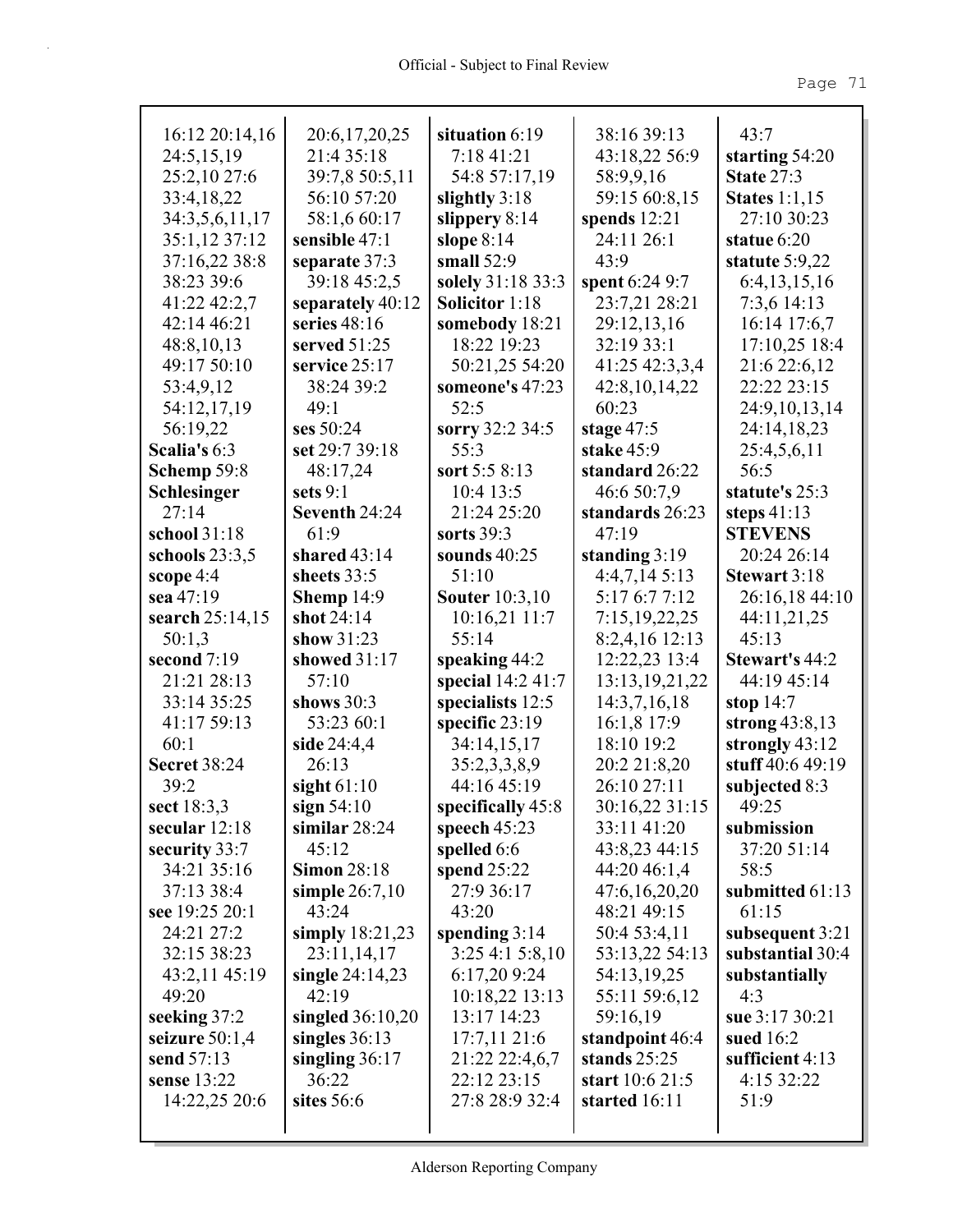| suggested 6:2           | talking $8:15$                    | 57:18 58:12                   | 44:6,9,22                        | 30:24 32:15             |
|-------------------------|-----------------------------------|-------------------------------|----------------------------------|-------------------------|
| 9:21 14:21              | 21:15 29:3                        | terribly $27:1$<br>43:12      | 45:14 46:16                      | 36:25                   |
| 19:7 28:5               | 34:25 35:21                       |                               | 47:9 50:12,13                    | transferred             |
| 44:20,20                | 46:10 52:7                        | test 13:7 14:16               | 50:22 51:13,15                   | 56:12                   |
| suggesting              | 54:25 60:23,24                    | 31:14 32:17                   | 51:17 52:2,6                     | transmogrified          |
| 40:23 48:21             | talks 45:15                       | 40:23 46:10                   | 52:14,18,23,24                   | 25:20                   |
| suggestion 3:16<br>3:18 | tangential 52:4<br>targeted 49:23 | 47:22 52:6,25<br>53:1,24 55:9 | 52:25,25 53:10<br>54:6,10 55:6,7 | transportation<br>31:16 |
| suggests 30:8           | tax 13:21 28:20                   | 55:10                         | 55:8,15,24                       | Treasury 23:18          |
| 49:22                   | 31:23 32:6,12                     | tests 35:20                   | 56:8, 10, 15, 18                 | 23:20,25                |
| suit 59:12              | 43:20                             | <b>Texas 8:10</b>             | 57:1,2,5,8,8                     | tremendous              |
| suitable 36:6           | taxation 32:17                    | thank 29:19,24                | 58:17 59:4,23                    | 57:17 59:18             |
| sum $35:8,9,13$         | 56:14                             | 58:19,21 59:2                 | 59:25 60:16                      | trick $31:13$           |
| 35:15,21 36:8           | taxed 49:19                       | 61:11,12                      | 61:5,9                           | tries 21:2              |
| 36:20                   | taxes 18:24                       | theory $10:4,5$               | thinking 19:24                   | trip 33:10 37:19        |
| supervising 46:2        | taxing $3:15,25$                  | 27:13 30:21,25                | 43:7,8                           | 38:1                    |
| suppose 6:3 16:7        | 17:7,11 43:18                     | 36:5 38:24                    | third 10:25                      | trips 38:25 39:3        |
| 16:17,18 27:12          | 43:22 56:9,9                      | 41:10 43:21                   | 13:11 21:25                      | true 18:3 48:4,5        |
| 41:6                    | taxpayer 3:12                     | 44:12 45:11                   | 28:1 57:12                       | 49:14 56:4              |
| supposed 14:24          | 3:19,23,24 4:4                    | 55:15                         | 60:7                             | try 27:21 50:11         |
| 25:22                   | 4:13 5:13 7:15                    | thing 16:19 41:9              | thought $4:13,15$                | trying $16:17$          |
| supposedly 4:19         | 7:22 8:2,15,17                    | 41:24 50:15                   | 15:15 16:11,12                   | 17:19 20:16,19          |
| Supreme $1:1,15$        | 8:24,24 9:4,8                     | things 6:15 17:9              | 17:3,21 26:15                    | 40:15 58:1              |
| sure 10:9 26:22         | 13:4, 13, 19, 21                  | 22:20 25:23                   | 59:19                            | 59:23 60:4              |
| 39:17 45:20             | 14:3,7,18                         | 33:6 55:24                    | three 4:11 11:4                  | turns 36:18             |
| 46:6 48:14              | 16:22 17:9                        | think $4:55:1,4$              | 46:14 58:23                      | two 6:15 9:19           |
| Surely 22:7             | 18:10 20:3                        | 5:18,20 6:2,8                 | threepence 10:5                  | 10:8,11 17:9            |
| surgery 30:2            | 21:8,20 26:2,3                    | 7:158:12,16                   | 10:18,22 11:2                    | 17:17 21:19             |
| surprised 16:10         | 28:20 30:16,21                    | 8:20,22 9:21                  | 39:11 45:9                       | 22:20 27:22             |
| susceptible             | 30:25 31:5,23                     | 10:10,13 11:24                |                                  |                         |
|                         |                                   |                               | 56:13 58:9                       | 30:3 35:20              |
| 47:21 55:9              | 32:10 33:11                       | 12:8,12 13:2,4                | 59:22                            | 41:13 52:15             |
| swaths 58:3             | 37:2 42:23                        | 13:6, 13, 18                  | tickets 14:14,24                 | types 38:7 58:16        |
| symbol $52:10,13$       | 44:15 47:6                        | 14:17,20 15:19                | tie 32:1                         |                         |
| 52:17,22                | 55:3,3,11 58:2                    | 16:8,15,15                    | tied 55:25                       | U                       |
|                         | 59:6,16,19                        | 17:7,20 18:9                  | tie-in $55:8$                    | unconstitutio           |
| T                       | taxpayers $3:17$                  | 19:7,9,22,23                  | time 23:3 29:18                  | 25:12 32:4              |
| T 2:1,1                 | 6:18 28:25                        | 20:24 21:1,4                  | 33:5 47:1 59:9                   | 38:16,19,21             |
| take 11:11,21           | 45:8                              | 22:1,2 26:13                  | 60:23                            | underestimati           |
| 12:15,17 21:24          | teachers 59:21                    | 30:2,7 31:2,4                 | times 22:25 41:2                 | 19:22                   |
| 24:23 36:4              | tell 33:5 45:18                   | 33:12 35:12,19                | 51:21                            | underlying              |
| 48:1 52:9               | Ten $8:10$                        | 35:20 36:15,21                | today 43:11                      | 39:11                   |
| takes 15:23             | tendency 50:23                    | 36:22,23 37:20                | told $6:12$                      | understand 4:17         |
| 27:23 59:10             | <b>Tenth 24:24</b>                | 38:6,21 39:5                  | totally 49:12                    | 5:22 9:18 13:3          |
| talents 45:20           | termed 9:25                       | 39:14,24,25                   | 53:24                            | 14:18 16:9,17           |
| talk 10:16 13:7         | terms $22:25$                     | 40:22 41:9,9                  | town $17:25$                     | 17:8 22:2               |
| 45:15,19 46:3           | 32:17,18 46:11                    | 41:12,13,20                   | trace 30:24                      | 23:10 28:13             |
| talked 55:22            | 50:15 57:2,3                      | 42:5,13 44:5,6                | traceability                     | 30:20 33:18             |